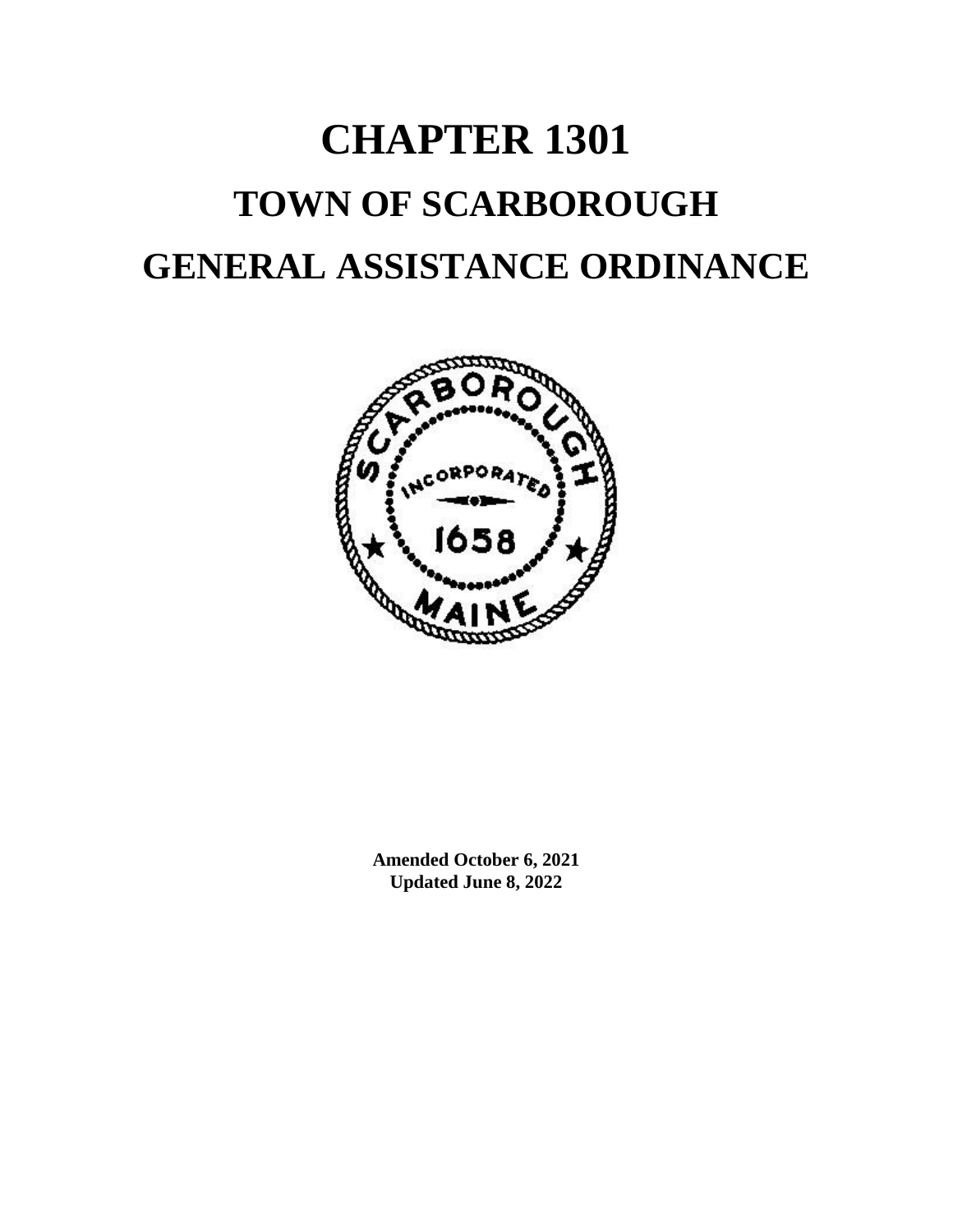# **CHAPTER 1301 TOWN OF SCARBOROUGH GENERAL ASSISTANCE ORDINANCE Amended October 6, 2021**

Pursuant to Title 22 M.R.S.A. §4305(1), the municipal officers of the Municipality of Scarborough, after notice and hearing, hereby enact the attached General Assistance Ordinance with appendices in its entirety. This Ordinance shall supersede and replace all previous Ordinance versions. A copy of this Ordinance will be filed with the Maine Department of Health & Human Services (DHHS) pursuant to Title 22 M.R.S.A. §4305(4), and shall be available for public inspection at the municipal office along with a copy of Title 22 M.R.S.A. Chapter 1161.

Signed the  $6<sup>th</sup>$  of October, 2021, by the municipal officers:

/s/ Paul M. Johnson, Council Chair /s/ Donald R. Hamill, Council Vice Chair /s/ Jonathan E. Anderson, Councilor /s/ Jean-Marie Caterina, Councilor /s/ John R. Cloutier, Councilor /s/ Kenneth M. Johnson, Councilor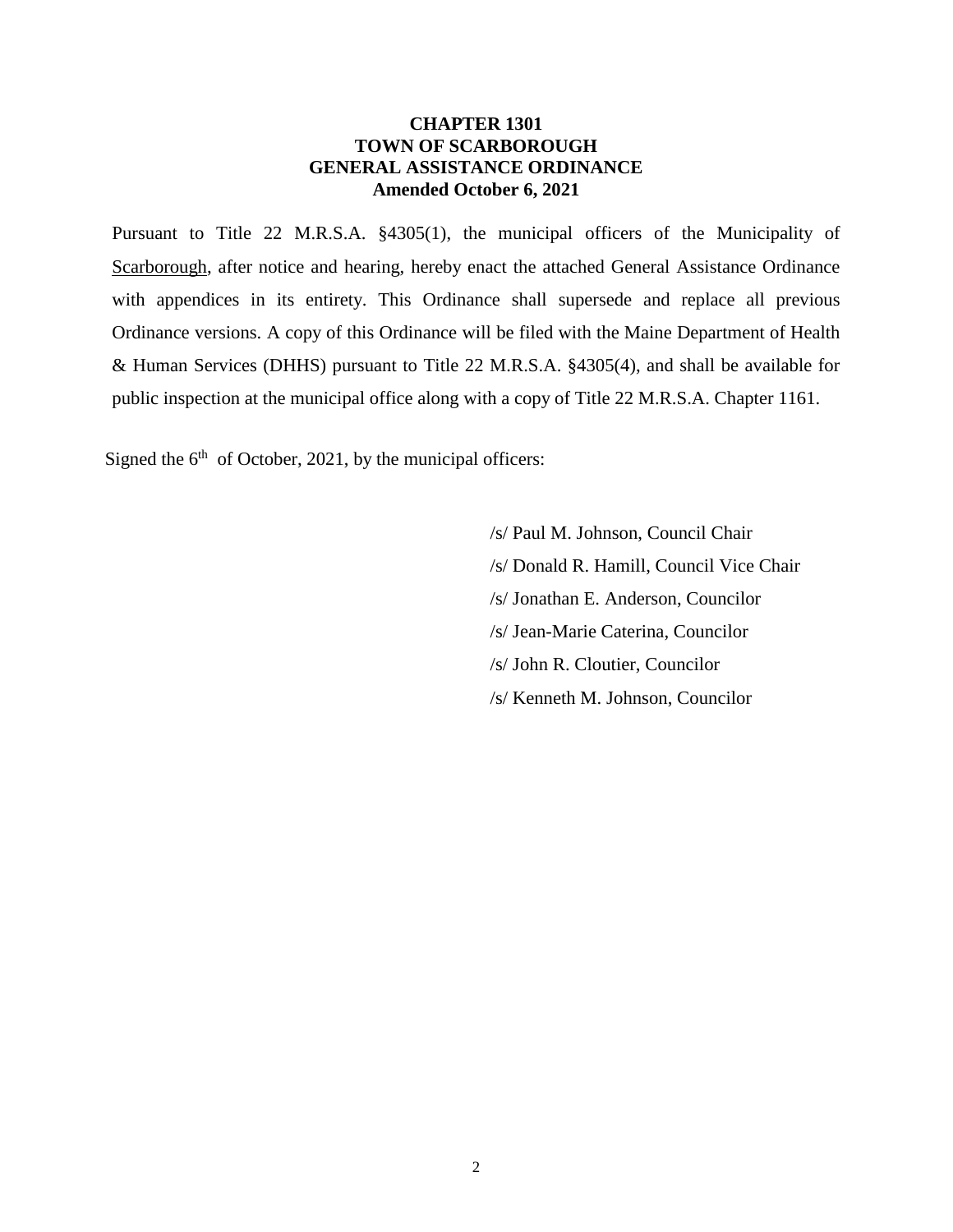# TABLE OF CONTENTS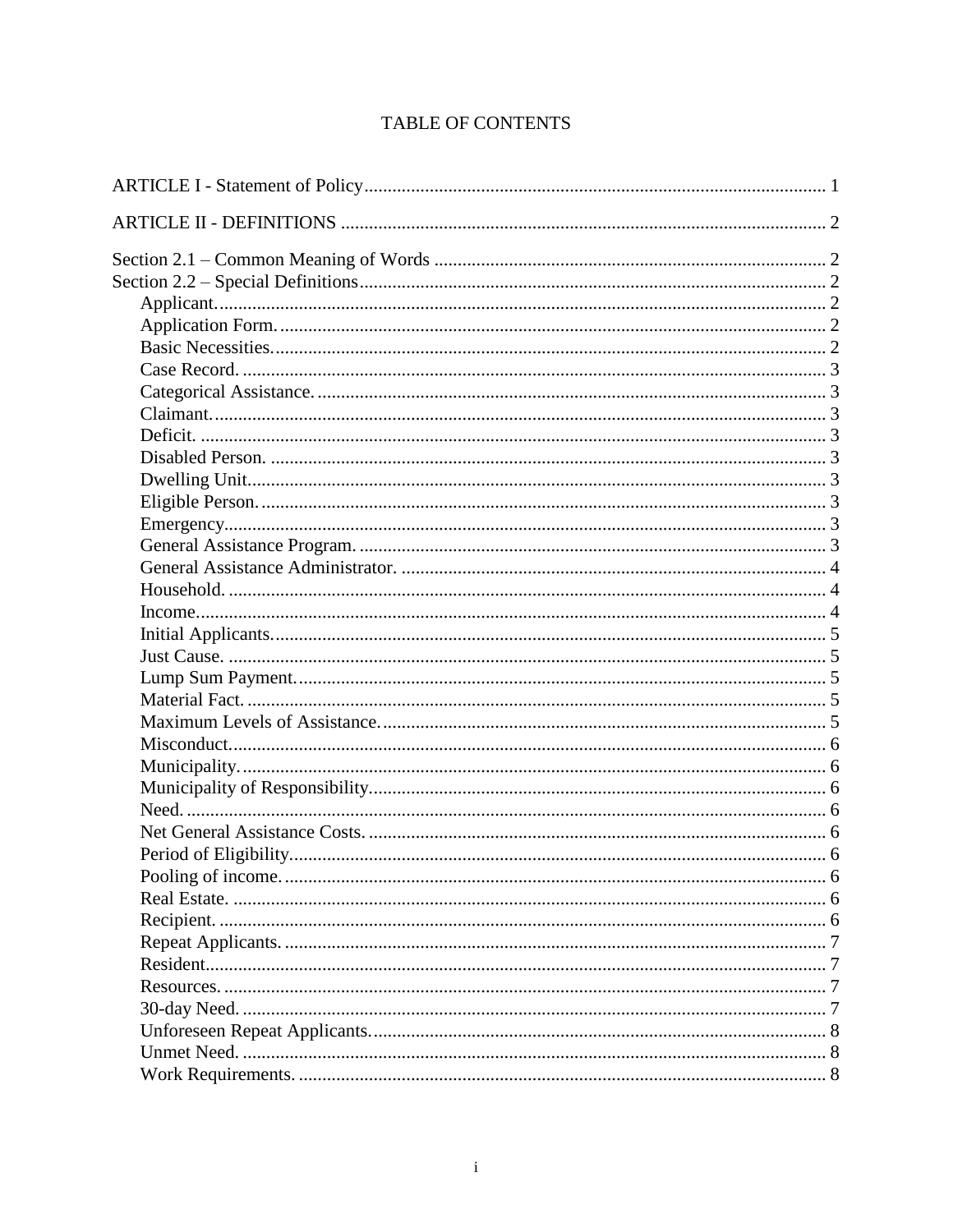| Section 4.4 – General Assistance Administrator's Responsibilities at the time of the Application. |  |
|---------------------------------------------------------------------------------------------------|--|
|                                                                                                   |  |
|                                                                                                   |  |
|                                                                                                   |  |
|                                                                                                   |  |
|                                                                                                   |  |
|                                                                                                   |  |
|                                                                                                   |  |
|                                                                                                   |  |
|                                                                                                   |  |
|                                                                                                   |  |
|                                                                                                   |  |
|                                                                                                   |  |
|                                                                                                   |  |
|                                                                                                   |  |
|                                                                                                   |  |
|                                                                                                   |  |
|                                                                                                   |  |
|                                                                                                   |  |
|                                                                                                   |  |
|                                                                                                   |  |
|                                                                                                   |  |
|                                                                                                   |  |
|                                                                                                   |  |
|                                                                                                   |  |
|                                                                                                   |  |
|                                                                                                   |  |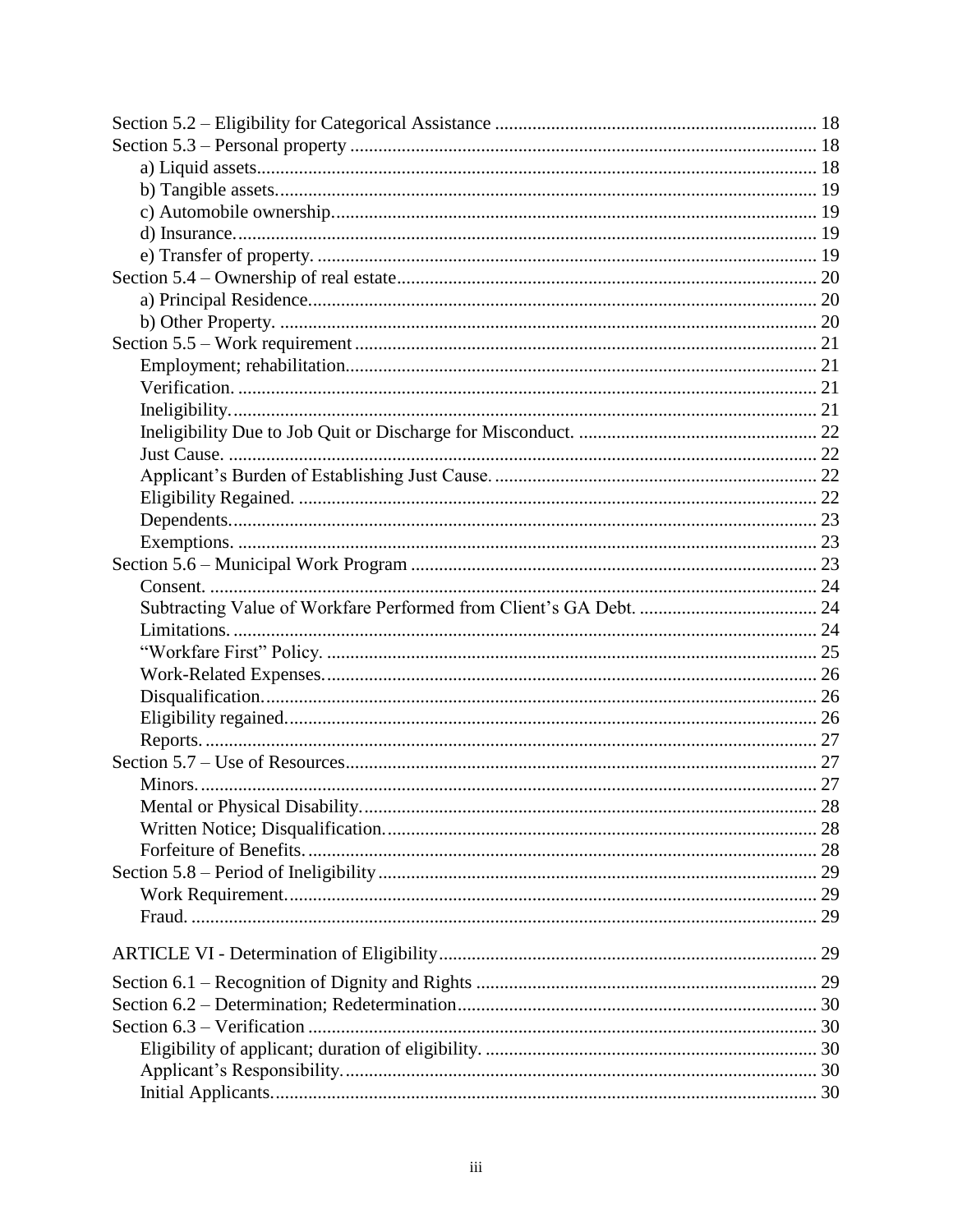| f.                                                                        |    |
|---------------------------------------------------------------------------|----|
|                                                                           |    |
|                                                                           |    |
|                                                                           |    |
|                                                                           |    |
|                                                                           |    |
| a Food                                                                    | 41 |
|                                                                           |    |
|                                                                           |    |
|                                                                           |    |
|                                                                           |    |
|                                                                           |    |
|                                                                           |    |
|                                                                           |    |
|                                                                           |    |
| Electricity Maximums for Households Without Electric Hot Water.  45       |    |
| Electricity Maximums for Households With Electrically Heated Hot Water 45 |    |
|                                                                           |    |
|                                                                           |    |
|                                                                           |    |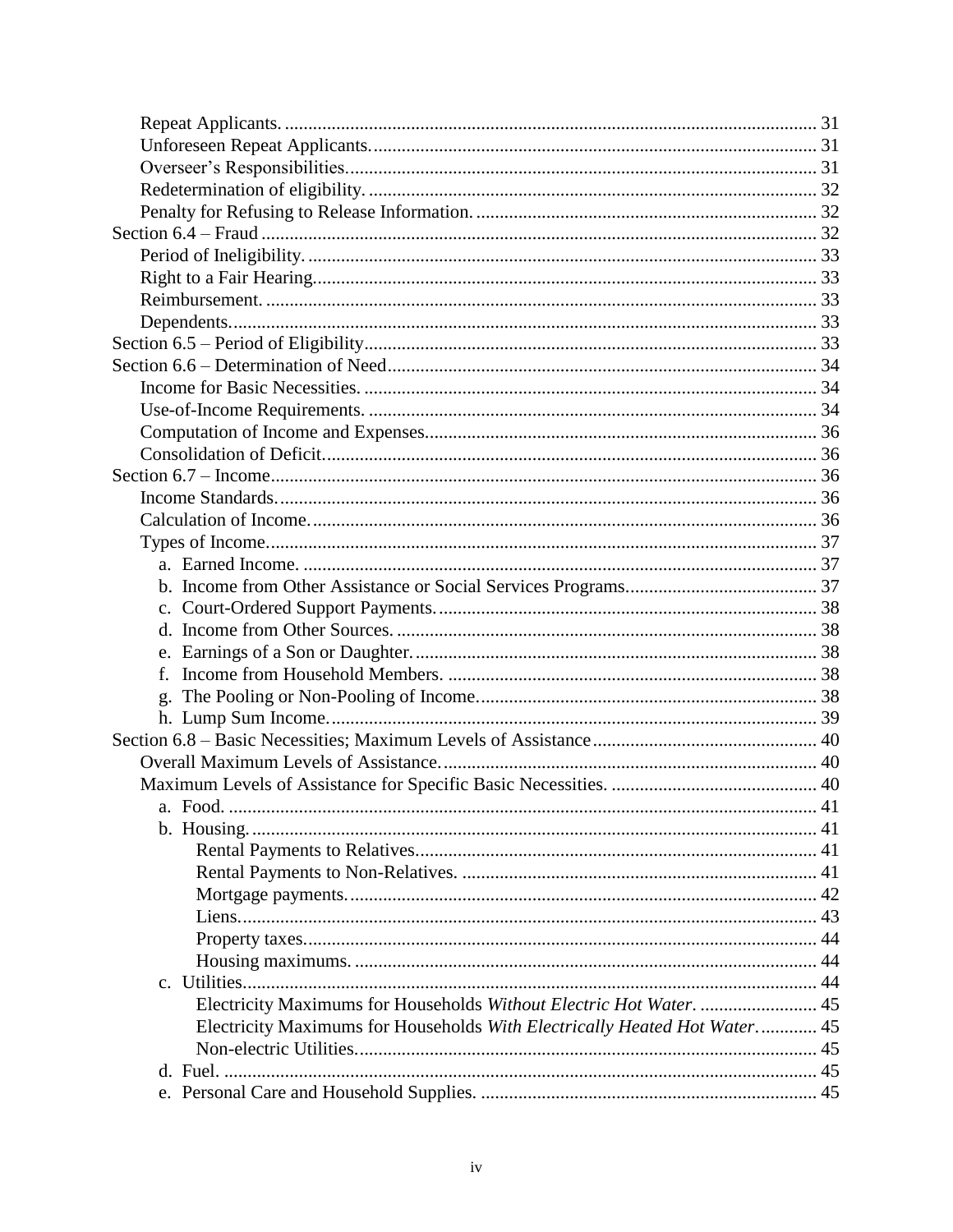| 3.                                                                                        |  |
|-------------------------------------------------------------------------------------------|--|
| 4.                                                                                        |  |
| 5.                                                                                        |  |
| 6.                                                                                        |  |
| 7.                                                                                        |  |
|                                                                                           |  |
| 9.                                                                                        |  |
|                                                                                           |  |
|                                                                                           |  |
|                                                                                           |  |
| Application for Assistance Shall be Created on Behalf of the Deceased:  49                |  |
|                                                                                           |  |
|                                                                                           |  |
|                                                                                           |  |
|                                                                                           |  |
| The Municipal Obligation to Pay When Legally Liable Relatives or Others Can Contribute:50 |  |
|                                                                                           |  |
|                                                                                           |  |
|                                                                                           |  |
|                                                                                           |  |
|                                                                                           |  |
|                                                                                           |  |
|                                                                                           |  |
|                                                                                           |  |
|                                                                                           |  |
|                                                                                           |  |
|                                                                                           |  |
|                                                                                           |  |
|                                                                                           |  |
|                                                                                           |  |
|                                                                                           |  |
|                                                                                           |  |
|                                                                                           |  |
|                                                                                           |  |
|                                                                                           |  |
|                                                                                           |  |
|                                                                                           |  |
|                                                                                           |  |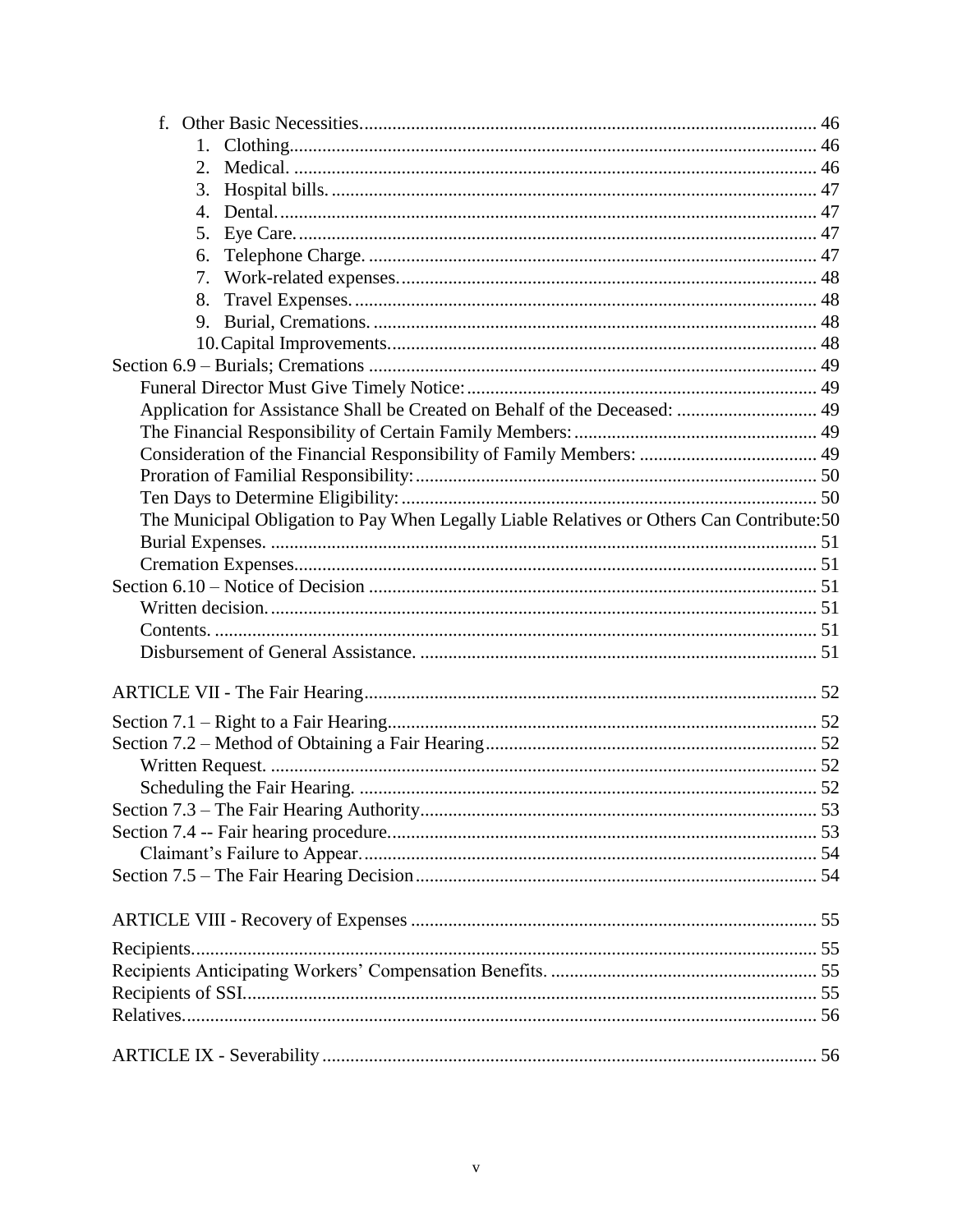# **APPENDICES**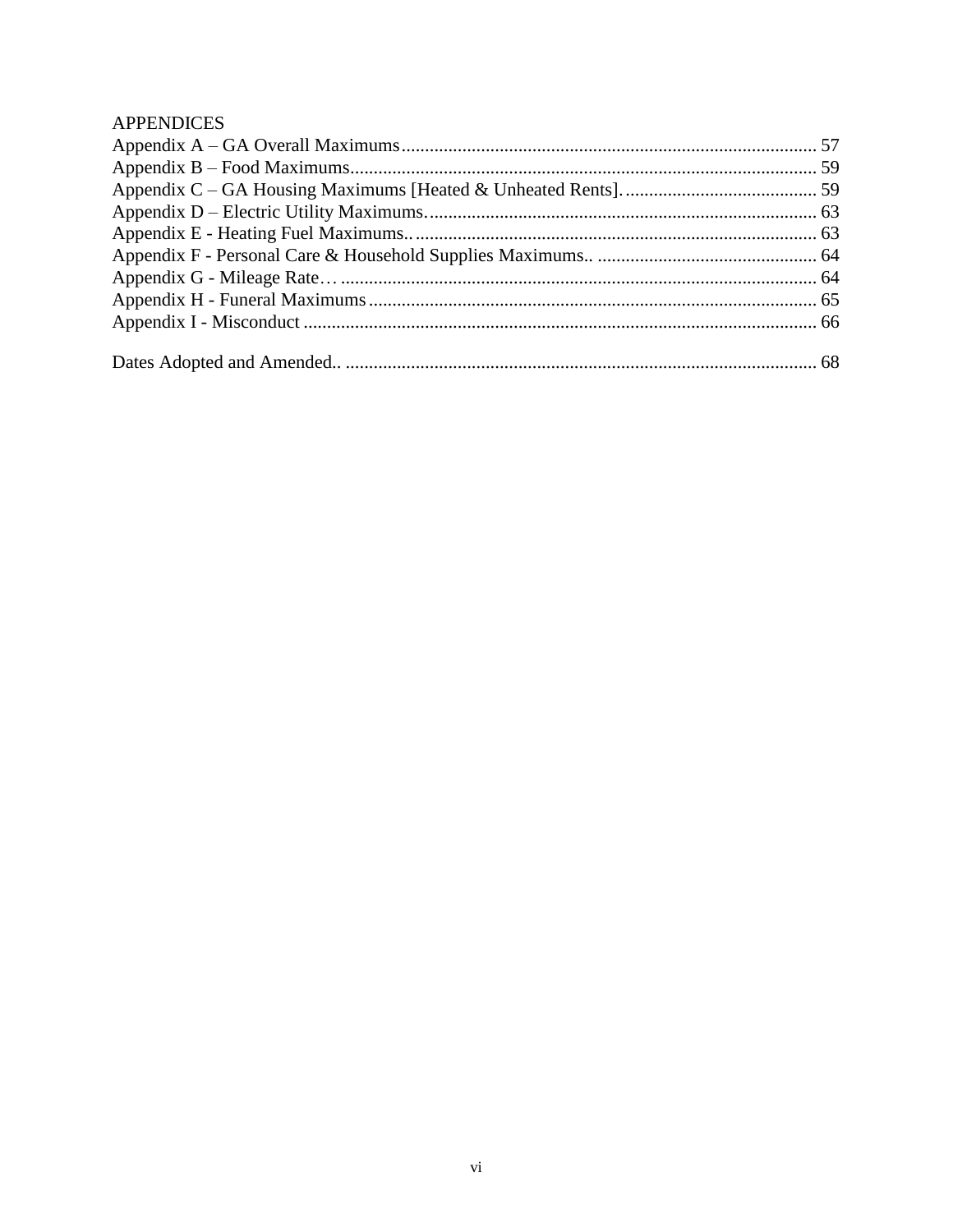# <span id="page-8-0"></span>**ARTICLE I - Statement of Policy**

The Town of Scarborough administers a program of general assistance (GA) available to all persons who are eligible to receive assistance in accordance with the standards of eligibility as provided within this ordinance, Department of Health and Human Services (DHHS) GA policy and in 22 M.R.S.A. § 4301 et seq.

Every effort will be made to recognize the dignity of the applicant while encouraging self-reliance. The program will strive to help eligible persons achieve self-maintenance by promoting the work incentive. When possible, it will seek to alleviate needs other than financial through rehabilitative, preventive and protective services.

The general assistance program will place no unreasonable restrictions on the personal rights of the applicant or recipient, nor will there be any unlawful discrimination based on sex, age, race, religion, sexual orientation or disability. The Town of Scarborough is committed to including qualified individuals with disabilities, in municipal services, programs, and activities. As a result the municipality will promote a GA program that when viewed in its entirety, is readily accessible to and usable by individuals with disabilities. GA applicants with physical or mental disabilities that require a reasonable accommodation in order to access and/or utilize the municipal GA program are encouraged to provide the municipality with advance notice regarding the accommodation request.

The general assistance administrator will act promptly on all applications for assistance and requests for fair hearings. GA applicants will be provided information regarding their rights and responsibilities under the GA program. Within 24 hours of receiving an application, the administrator will give the applicant a written decision, whether or not assistance is granted, that will state the specific reasons for the decision. The administrator will also give the applicant written notice that the applicant may appeal to the municipal fair hearing authority if dissatisfied with the decision. When an applicant is determined to be eligible, assistance appropriate to the need will be furnished within 24 hours after the completed application is submitted except when the administrator issues non-emergency assistance conditionally on the successful completion of a workfare assignment (*see section 5.6 of this ordinance*).

The administrator will maintain complete and accurate records pertaining to each applicant and recipient. These records are confidential as a matter of law *(see 22 MRSA § 4306)*.

The administrator will post notice stating the day(s) and hours the administrator will be available. The administrator, or other designated person/entity, will be available to take applications in the event of an emergency at all other times. A copy of this ordinance and Maine General Assistance law will be readily available to any member of the public upon request. Notice to this effect will be posted.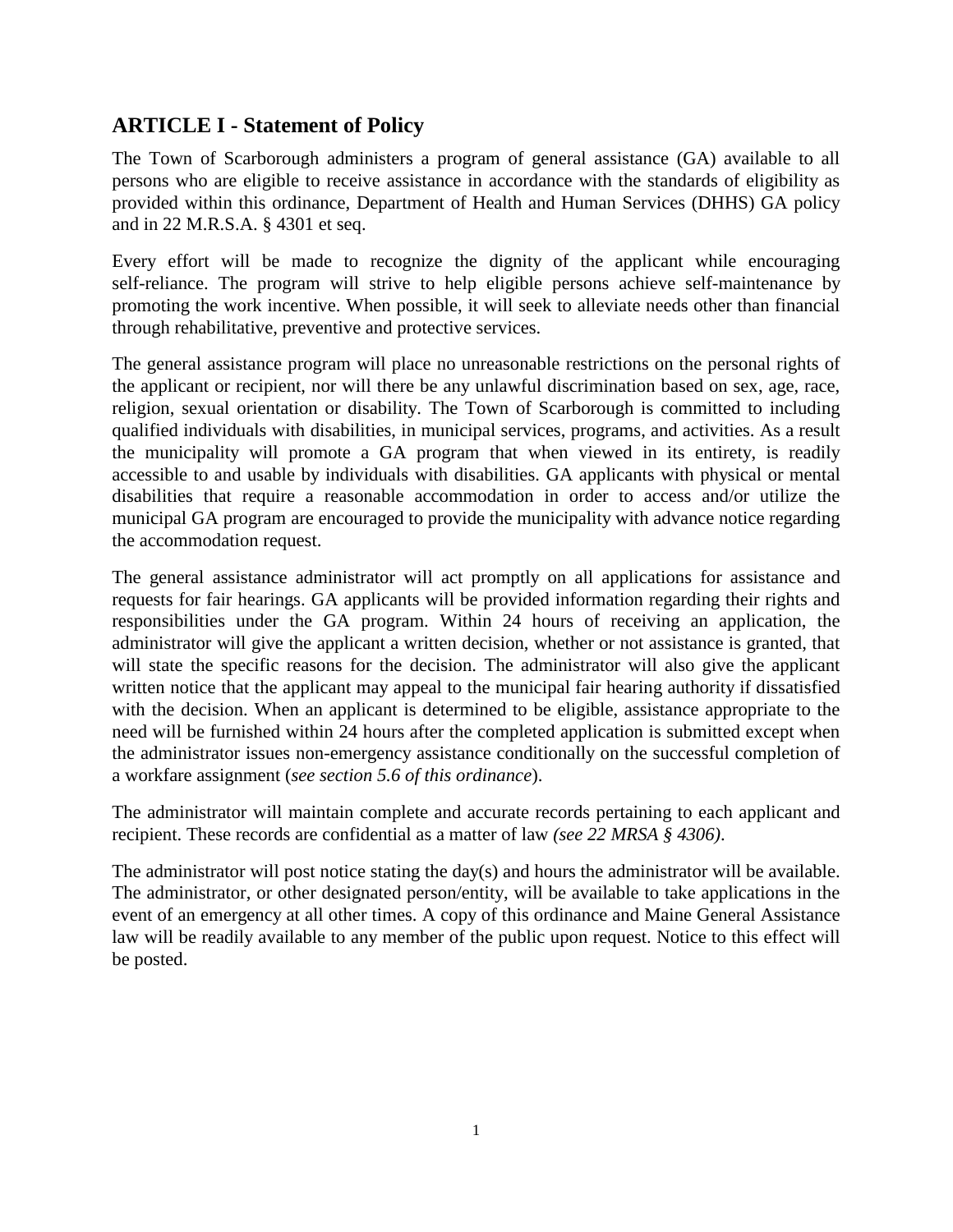# <span id="page-9-0"></span>**ARTICLE II - DEFINITIONS**

# <span id="page-9-1"></span>**Section 2.1 – Common Meaning of Words**

Unless otherwise apparent or defined, all words in this ordinance will have their common meaning.

# <span id="page-9-2"></span>**Section 2.2 – Special Definitions**

#### <span id="page-9-3"></span>**Applicant.**

A person who has submitted, either directly or through an authorized representative, an application for general assistance or who has, in an emergency, requested assistance without first completing an application. In addition, all persons on whose behalf an authorized application has been submitted or on whose behalf benefits have been granted shall be considered applicants.

#### <span id="page-9-4"></span>**Application Form.**

A standardized form used by the general assistance administrator for the purpose of allowing a person to apply for general assistance and confirming the fact that a person has made application. The application form must be signed by the applicant to be considered complete.

#### <span id="page-9-5"></span>**Basic Necessities.**

Food, clothing, shelter, fuel, electricity, non-elective essential medical services as prescribed by a physician, non-prescription drugs, basic telephone service where it is necessary for medical reasons, property taxes when a tax lien placed on the property threatens the loss of the applicant's place of residence, and any other commodity or service determined essential by the municipality. "Basic necessities" do not include:

- Phone bills
- Cable or satellite dish television
- Mail orders
- Vehicle payments
- Credit card debit
- Furniture
- Loan re-payments
- Cigarettes
- Alcohol
- Pet care costs
- Vacation costs
- Legal fees
- Late fees
- Key deposits
- Security deposits for rental property *(except for those situations where no other permanent lodging is available unless a security deposit is paid, and a waiver, deferral or installment arrangement cannot be made between the landlord and tenant to satisfy the need for the immediate payment of the security deposit or payment in full (22 M.R.S.A. §4301(1)).*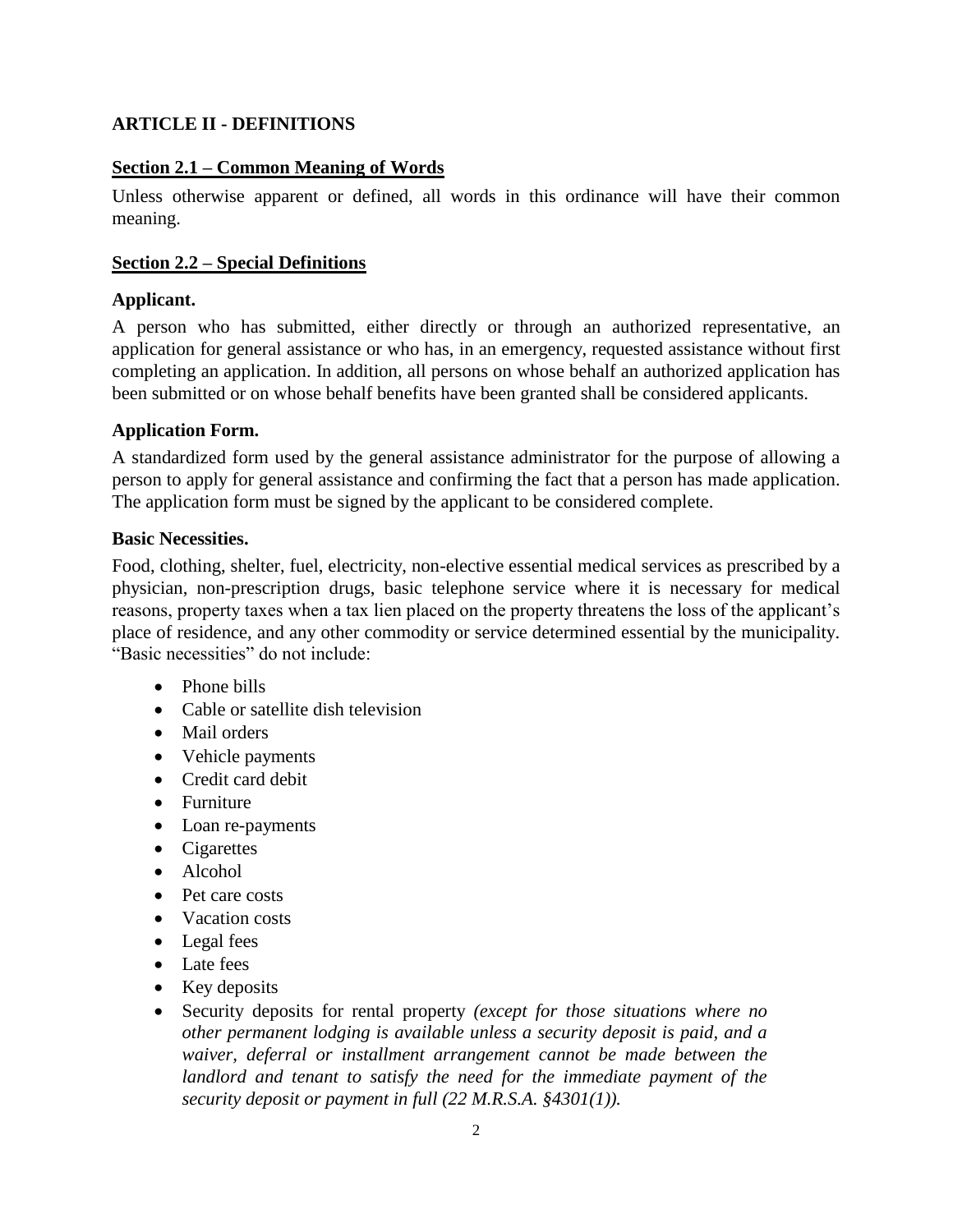#### <span id="page-10-0"></span>**Case Record.**

An official file containing application forms; correspondence; narrative records and all other communications pertaining to an applicant or recipient; written decisions regarding eligibility including reasons for those decisions as well as the types and amounts of assistance provided; and all records concerning an applicant's request for fair hearing and those fair hearing decisions.

#### <span id="page-10-1"></span>**Categorical Assistance.**

All State and Federal income maintenance programs.

# <span id="page-10-2"></span>**Claimant.**

A person who has requested a fair hearing.

# <span id="page-10-3"></span>**Deficit.**

An applicant's deficit is the appropriate overall maximum level of assistance for the household as provided in Section 6.8 of this ordinance less the household income as calculated pursuant to section 6.7 of this ordinance, provided such a calculation yields a positive number. If the household income is greater than the appropriate overall maximum level of assistance, the household has no deficit.

# <span id="page-10-4"></span>**Disabled Person.**

A person who is presently unable to work or maintain a home due to physical or mental disability that is verified by a physician or qualified mental health provider.

# <span id="page-10-5"></span>**Dwelling Unit.**

A building or part thereof used for separate living quarters for one or more persons living as a single housekeeping unit (22 M.R.S.A. §4301(2)).

# <span id="page-10-6"></span>**Eligible Person.**

A person who is qualified to receive general assistance from the municipality according to the standards of eligibility set forth in this ordinance (22 M.R.S.A. § 4301(3)).

# <span id="page-10-7"></span>**Emergency.**

Any life-threatening situation or situation beyond the control of the individual which, if not alleviated immediately, could reasonably be expected to pose a threat to the health or safety of a person. At the municipality's option, a situation which is imminent and which may result in undue hardship or unnecessary cost to the individual or municipality if not resolved immediately. (22 M.R.S.A. §§4301(4), 4308(2), 4310).

#### <span id="page-10-8"></span>**General Assistance Program.**

A service administered by a municipality for the immediate aid of persons who are unable to provide the basic necessities essential to maintain themselves or their families. A general assistance program provides a specific amount and type of aid for defined needs during a limited period of time and is not intended to be a continuing "grant-in-aid" or "categorical" welfare program. This definition shall not in any way lessen the responsibility of each municipality to provide general assistance to a person each time that the person is in need and is found to be otherwise eligible to receive general assistance (22 M.R.S.A. §4301(5)).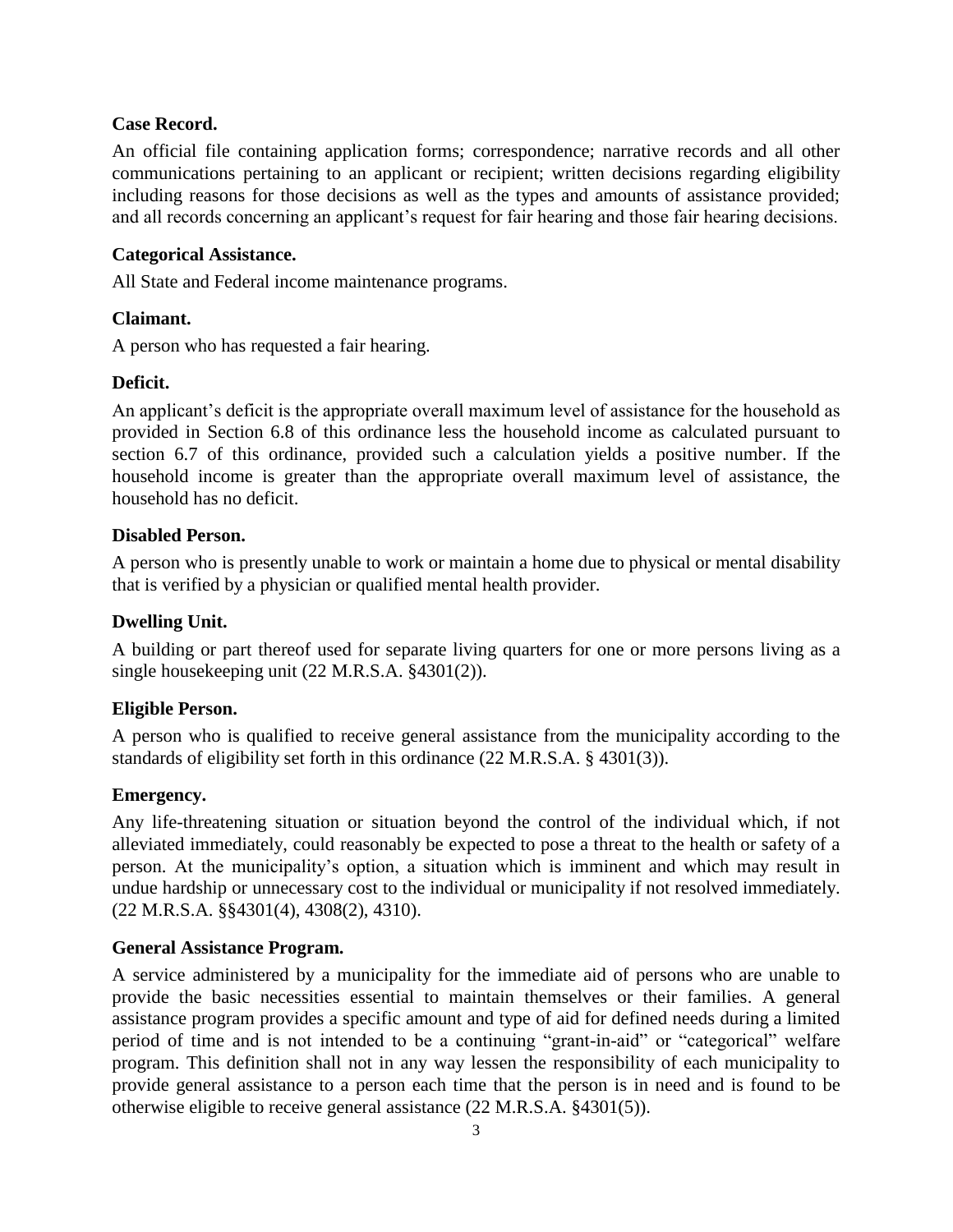#### <span id="page-11-0"></span>**General Assistance Administrator.**

A municipal official designated to receive applications, make decisions concerning an applicant's right to receive assistance, and prepare records and communications concerning assistance. He or she may be an elected overseer or an authorized agent such as a town manager, welfare director, or caseworker (22 M.R.S.A. §4301(12)).

# <span id="page-11-1"></span>**Household.**

"Household" means an individual or a group of individuals who share a dwelling unit. When an applicant shares a dwelling unit with one or more individuals, even when a landlord-tenant relationship may exist between individuals residing in the dwelling unit, eligible applicants may receive assistance for no more than their pro rata share of the actual costs of the shared basic needs of that household according to the maximum levels of assistance established in the municipal ordinance. The income of household members not legally liable shall be considered as available to the applicant only when there is a pooling of income (22 M.R.S.A. §4301(6)).

#### <span id="page-11-2"></span>**Income.**

"Income" means any form of income in cash or in kind received by the household including:

- Net remuneration for services performed
- Cash received on either secured or unsecured credit
- Any payments received as an annuity, retirement or disability benefits
- Veterans' pensions and or benefits
- Retirement accounts or benefits
- Workers' compensation
- Unemployment benefits
- Federal and/or state tax returns
- Benefits under any state or federal categorical assistance program such as TANF, Supplemental Security Income, Social Security and any other payments from governmental sources *(unless specifically prohibited by any law or regulation)*
- Court ordered support payments e.g., child support
- Income from pension or trust funds
- Household income from any other source, including relatives or unrelated household members
- Student loans
- Rental Income

The following items shall not be considered as income or assets that must be liquidated for the purposes of deriving income.

- 1) Real or personal income-producing property, tools of trade, governmental entitlement specifically treated as exempt assets by state or federal law;
- 2) Actual work-related expenses, whether itemized or by standard deduction, such as taxes, retirement fund contributions, union dues, transportation costs to and from work, special equipment costs and child care expenses; or
- 3) Earned income of children below the age of 18 years who are full-time students and who are not working full time.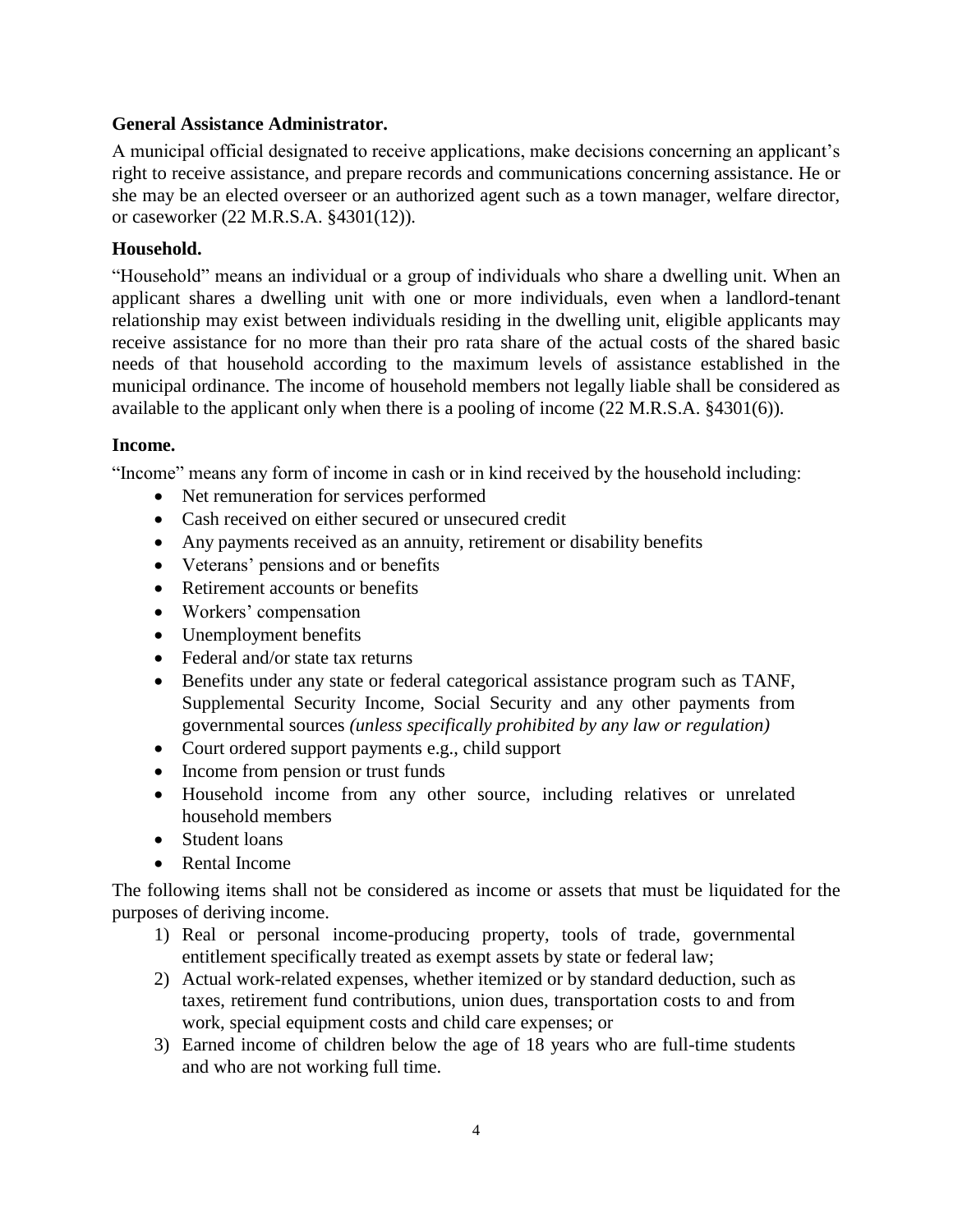In determining need, the period of time used as a basis for the calculation shall be a 30-day period commencing on the date of the application. This prospective calculation shall not disqualify an applicant who has exhausted income to purchase basic necessities, provided that the income does not exceed the income standards established by the municipality (22 M.R.S.A. § 4301(7)).

- 4) Certain public benefit programs are specifically exempt from being counted as income for the purposes of GA. These programs include:
	- Food Stamps  $(7$  USCS  $\S 2017(b))$
	- Li-Heap (42 USCS  $§ 8624$
	- Family Development Accounts (22 MRSA § 3762)
	- Americorp VISTA program benefits (42 USCS § 5044 (f))
	- Property tax rebates issued under the Maine Residents Property Tax Program (AKA "Circuitbreaker" Program) (36 MRSA § 6216
	- Aspire Support Service Payments (10-144 CMR Chapter 323)

# <span id="page-12-0"></span>**Initial Applicants.**

A person who has not applied for assistance in this or any other municipality are considered initial applicants.

# <span id="page-12-1"></span>**Just Cause.**

A valid, verifiable reason that hinders an individual from complying with one or more conditions of eligibility or from attending a scheduled fair hearing (22 M.R.S.A. §§ 4301(8), 4316-A(5)).

#### <span id="page-12-2"></span>**Lump Sum Payment.**

A one-time or typically non-recurring sum of money issued to an applicant or recipient. Lump sum payment includes, but is not limited to, retroactive or settlement portions of social security benefits, workers' compensation payments, unemployment benefits, disability income, veterans' benefits, severance pay benefits, or money received from inheritances, lottery winnings, personal injury awards, property damage claims or divorce settlements. A lump sum payment includes only the amount of money available to the applicant after payment of required deductions has been made from the gross lump sum payment. A lump sum payment does not include conversion of a non-liquid resource to a liquid resource if the liquid resource has been used or is intended to be used to replace the converted resource or for any other necessary expenses. (22 M.R.S.A. § 4301(8-A)).

#### <span id="page-12-3"></span>**Material Fact.**

A material fact is a fact that necessarily has some bearing on the determination of an applicant's General Assistance eligibility, and which would, if disclosed to the administrator, have some determinable effect on the calculation of eligibility or the issuance of a grant of assistance.

#### <span id="page-12-4"></span>**Maximum Levels of Assistance.**

The amount of financial assistance for a commodity or service as established in section 6.8 of this ordinance or the actual cost of any such basic necessity, whichever is less.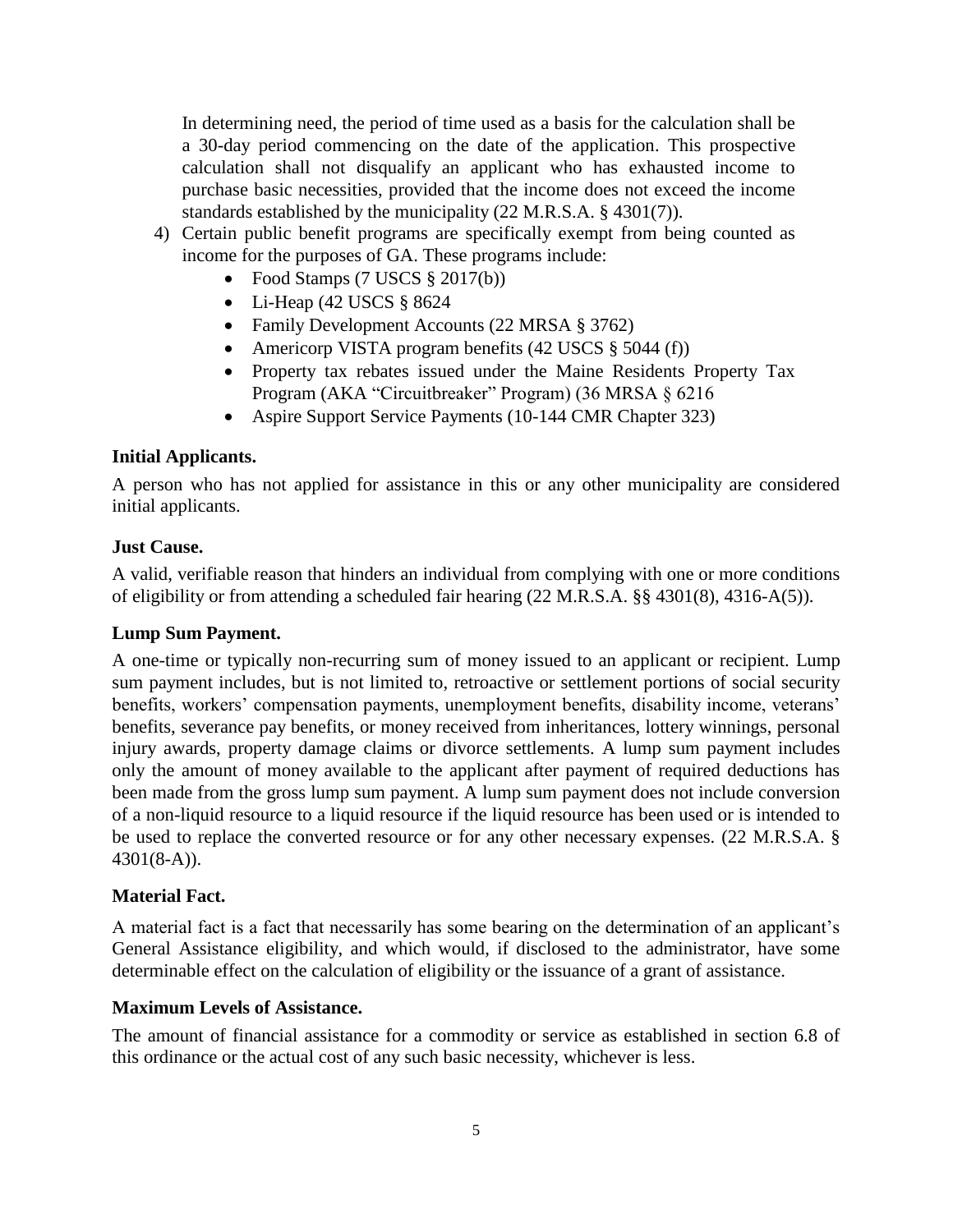# <span id="page-13-0"></span>**Misconduct.**

For the purpose of the GA work requirement (22 MRSA § 4316-A) misconduct shall have the same meaning as misconduct defined in 26 MRSA § 1043(23). *(See Appendix I of this ordinance for the official definition of misconduct).* Generally, employees are guilty of misconduct when the employee violates his or her duties or obligations to the employer. Employees who engage in a pattern of irresponsible behavior to the detriment of the employer's interest may also be found guilty of misconduct.

# <span id="page-13-1"></span>**Municipality.**

Any city, town or plantation administering a general assistance program.

# <span id="page-13-2"></span>**Municipality of Responsibility.**

The municipality which is financially liable for the support of an eligible person at the time of application (22 M.R.S.A. §§ 4301(9), 4307).

#### <span id="page-13-3"></span>**Need.**

The condition whereby a person's income, money, property, credit, assets or other resources available to provide basic necessities for the individual and the individual's family are less than the maximum levels of assistance (22 M.R.S.A. §§ 4301(10), 4308).

#### <span id="page-13-4"></span>**Net General Assistance Costs.**

Those direct costs incurred by a municipality in providing assistance to eligible persons according to standards established by the municipal officers. These do not include the administrative expenses of the general assistance program (22 M.R.S.A. §§ 4301(11), 4311).

# <span id="page-13-5"></span>**Period of Eligibility.**

The time for which a person has been granted assistance. The period of eligibility may vary depending on the type of assistance provided, however, in no event shall this period extend beyond one month (22 M.R.S.A. § 4309(1)).

#### <span id="page-13-6"></span>**Pooling of Income.**

"Pooling of income" means the financial relationship among household members who are not legally liable for mutual support in which there occurs any commingling of funds or sharing of income or expenses. Municipalities may by ordinance establish as a rebuttable presumption that persons sharing the same dwelling unit are pooling their income. Applicants who are requesting that the determination of eligibility be calculated as though one or more household members are not pooling their income have the burden of rebutting the presumption of pooling of income.

#### <span id="page-13-7"></span>**Real Estate.**

Any land, buildings, homes, mobile homes and any other things affixed to the land (22 M.R.S.A.  $§$  4301(13)).

# <span id="page-13-8"></span>**Recipient.**

A person who has applied for and is currently receiving general assistance.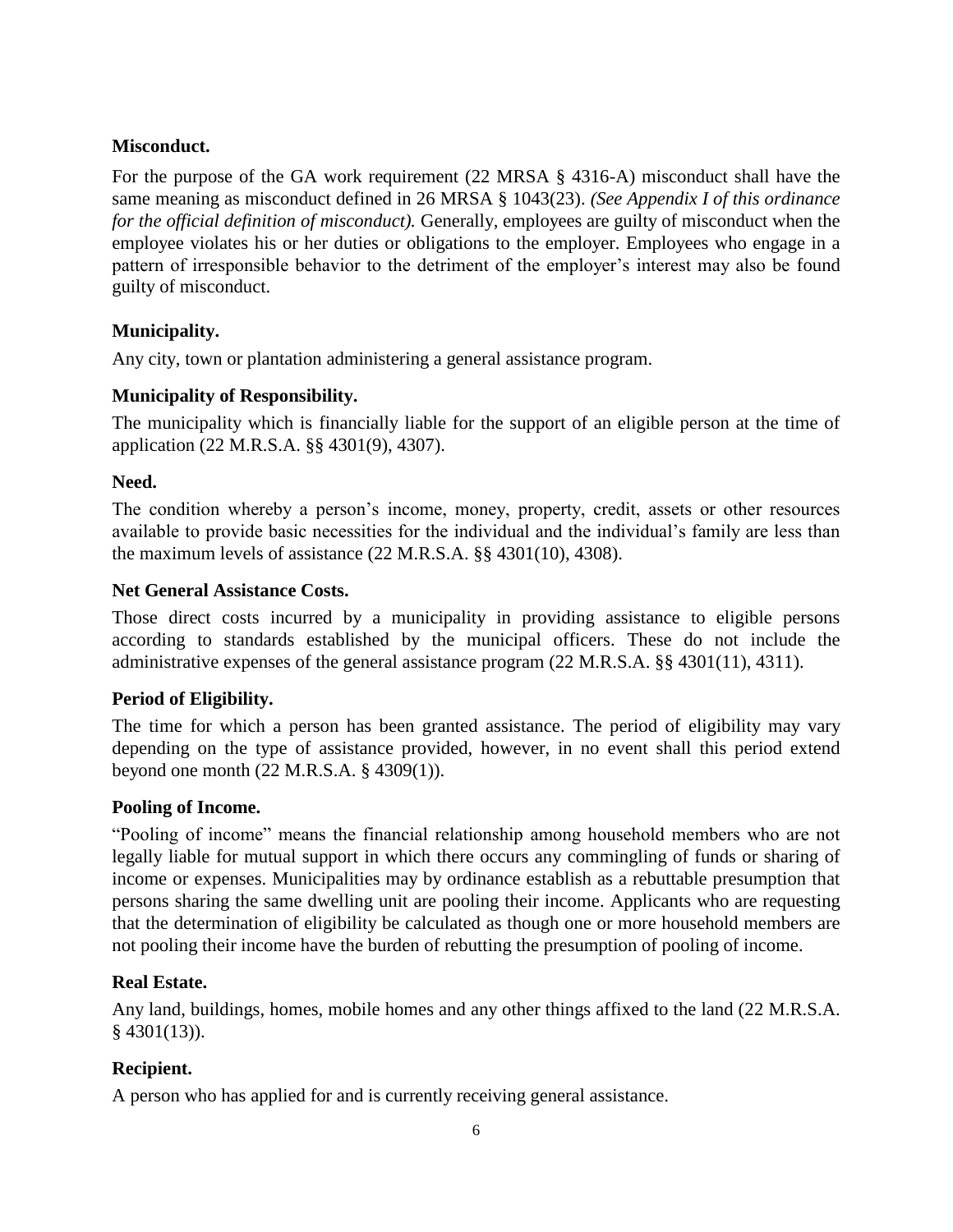# <span id="page-14-0"></span>**Repeat Applicants.**

All applicants for general assistance that are not initial applicants are repeat applicants. For purposes or this ordinance repeat and subsequent shall have the same meaning.

#### <span id="page-14-1"></span>**Resident.**

A person who is physically present in a municipality with the intention of remaining in that municipality in order to maintain or establish a home and who has no other residence. A person who applies for assistance in a municipality who is not a resident of that municipality or any other municipality is the responsibility of the municipality where the person first applies. That municipality *must take an application* and grant assistance to the applicant if he/she is eligible, until he/she establishes a new residence in another municipality (22 M.R.S.A. § 4307).

#### <span id="page-14-2"></span>**Resources.**

Resources include any program, service, or other sources of support which are an alternative to or supplement for general assistance. There are two kinds of resources; "available" and "potential". Potential resources are programs, services, non-liquid assets, or trusts which typically require people to apply in writing and/or wait a period of time before eligibility is determined or the potential income is released.

Potential resources include but are not limited to any state or federal assistance program, employment benefits, governmental or private pension program, available trust funds, support from legally liable relatives, child support payments, and jointly held resources where the applicant or recipient share may be available to the individual (22 M.R.S.A. § 4317). Potential resources include the TANF (previously known as AFDC) program, Food Stamps, fuel assistance (HEAP), subsidized housing, and similar programs.

Available resources include resources which are immediately available to the applicant or which can be conveniently secured by the applicant without delay, such as cash on hand or in bank accounts, assets for which there is an immediate and available market, or support from relatives which is being made available at the time of application and for which the applicant does not have to take any unreasonable steps to secure (e.g., relocation beyond the immediate region). At the discretion of the GA Administrator a necessary minimum balance required by a financial institution in order to obtain free checking or in order to maintain the account shall not be considered an available resource.

The municipal GA administrator reserves the right to inform GA clients of services, commodities or facilities made available by private organizations or charities. Although GA applicants/recipients may be informed of the existence of a charitable resource and/or organization, GA eligibility shall not be based or conditioned on the use of a private charitable resource(s).

#### <span id="page-14-3"></span>**30-Day Need.**

An applicant's 30-day need is the sum of the household's prospective 30-day costs, from the date of application, for the various basic necessities. For the purpose of this calculation, the 30-day cost for any basic need shall be the household's actual 30-day cost of the basic necessity or the maximum 30-day cost for the basic necessity as established by this ordinance, whichever is less.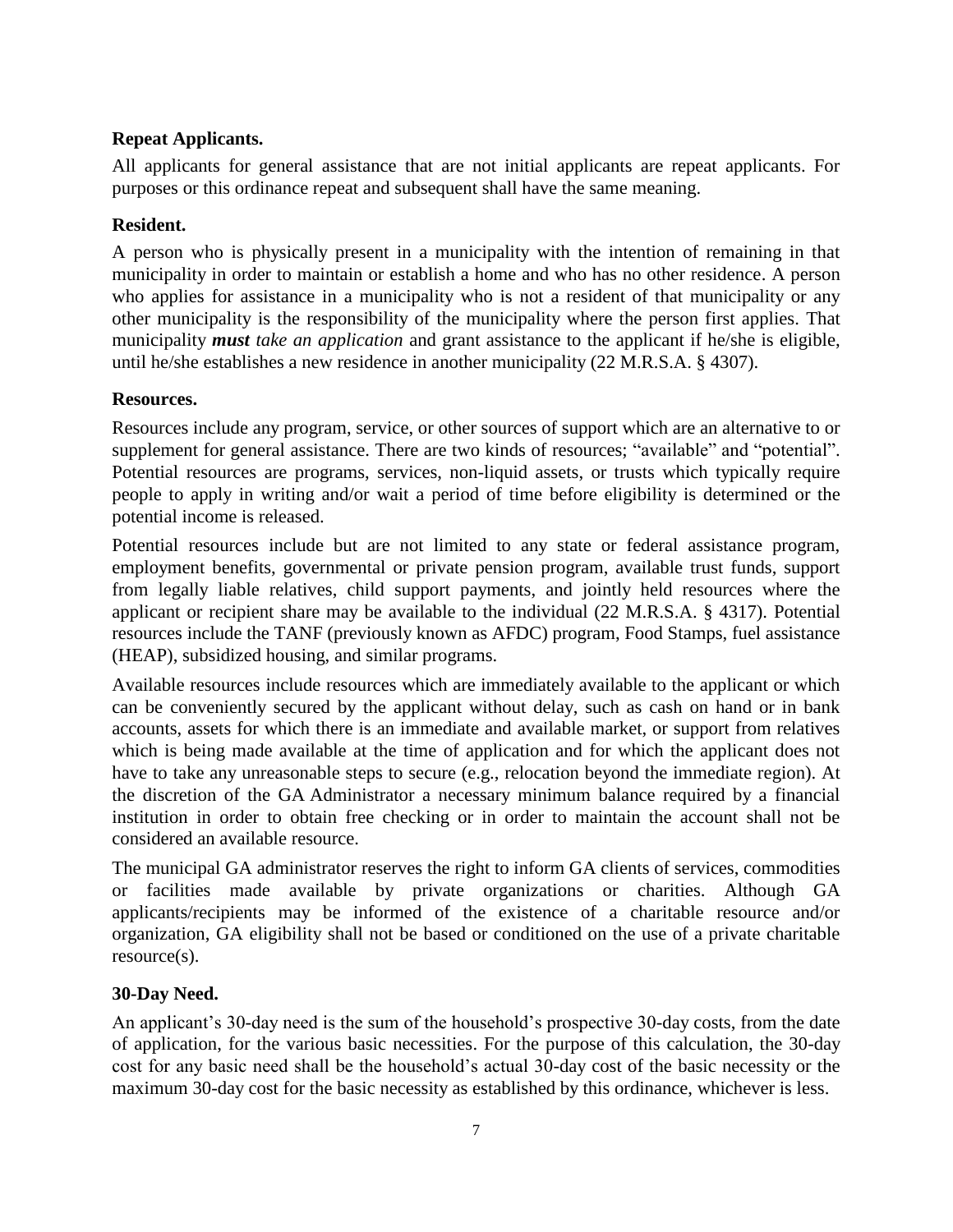#### <span id="page-15-0"></span>**Unforeseen Repeat Applicants.**

Are repeat applicants who have not applied for assistance within the last twelve months and who have been regularly employed or receiving support from a public benefit or private source and who have unexpectedly become unemployed through no fault of their own or whose benefits (e.g., through an available resource) have ceased through no fault of their own.

# <span id="page-15-1"></span>**Unmet Need.**

An applicant's unmet need is the household's 30-day need as established by Section 6.6 of the ordinance less the household income as calculated pursuant to Section 6.7 of this ordinance, provided such a calculation yields a positive number. If the household income is greater than the household's 30-day need, the household does not have an unmet need.

# <span id="page-15-2"></span>**Work Requirements.**

Work requirements are those obligations the municipal administrator places on applicants for general assistance as directed and/or authorized by 22 M.R.S.A. § 4316-A to the extent such obligations ensure a continuing potential eligibility for general assistance when complied with, result in disqualification when violated, and are not merely optional, discretionary, or advisory. Work requirements include registering for work, looking for work in good faith, accepting all suitable job offers, maintaining employment, performing workfare, and participating in training, educational, or rehabilitation programs that will assist the participant in securing employment.

# <span id="page-15-3"></span>**ARTICLE III - Administrative Rules and Regulations**

The following are rules and regulations for the administration of general assistance.

# <span id="page-15-4"></span>**Section 3.1 – Confidentiality of Information**

#### <span id="page-15-5"></span>**Case records.**

Case records and all other information relating to an applicant or recipient of general assistance are confidential and will not be disclosed to the general public, unless the applicant or recipient states in writing what information is to be released (22 M.R.S.A. § 4306).

#### <span id="page-15-6"></span>**Release of Information.**

Applicants, recipients and their legal representatives have the right to review their case records. No record will be released to a third party, however, unless the administrator receives a consent form signed by the applicant expressly authorizing the release of his or her records to the specified parties. Whenever the administrator releases any information, he/she will make a notation in the applicant's file stating to whom the record was released and the date. The administrator may charge a reasonable fee for the reproduction of any records when appropriate.

# <span id="page-15-7"></span>**Information from Other Sources; Penalty.**

Information furnished to the municipality by the Department of Health and Human Services or any other agency or institution pursuant to 22 M.R.S.A. §4314, is confidential. The general assistance administrator will also comply with laws relating to the confidentiality of vital statistic records such as those concerning birth, marriage and death (22 M.R.S.A. § 2706).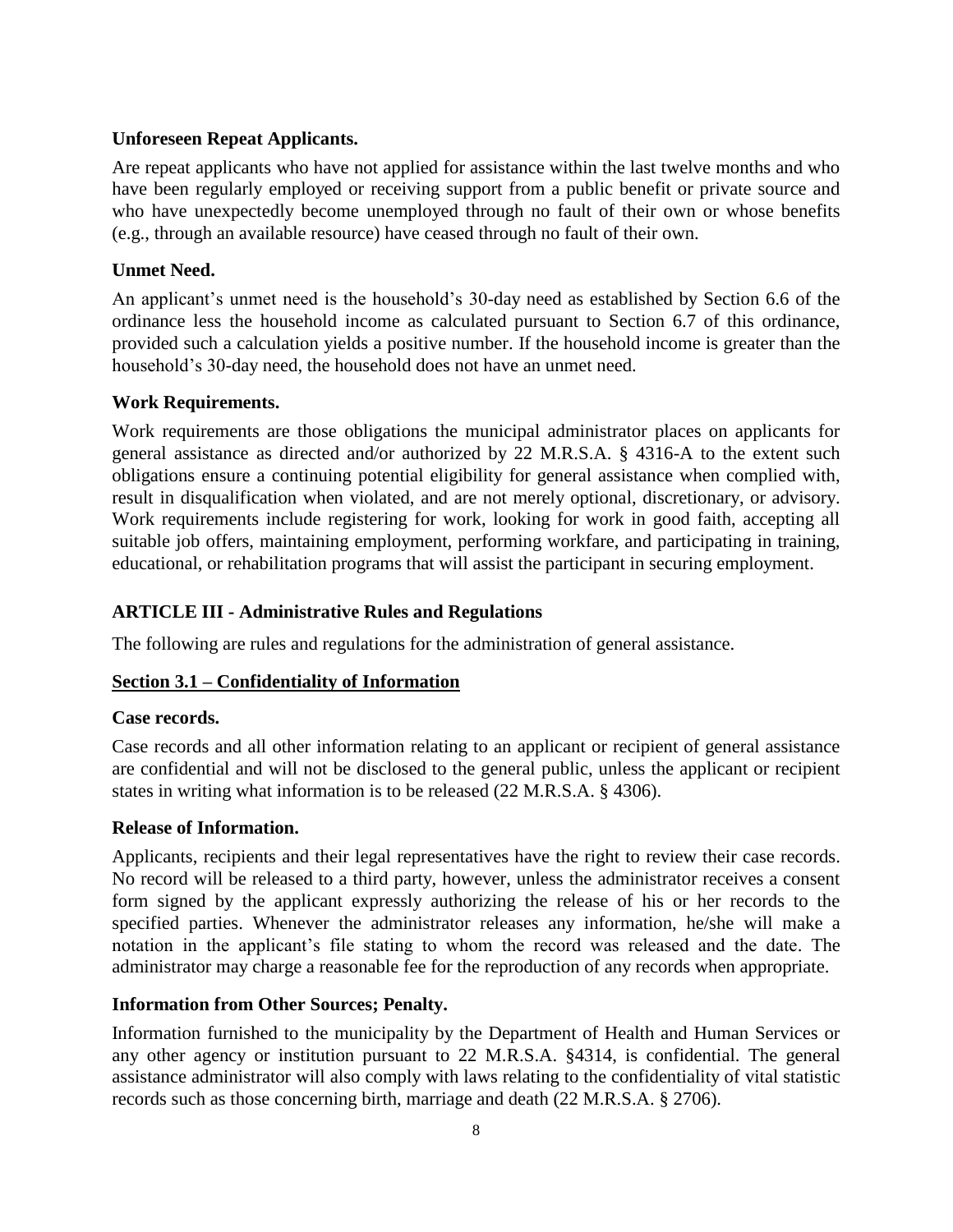Any representative of a financial institution (except national banks) or any employer of a general assistance applicant who refuses to provide necessary information to the administrator in order to verify an applicant's eligibility must state in writing the reason for the refusal. Any such person who refuses to provide information, without just cause, may be subject to a civil penalty of not less than \$25 nor more than \$100. Any person, including the applicant, who knowingly and willfully makes a false representation of a material fact to the administrator is committing a Class E crime (22 M.R.S.A. §§ 4314, 4315).

# <span id="page-16-0"></span>**Misuse of Information.**

Misuse of any information relating to an applicant or recipient is a punishable offense (22 M.R.S.A. § 42(2).

# <span id="page-16-1"></span>**Section 3.2 – Maintenance of Records**

The general assistance administrator will keep complete and accurate general assistance records (22 M.R.S.A. § 4306). These records are necessary to:

- a) provide a valid basis of accounting for municipal expenditures;
- b) document and support decisions concerning an applicant or recipient; and
- c) ensure the availability of all relevant information in the event of a fair hearing or judicial review of a decision by the general assistance administrator

# <span id="page-16-2"></span>**Case Records.**

The administrator will establish and maintain a separate case record, either in paper format or digital format for each applicant or recipient. Each case record will include at least:

- household applications
- budget sheets
- information concerning the types and amounts of assistance provided
- narrative statements describing the nature of the emergency situation whenever general assistance is granted in amounts greater than the applicant's mathematical eligibility (i.e., deficit or unmet need, whichever is less)
- written decisions
- requests for fair hearings and the fair hearing authority decisions
- workfare participation records
- narrative writings documenting the need for general assistance, the results of home visits, collateral information, referrals, changes in status
- Client authorization(s) for the release of GA information and/or reason(s) for the release of confidential information
- adjustments in aid and suspension or termination of eligibility
- physician's documentation
- Supplemental Security Income (SSI), interim assistance reimbursement authorization forms
- Vendor forms

Case records will not include information or material that is irrelevant to either the applicant's or recipient's application or to the general assistance administrator's decisions.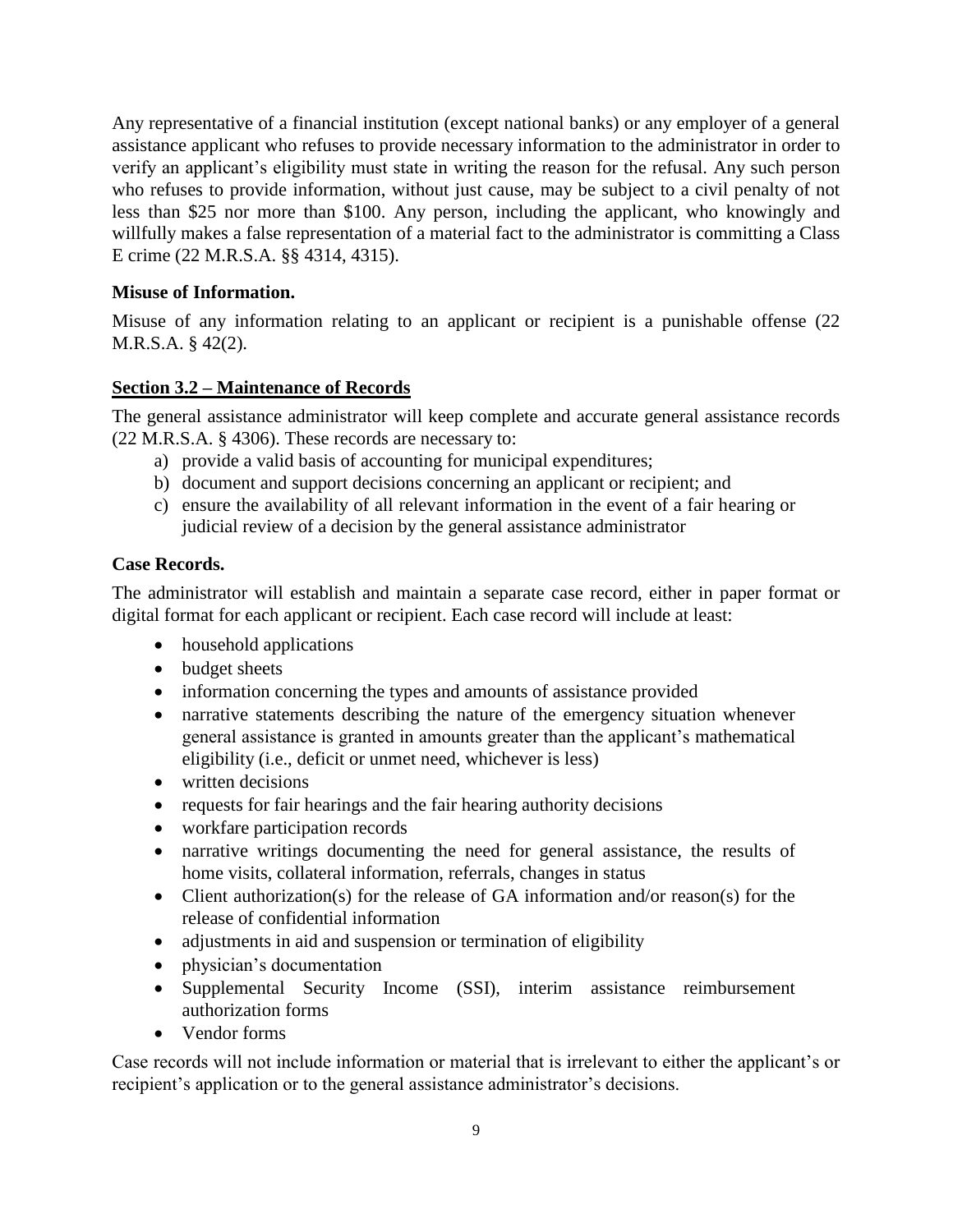#### <span id="page-17-0"></span>**Retention of Records.**

General assistance records shall be retained for a *minimum of three full years*. The three year period shall coincide with the State's fiscal year which begins July 1 and ends on the following June 30. Records may be destroyed after three years by one of the two preferred methods of destruction for confidential records, i.e., supervised shredding, burning or appropriate digital deletion/destruction process. In the event a client's records contain SSI reimbursement forms, the client's records should be maintained so that the municipality may seek reimbursement.

# <span id="page-17-1"></span>**ARTICLE IV - Application Procedure**

#### <span id="page-17-2"></span>**Section 4.1 – Right to Apply**

# <span id="page-17-3"></span>**Who May Apply.**

*Anyone may apply for general assistance*. The head of the family, any other responsible household member, or an authorized representative must apply in person, except in special emergency situations as provided in Section 4.9 of this ordinance or except when the applicant is a resident of an emergency shelter and the municipality has made an agreement with that emergency shelter to presume shelter residents to be eligible for general assistance (22 M.R.S.A. section § 4304(3)). In such cases, the administrator may require a representative to present a signed statement documenting that he/she is in fact authorized to apply for general assistance on behalf of the named applicant. The applicant or representative must complete a written application and any other required forms so that the administrator can determine eligibility (22 M.R.S.A. §§ 4305, 4308). With notice, all members of the household receiving general assistance may be required to physically present themselves to the administrator.

#### <span id="page-17-4"></span>**Application Via Telephone.**

When a person has an *emergency* but is unable to apply in person due to illness, disability, lack of childcare, lack of transportation or other good cause, and he/she cannot send an authorized representative, the administrator will accept an application by telephone. The telephone application process will include the administrator receiving written verification via mail and visiting the applicant's home with his or her permission (22 M.R.S.A. §4304).

#### <span id="page-17-5"></span>**Written Application Upon Each Request.**

Each request for assistance will be administered in accordance with these guidelines. The administrator will make an independent determination of eligibility for general assistance each time a person applies (22 M.R.S.A. §§ 4308, 4309).

#### <span id="page-17-6"></span>**Applications Accepted; Posted Notice.**

Application forms will be available during regular business hours at the municipal office and when the general assistance administrator is conducting interviews with applicants. Notice will be posted stating when and where people may apply for assistance and the name of the administrator available to take emergency applications at all other times. In addition, the posted notice shall include the fact that the municipality must issue a written decision on all applications within 24 hours, and the DHHS toll-free telephone numbers for reporting alleged violations.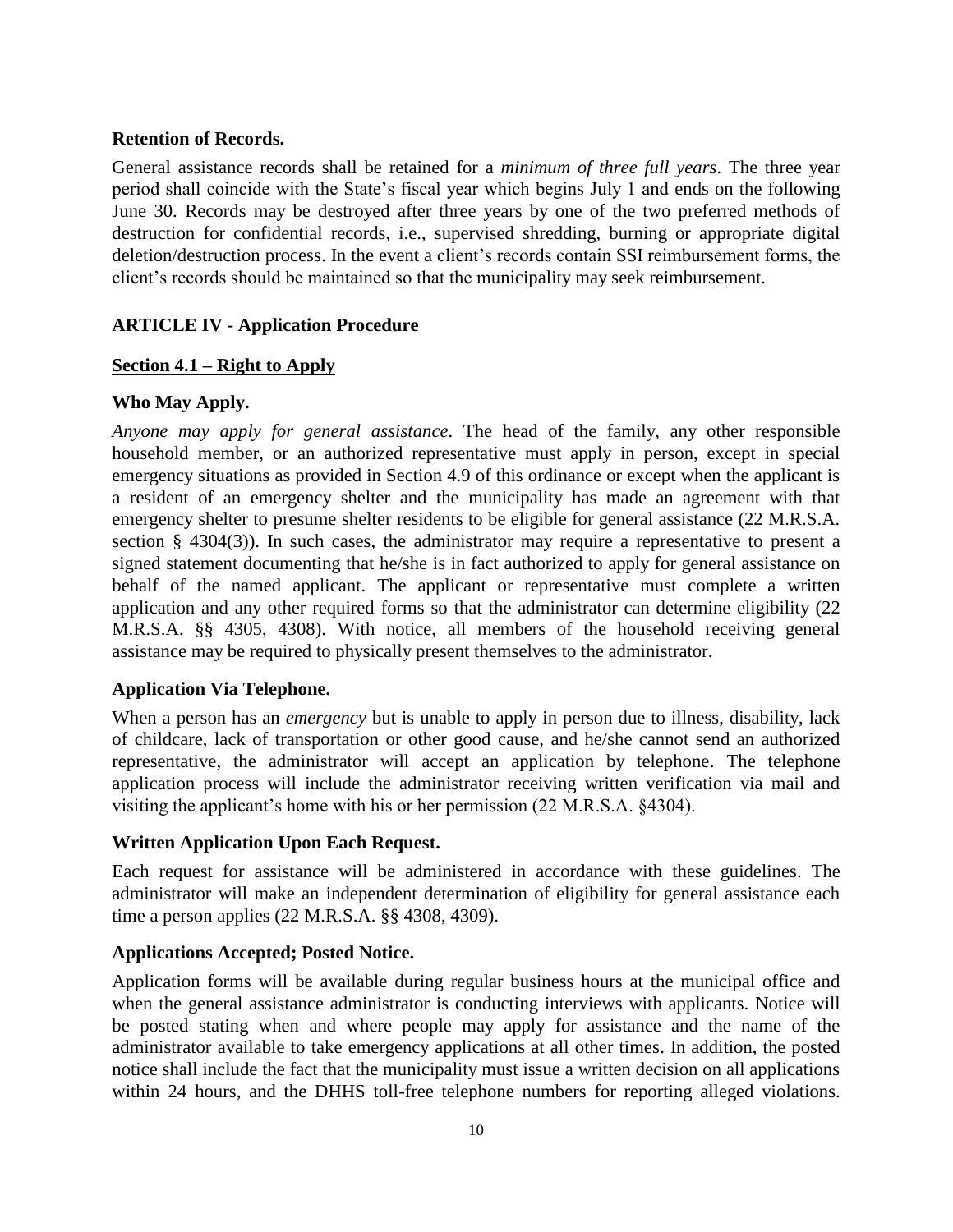Completed applications will be accepted and interviews given only during the regular hours established and posted by the administrator. In an emergency, however, the administrator or his or her designee will be available to accept applications for assistance whenever necessary (22 M.R.S.A. § 4304).

# <span id="page-18-0"></span>**Section 4.2 – Application Interview**

Except when it is impractical, the general assistance administrator will interview each applicant personally before making a decision. The interview will be conducted in private, although the applicant may be accompanied by a legal representative, friend or family member.

# <span id="page-18-1"></span>**Section 4.3 – Contents of the Application**

At a minimum, the application will contain the following mandatory information:

- (a) applicant's name, address, date of birth, Social Security number or appropriate United States Customs and Immigration Services (USCIS) documentation, and phone number;
- (b) names, date(s) of birth, and Social Security number(s) or appropriate USCIS documentation of other household members for whom the applicant is seeking assistance;
- (c) total number of individuals living with the applicant;
- (d) employment and employability information;
- (e) all household income, resources, assets, and property;
- (f) household expenses;
- (g) types of assistance being requested;
- (h) penalty for false representation;
- (i) applicant's permission to verify information;
- (j) signature of applicant and date.

In the event an initial applicant is unable to provide identification records (e.g., Social Security card/number) because the record may have been lost, stolen or misplaced, the initial applicant may be provided a reasonable amount of time, e.g., five working days, in order to obtain the item/record sought. GA required to cure an immediate and/or emergency need shall not be withheld. In such cases the municipality may elect to provide only a prorated amount of GA, e.g., five day's worth, while the applicant proceeds to obtain the required information.

# <span id="page-18-2"></span>**Section 4.4 – General Assistance Administrator's Responsibilities at the time of the Application.**

The administrator will make every effort to inform all applicants of their rights and responsibilities as well as the general program requirements associated with applying for and receiving general assistance, including application requirements, eligibility guidelines, applicant rights, and applicant reimbursement obligations.

# <span id="page-18-3"></span>**Application Requirements.**

The administrator will help the applicant fill out the application form as described in the preceding section. The administrator will inform the applicant of any other information or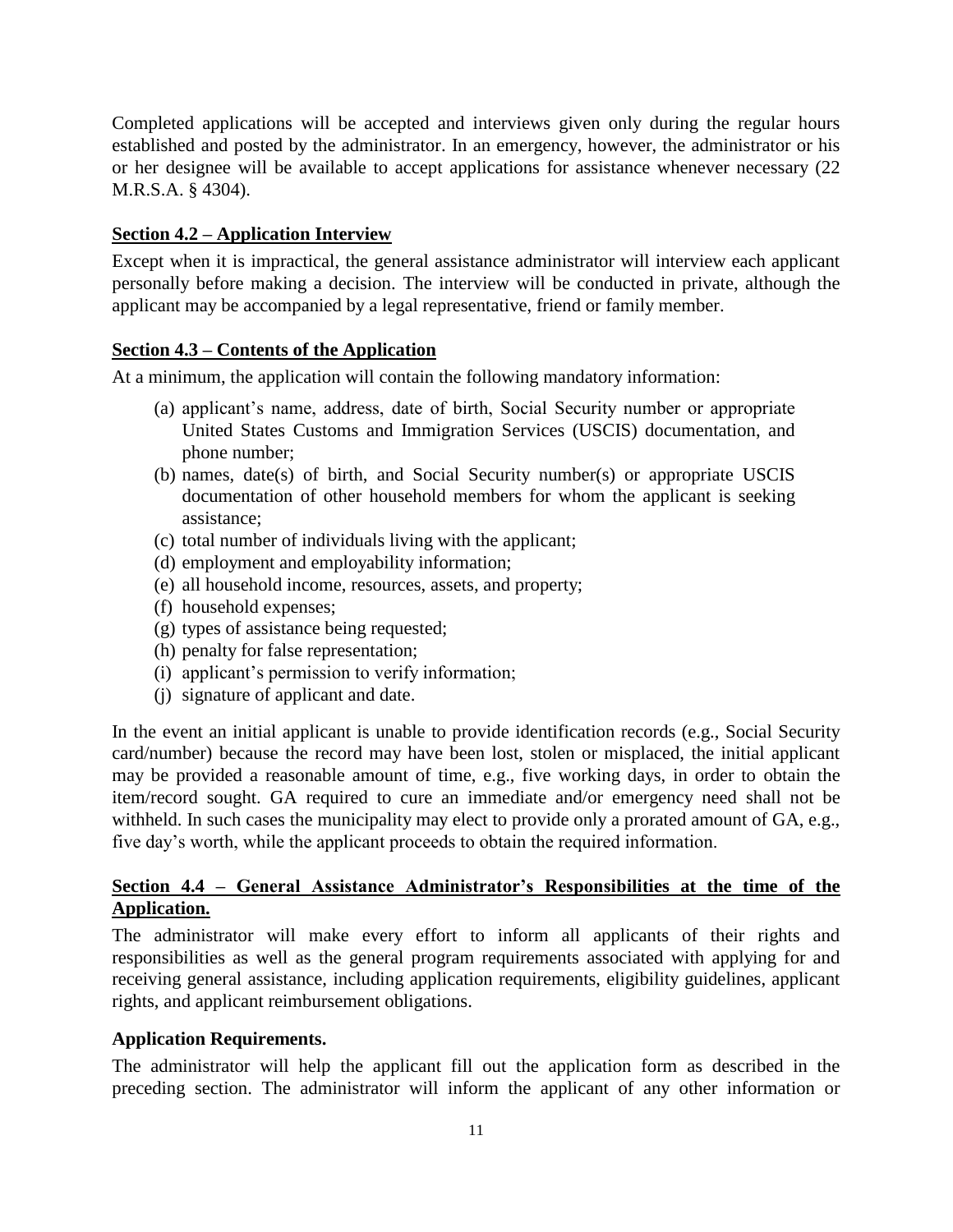documentation that the applicant will have to provide in order for the administrator to evaluate the applicant's eligibility for assistance. The administrator will fully explain the purpose of any release of information form or reimbursement agreement before seeking to obtain the applicant's signature or written authorization.

# <span id="page-19-0"></span>**Eligibility Requirements.**

The administrator will inform, either verbally or in writing, the applicant of the eligibility requirements of the program, including:

- the income standard of need;
- the applicant's ongoing use-of-income, work-related, and resource-related responsibilities, as described in the section immediately below;
- the financial reduction in assistance that is the consequence of spending household income on non-basic necessities; and
- the disqualification penalties associated with committing fraud, failing to perform work-related assignments without just cause, or failing to make a good faith effort to secure potential resources when the requirement to attempt to obtain those resources have been explained to the applicant in writing.

# <span id="page-19-1"></span>**Applicant Rights.**

The administrator will inform all applicants of their rights to:

- review the municipal General Assistance ordinance and Maine General Assistance law;
- apply for assistance;
- receive a written decision concerning eligibility within 24 hours of applying for assistance;
- confidentiality;
- contact the DHHS;
- challenge the administrator's decision by requesting a fair hearing.

# <span id="page-19-2"></span>**Reimbursement/Recovery.**

The administrator will inform the applicant that he/she must reimburse the municipality for the amount of general assistance he/she has been granted in the event of a subsequent ability to pay. The municipality may also, as appropriate, contact the client's legal representative to inform him or her of the client's obligation to repay the municipality under the GA program. In addition to seeking repayment from a recipient, the municipality also may recover the amount of assistance granted to a recipient during the previous 12 months from any relative legally liable for the applicant's support (*spouses, parents of persons under the age of 25, see Article VII, "Recovery of Expenses"*) (22 M.R.S.A. §§ 4318, 4319). Whenever applicable, the administrator will explain the various liens a municipality may place against a recipient's real or personal property, such as the mortgage or capital improvement lien, the Workers' Compensation lump sum payment lien, or the SSI "interim assistance agreement" lien, as these liens are described in Article VIII, "*Recovery of Expenses"*.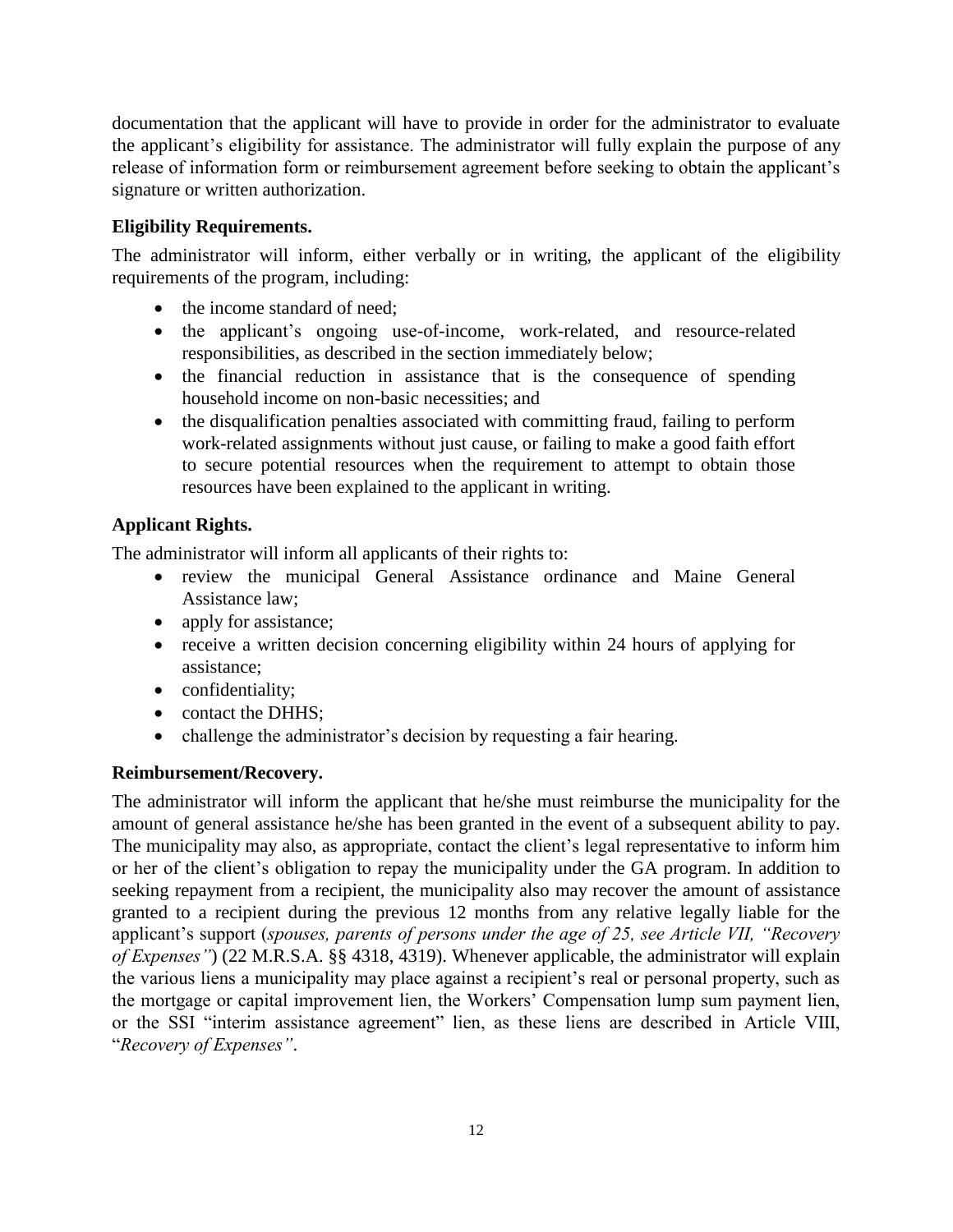# <span id="page-20-0"></span>**Section 4.5 – Responsibilities of the Applicant at the Time of Application.**

The applicant has the responsibility at the time of *each application* to provide accurate, complete and current information and verifiable documentation concerning his or her:

- Income
- Resources
- Assets
- Household employment
- How the applicant has spent his or her income
- The names and addresses of any relatives legally liable for the applicant's support
- Any change in this information from a previous application that would affect his or her eligibility (22 M.R.S.A. § 4309);

In addition, the applicant must accurately report and provide verifiable documentation that shows that the applicant:

- a. has remained employed, if previously employed, and not quit work without just cause or been discharged from employment for misconduct;
- b. has been seeking employment, if previously unemployed or employed on a parttime basis, has accepted any suitable offer of employment, and has satisfactorily performed all workfare assignments or had just cause not to perform those assignments;
- c. has made use of all available and potential resources when directed in writing to such a program by the administrator, including, but not limited to, other government benefit programs or the assistance of liable relatives of sufficient means; and
- d. has participated in any training, retraining, educational or rehabilitative program when appropriate and when directed in writing to such a program by the administrator, in order to diminish the applicant's need for general assistance (22 M.R.S.A. §§ 4316-A, 4317).

#### <span id="page-20-1"></span>**Section 4.6 – Action on Applications**

#### <span id="page-20-2"></span>**Written Decision.**

The general assistance administrator will give a written decision to the applicant concerning his or her eligibility *within 24 hours after the applicant submits a written application*. Assistance will be furnished to eligible applicants within that period except when the municipality is permitted by law (and pursuant to section 5.6 of this ordinance) to issue assistance conditionally on the successful completion of a workfare assignment (22 M.R.S.A. §§ 4305, 4316-A, 4321). A written decision will be given *each time* a person applies, whether assistance is granted, denied, reduced or terminated.

#### <span id="page-20-3"></span>**Content.**

The written decision will contain the following information: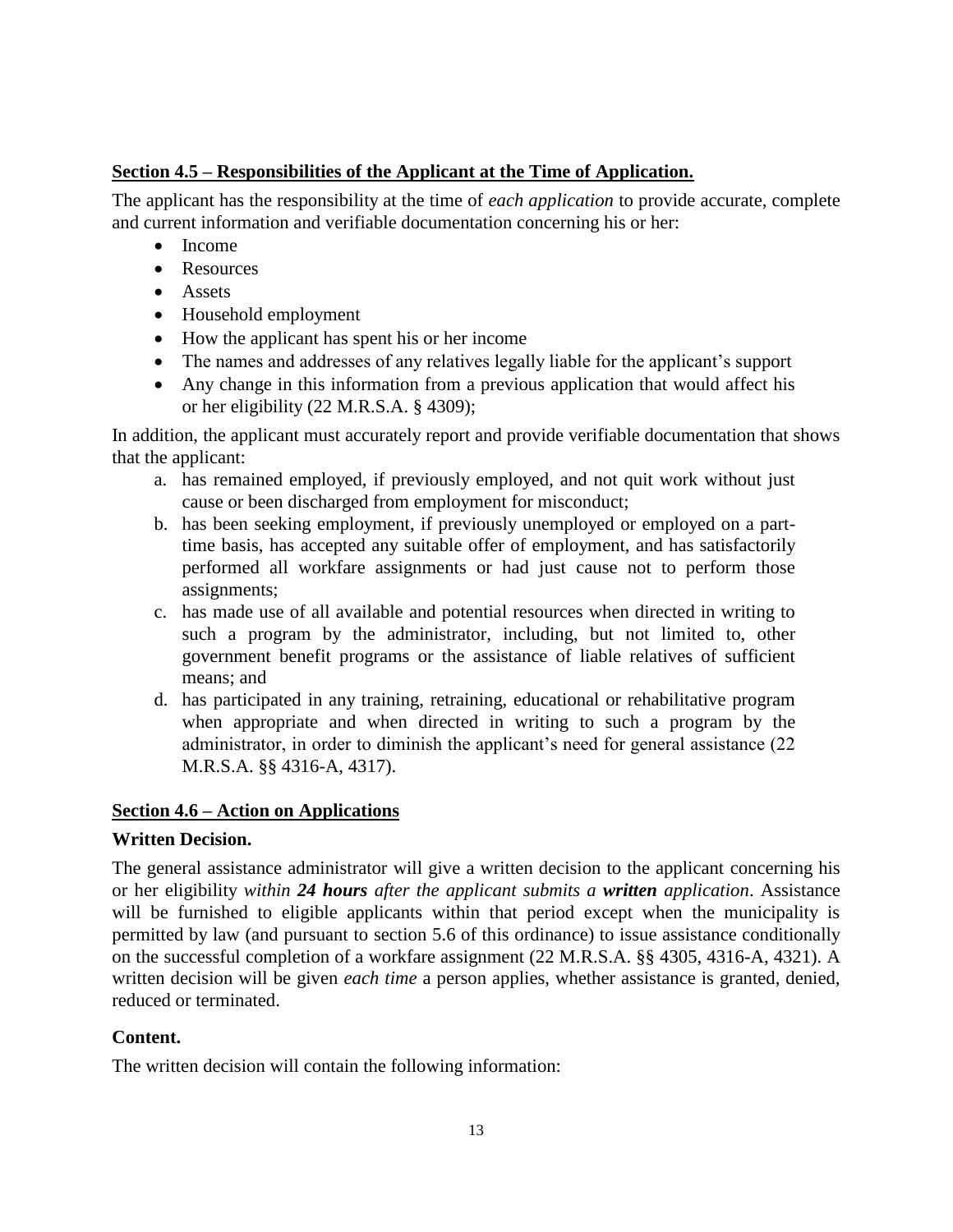- (a) the type and amount of aid the applicant is being granted or the applicant's ineligibility;
- (b) the period of eligibility if the applicant is eligible for assistance;
- (c) the specific reasons for the decision;
- (d) the applicant's right to a fair hearing; and
- (e) the applicant's right to notify the DHHS if he/she believes the municipality has acted illegally (22 M.R.S.A § 4321).

#### <span id="page-21-0"></span>**Section 4.7 – Withdrawal of an Application**

An application is considered withdrawn if:

- (a) the applicant requests in writing, that his or her application be withdrawn; or
- (b) the applicant refuses to complete or sign the application, or any other form needed by the general administrator.

#### <span id="page-21-1"></span>**Section 4.8 – Temporary Refusal to Accept Application**

Under special circumstances, the general assistance administrator may temporarily refuse to accept applications. Such circumstances may include, but are not limited to, the following:

- (a) When the applicant's conduct is abusive, disruptive, or harassing, or when the applicant is under the influence of drugs or alcohol. In these situations, the applicant will be asked to leave, and if the applicant refuses to leave, the police may be summoned. The applicant will be informed that an application will only be accepted when his or her conduct is under control.
- (b) If the administrator believes that an applicant's behavior presents a threat to the health or safety of the public or to a municipal employee, or if such behavior is violent, or if an applicant has engaged in abusive, disruptive or harassing behavior and has been required to leave on more than one occasion, then the applicant may be required to designate a third party to apply for assistance on his or her behalf and the applicant may be prohibited from entering the municipal building.
- (c) When a third person applies for assistance on behalf of the applicant that person may be required to provide written verification that he/she has been duly authorized to act as a representative for the applicant (22 M.R.S.A. § 4308).

#### <span id="page-21-2"></span>**Section 4.9 – Emergencies**

An emergency is considered to be any life threatening situation or a situation beyond the control of the applicant which if not alleviated immediately could reasonably be expected to pose a threat to the health or safety of the applicant or a member of the household (22 M.R.S.A. §4301(4)). Although they may be considered otherwise ineligible to receive general assistance, people who apply for assistance to alleviate an emergency may be granted assistance, except as provided below, if they do not have sufficient income and resources to meet an actual emergency need and have not had sufficient income and resources to avert the emergency (22 M.R.S.A. §4308).

A municipality may provide emergency assistance when the municipality determines that an emergency is imminent and that failure to provide assistance may result in undue hardship and unnecessary costs to either the client or the municipality.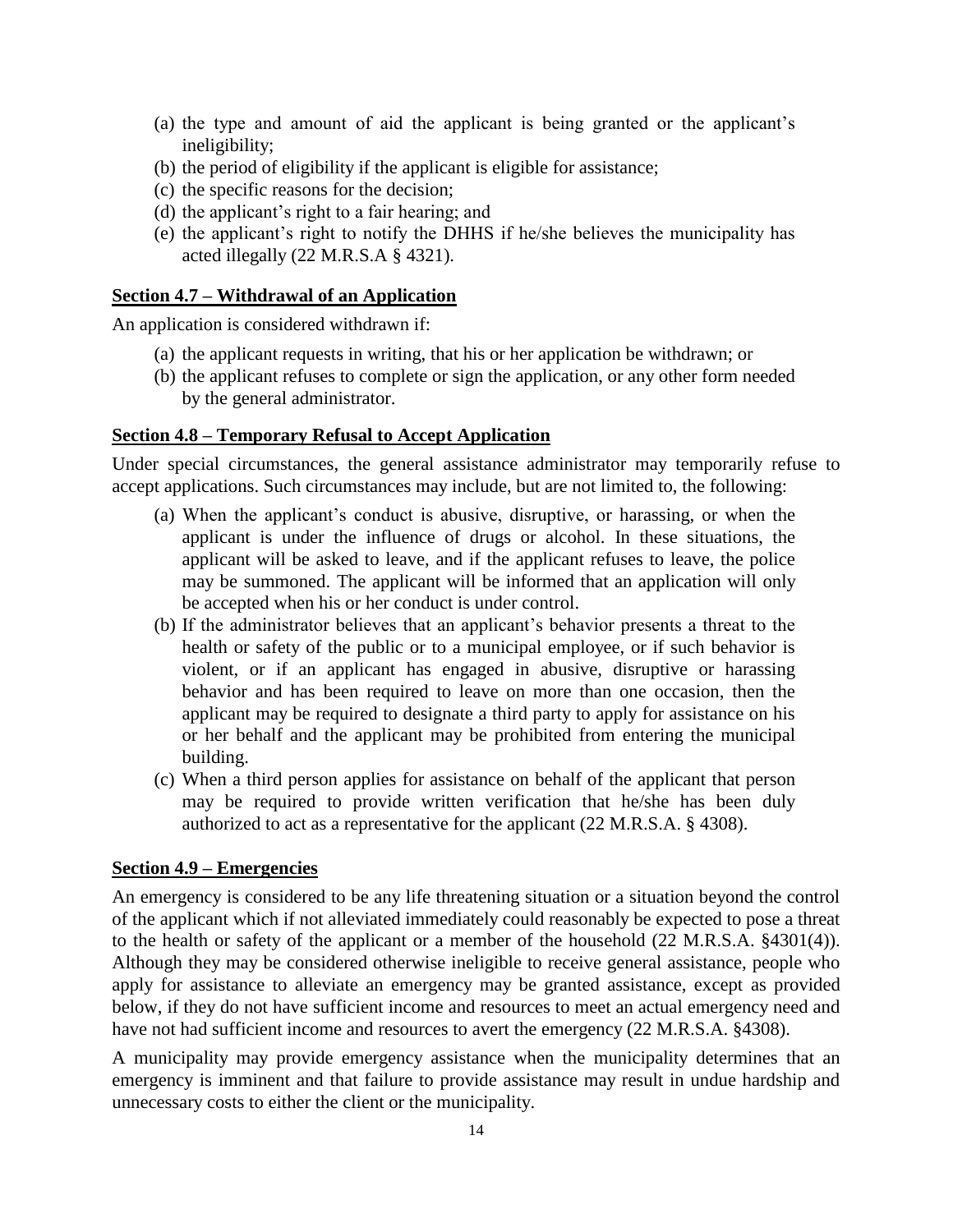#### <span id="page-22-0"></span>**Disqualification.**

A person who is currently disqualified from receiving General Assistance due to a violation of Sections 5.5, 5.6, 5.7, or 6.4 or this ordinance is ineligible to receive emergency assistance (22) M.R.S.A. § 4308(2)(A)). However, dependents of a disqualified person may be eligible for assistance. For the purposes of this section, "dependents" are defined as: 1) a dependent minor child; 2) an elderly, ill or disabled person; or 3) a person whose presence is required to provide care for any child under the age of 6 years or any ill or disabled member of the household (22 M.R.S.A. § 4309(3)).

In the event one or more members of a household are disqualified and assistance is requested for the remaining dependents, the eligibility of those dependents is will be calculated as though the household is comprised of the dependents only, except that all household income will be considered available to them.

# <span id="page-22-1"></span>**Assistance Prior to Verification.**

Whenever an applicant informs the administrator that he/she needs assistance immediately, the administrator will grant, pending verification, the assistance within 24 hours, provided that:

- (a) after interviewing the applicant the administrator has determined that the applicant will probably be eligible for assistance after a verification of information is completed; and
- (b) the applicant submits documentation when possible, to verify his or her need. The administrator may contact at least one other person to confirm the applicant's statements about needing emergency assistance. No further assistance will be authorized until the applicant's eligibility is confirmed (22 M.R.S.A. § 4310).

# <span id="page-22-2"></span>**Telephone Application.**

If a person has an emergency need and cannot apply in person due to illness, disability, lack of transportation, lack of child care, or other good cause, and if there is no authorized representative who can apply for the applicant, the administrator will accept an application over the telephone (22 M.R.S.A. § 4304).

The administrator will not grant any assistance as the result of a telephone application if the applicant refuses to allow the administrator to verify the information either by visiting his or her home or by mail and the administrator cannot determine his or her eligibility through any other means.

#### <span id="page-22-3"></span>**Limitation on Emergency Assistance.**

Applicants are not automatically eligible for emergency assistance. If applicants had income which could have been used to prevent all or part of an emergency, but they spent that income on items which are not basic necessities, they will not be eligible to receive general assistance to replace the misspent money (22 MSRA  $\S$ § 4308(2) & 4315-A).

All applicants have the responsibility to provide the administrator with verifiable documentation demonstrating that the applicant did not have sufficient income to avert the emergency situation. According to the following criteria, the administrator may limit emergency assistance to cover only the difference between the amount of money necessary for the household to avoid the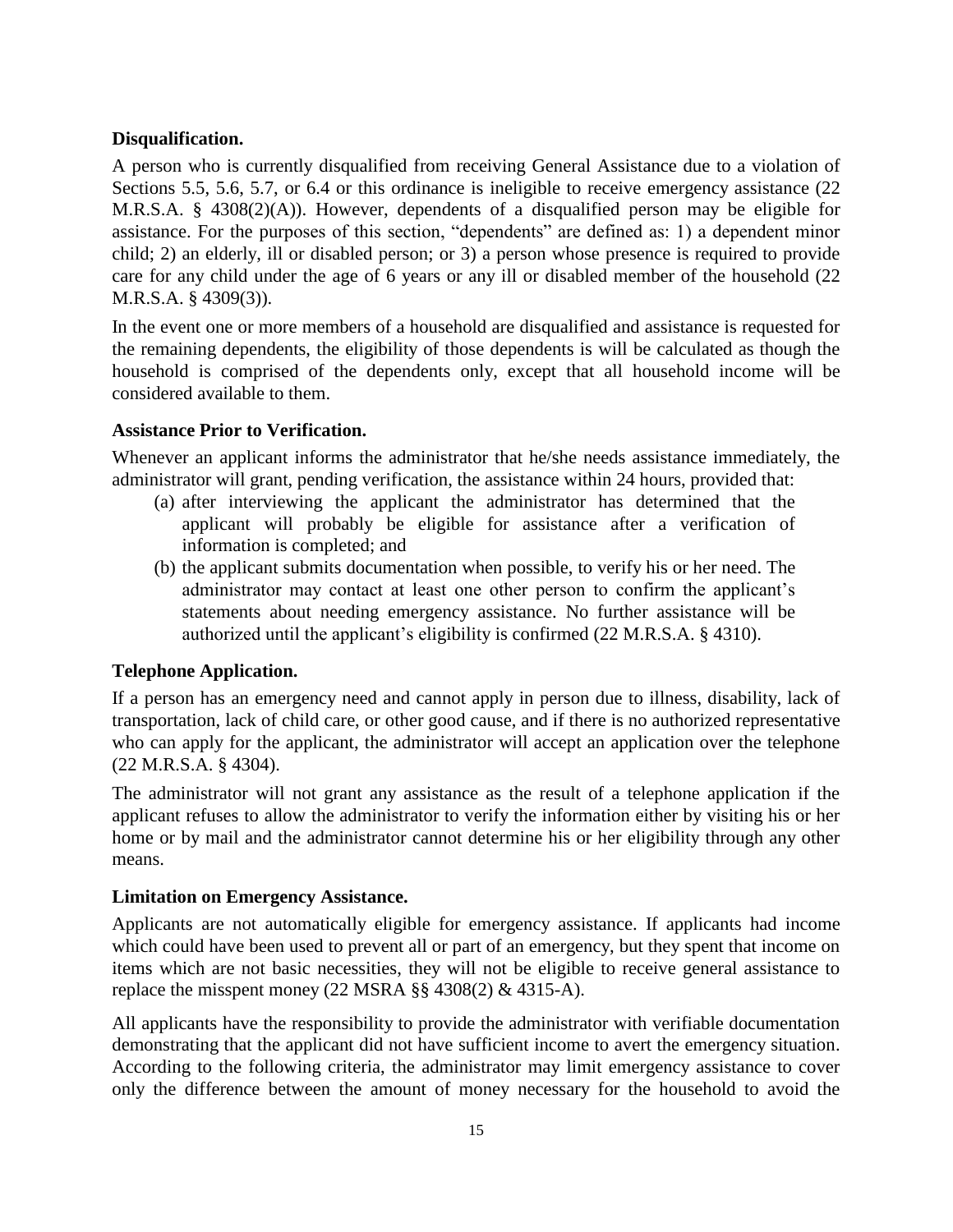emergency and the amount of income available to the household during the application time period.

- (a) The applicable time period shall be the 30 days preceding the application for emergency assistance, except in those cases where the emergency was created by a negative account balance for a commodity or service (such as rent, mortgage or utility payments), and the negative account balance was created over a longer period of time. In such cases, the applicable time period shall be the consecutive length of time the account balance has been in the negative.
- (b) The administrator shall seek from the applicant all information pertinent to the applicant's ability to provide for his or her basic necessities for the applicable time period, including evidence of all income and resources received over that period of time.
- (c) The administrator shall compute all costs for the household's basic necessities during the applicable time period, per month, in accordance with the maximum levels established by this ordinance for the specific basic necessity or the actual monthly cost, whichever is less, including all costs associated with averting the particular emergency situation for which the applicant is seeking assistance.
- (d) From the total household costs for basic necessities during the applicable time period, the administrator shall subtract the total income and lump sum payments available to the household for the applicable time period as well as the total general assistance actually received during the applicable time period.
- (e) The administrator may restrict the issuance of emergency assistance to the difference yielded by the computation in sub-section (d), even when such a grant will not totally alleviate the emergency situation.
- (f) The administrator may waive this limitation on emergency assistance in life threatening situations or for initial applicants; that is, persons who have never before applied for general assistance.
- (g) Nothing in these criteria may be construed as prohibiting a municipality from electing to alleviate an emergency situation in the most cost-effective manner available, provided such a determination of eligibility for emergency assistance is in conformance with general assistance law.

#### <span id="page-23-0"></span>**Section 4.10 – Residence**

The administrator shall provide general assistance to all eligible persons applying for assistance who are residents of this municipality. A resident is a person who has *no other residence and is physically present in this municipality and who intends to remain here and establish a household*.

The municipality also recognizes its responsibility to provide assistance to eligible persons who apply here and who are not residents of this municipality or any other municipality. If a person who is not a resident of any municipality applies in this municipality first, the administrator will determine his or her eligibility and, if eligible, will grant assistance until he/she establishes a residence in another municipality (22 M.R.S.A. § 4307).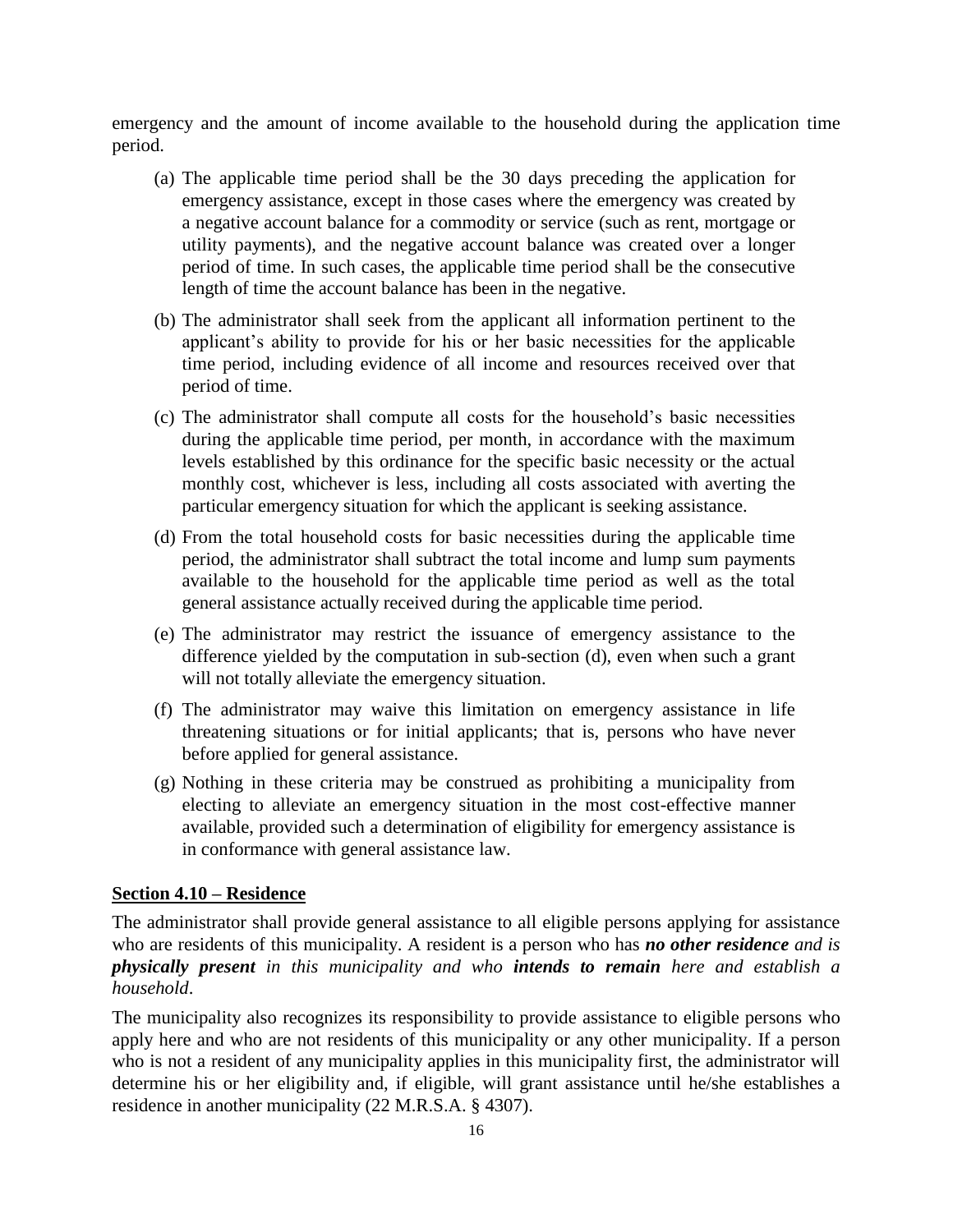# <span id="page-24-0"></span>**Moving/Relocating.**

The municipality will not consider moving or transporting an applicant or recipient into another municipality unless the person requests assistance to relocate to another municipality. If the administrator determines the applicant is eligible and grants financial assistance to help the applicant relocate, this municipality will be responsible for providing assistance to the applicant for **30 days** after he/she moves provided the recipient remains eligible.

#### <span id="page-24-1"></span>**Institutions.**

If a resident of this municipality enters an institution located in another municipality (such as a group home, shelter, rehabilitation center, nursing home, or hospital) and requests assistance while at the institution, he/she will be the responsibility of this municipality for **up to 6 months** after he/she enters the institution if the conditions of 22 M.R.S.A. § 4307 and 4313 are met. The municipality thereafter retains responsibility for an applicant in an institution only if the applicant has maintained a home in this municipality to which he/she intends to return. The municipality also recognizes its responsibility for applicants residing in an institution in this municipality if such an applicant had no residence prior to entering the institution (22 M.R.S.A. § 4307(4)).

# <span id="page-24-2"></span>**Temporary Housing.**

Hotels/motels and similar places of temporary lodging are considered institutions (see above) if the municipality grants financial assistance for, makes arrangements for, or advises or encourages an applicant to stay in temporary lodging.

*Note: Municipalities which illegally deny housing assistance and, as a result of the denial, the applicant stays in temporary lodging are responsible for the applicant for up to 6 months and may be subject to other penalties (22 M.R.S.A. § 4307(4)).*

#### <span id="page-24-3"></span>**Disputes.**

When the administrator believes that an applicant is a resident of another municipality but that municipality disputes its responsibility the administrator will notify the DHHS in Augusta (**287- 3654 or 1-800-442-6003**). If the applicant applies in this municipality first, the administrator will determine his or her eligibility and, if eligible, *will grant assistance* until the DHHS has concluded which municipality is responsible for providing assistance. If another municipality was responsible, the DHHS will recover the amount due from the other municipality (22 M.R.S.A. §§ 4307(5), 4307(6)).

# <span id="page-24-4"></span>**ARTICLE V - Eligibility Factors**

A person will be eligible for general assistance if he/she is in need and has complied with the eligibility requirements set forth below.

#### <span id="page-24-5"></span>**Section 5.1 – Initial application**

# <span id="page-24-6"></span>**Initial Application.**

For initial applicants, except as provided immediately below, need will be the *sole condition of eligibility*. The exception to this general rule, as provided by law, applies to all applicants, including initial applicants, who are disqualified for a defined period for quitting employment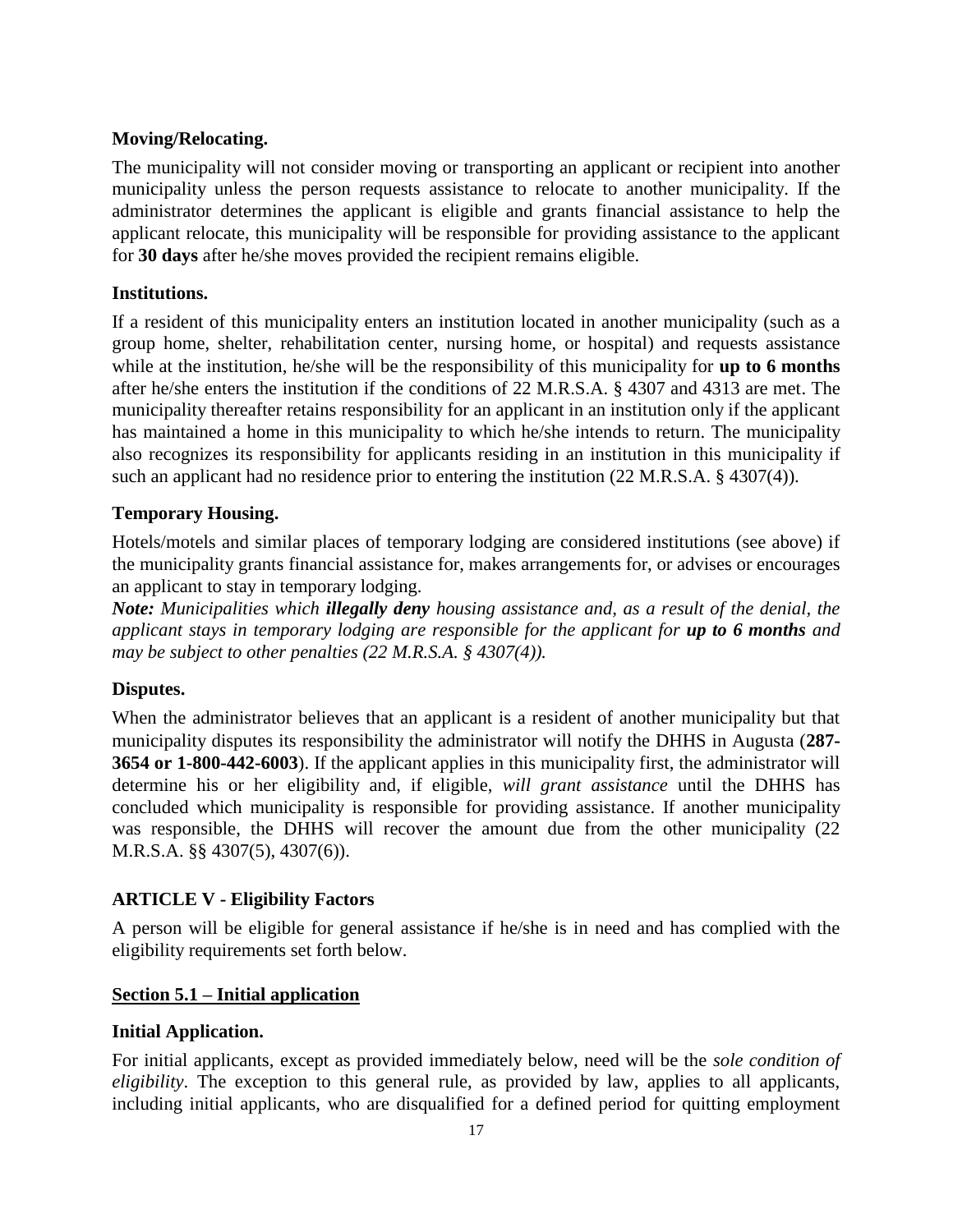without just cause or for being discharged from employment for misconduct (22 M.R.S.A. §1043(23)) (*see section 5.5 of this ordinance*). An initial applicant is a person who has never before applied for general assistance in any municipality in Maine (22 M.R.S.A. § 4308(1)).

"Need" means that the applicant's income (including pro-rated income, where applicable), property, credit, assets, or other resources are less than the overall maximum level of assistance contained in section 6.8 of this ordinance or the actual 30-day costs, whichever is less, and he/she does not have adequate income or other resources available to provide basic necessities.

# <span id="page-25-0"></span>**Subsequent Applicants.**

Persons who are not initial applicants are repeat applicants. Repeat applicants are people who have applied for general assistance at any time in the past. Repeat applicants are also people on whose behalf a general assistance application was made at any time in the past, provided that at such a time the applicant was not a dependent minor in the household. For repeat applicants to be eligible for general assistance, they *must be in need and meet all other eligibility requirements*. The eligibility of repeat applicants may also be adversely affected to the extent they have not used their income and resources to secure basic necessities.

# <span id="page-25-1"></span>**Section 5.2 – Eligibility for Categorical Assistance**

Receipt of categorical assistance will not disqualify a person from receiving general assistance, if the applicant is otherwise eligible. Benefits received from other assistance programs will be considered as income when determining need, with the exception of Food Stamps, which will not be counted as income or resources or otherwise taken into consideration when determining need (7 U.S.C. § 2017(b)).

In addition, any fuel assistance (HEAP/ECIP) received by an applicant will not be considered as income or a resource; that is, the administrator will always compute the heating needs of an applicant who has received HEAP or ECIP as if that applicant paid all costs associated with his or her fuel needs (42 U.S.C. § 8624(f)). The calculation of general assistance for heating energy needs when an applicant has received HEAP or ECIP shall be accomplished in accordance with subsection (c) under *"Types of Income"* at section 6.7 of this ordinance.

Applicants or recipients *must apply for other program benefits within 7 days after* being advised in writing to do so by the general assistance administrator. Persons who, without just cause, make no good faith effort to receive a potential resource will be disqualified from receiving assistance until they make a good faith effort to obtain the benefit (22 M.R.S.A. § 4317).

#### <span id="page-25-2"></span>**Section 5.3 – Personal Property**

#### <span id="page-25-3"></span>**a) Liquid assets.**

<span id="page-25-4"></span>No person owning assets easily convertible into cash including, but not limited to, bank deposits, stocks, bonds, certificates of deposit, retirement accounts, life insurance policies and other marketable security will be eligible for general assistance unless and until he or she uses these assets to meet his or her basic needs and thereby exhausts them.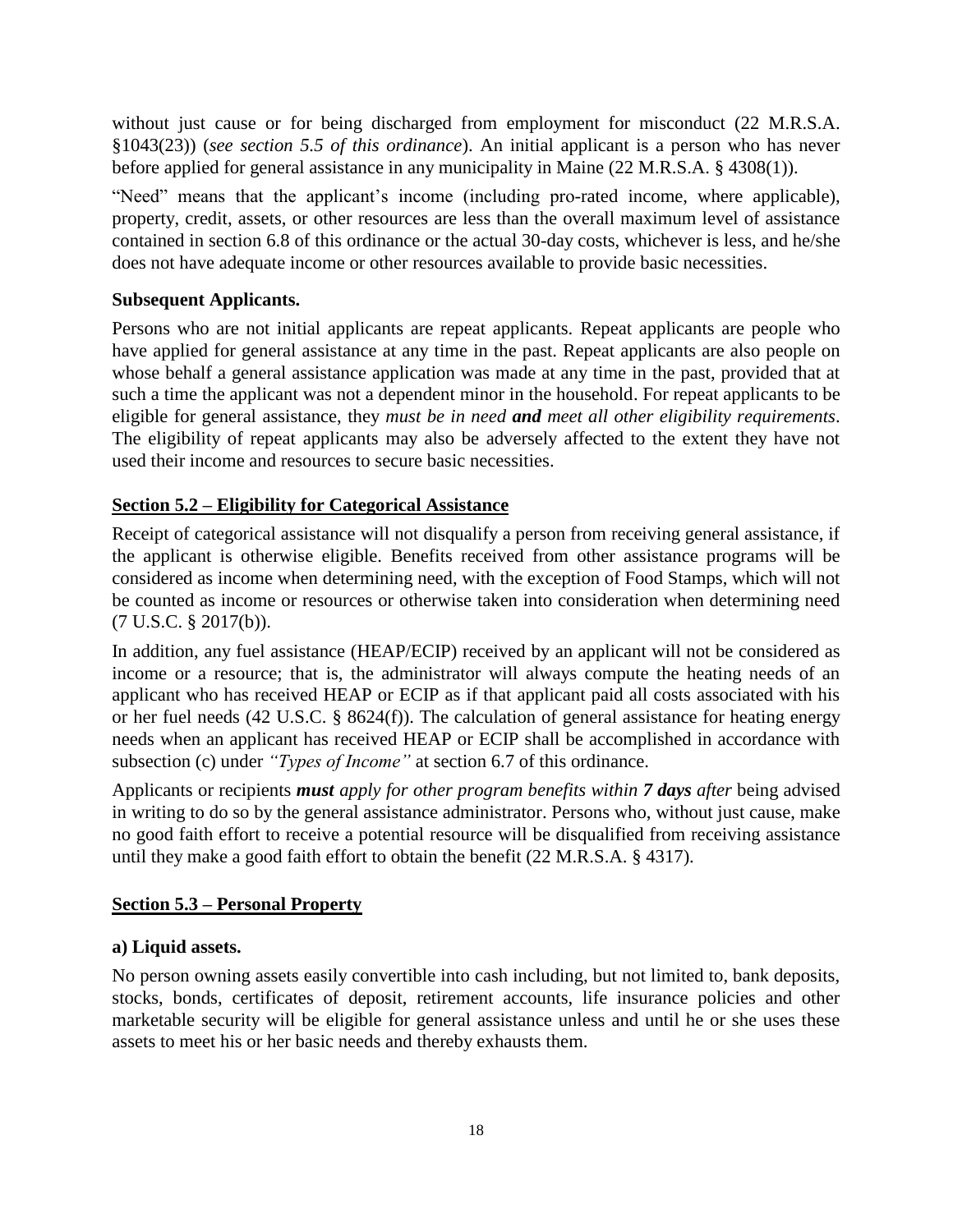#### **b) Tangible assets.**

No person owning or possessing personal property, such as but not limited to: a motor vehicle, or a boat, trailer, recreation vehicle or other assets that are convertible into cash and are non-essential to the maintenance of the applicant's household, will be eligible for general assistance. Exceptions may be made when a person is making an initial application or is an unforeseeable repeat applicant as defined in Section 2.2 or when reasonable efforts to convert assets to cash at fair market value are unsuccessful.

Tools of trade, livestock, farm equipment and other equipment used for the production of income are exempt from the above category and are not considered available assets.

# <span id="page-26-0"></span>**c) Automobile ownership.**

Ownership of one automobile per household will not make a person ineligible for assistance if such vehicle is essential for transportation to employment or for seeking employment, obtaining medical care, rehabilitation or training facilities, or for any other reason the GA administrator determines reasonable for the maintenance of the applicant's household. Recipients of general assistance who own an automobile with a market value greater of **\$8,000** may be required, with written 7-day notice, to make a good faith effort to trade that automobile for an automobile with a market value of less than **\$8,000**. Any income received by the applicant by virtue of such a trade down must be used for his or her basic necessities. Failure to liquidate or trade down the excess value of an automobile asset can result in disqualification (22 M.R.S.A. § 4317).

The municipality will neither pay nor consider as necessary any car payment or vehicle maintenance cost including insurance for which the applicant is responsible. However, provided the vehicle value is \$8,000 or less and the applicant is utilizing the vehicle for any of the abovementioned reasons, the municipality in its discretion may choose to not consider reasonable car payments, reasonable car insurance and reasonable associated costs of maintenance as "misspent" income. General assistance for travel-related needs shall be computed in accordance with Section 6.8(f)(6 and 7) *Travel/work related expenses*.

# <span id="page-26-1"></span>**d) Insurance.**

Insurance that is available to an applicant on a non-contributory basis or that is required as a condition of employment will not be a factor in determining eligibility for general assistance. Life insurance with a cash surrender value may, at the discretion of the GA administrator, be considered as a tangible asset.

# <span id="page-26-2"></span>**e) Transfer of property.**

Applicants who transfer assets for less than fair market value to someone else solely for the purpose of establishing eligibility for general assistance will not be granted general assistance to replace the uncompensated value of the transferred asset. Assistance will be denied within a 120-day limit up to the uncompensated value of the asset which was transferred unless the transfer of the asset is fraudulently misrepresented, in which case a 120-day disqualification will issue. There will be a presumption that the applicant transferred his or her assets in order to be eligible for general assistance whenever property is sold for less than the fair market value or when the transfer occurred within 30 days prior to applying for general assistance unless the applicant can demonstrate the existence of a good faith transaction.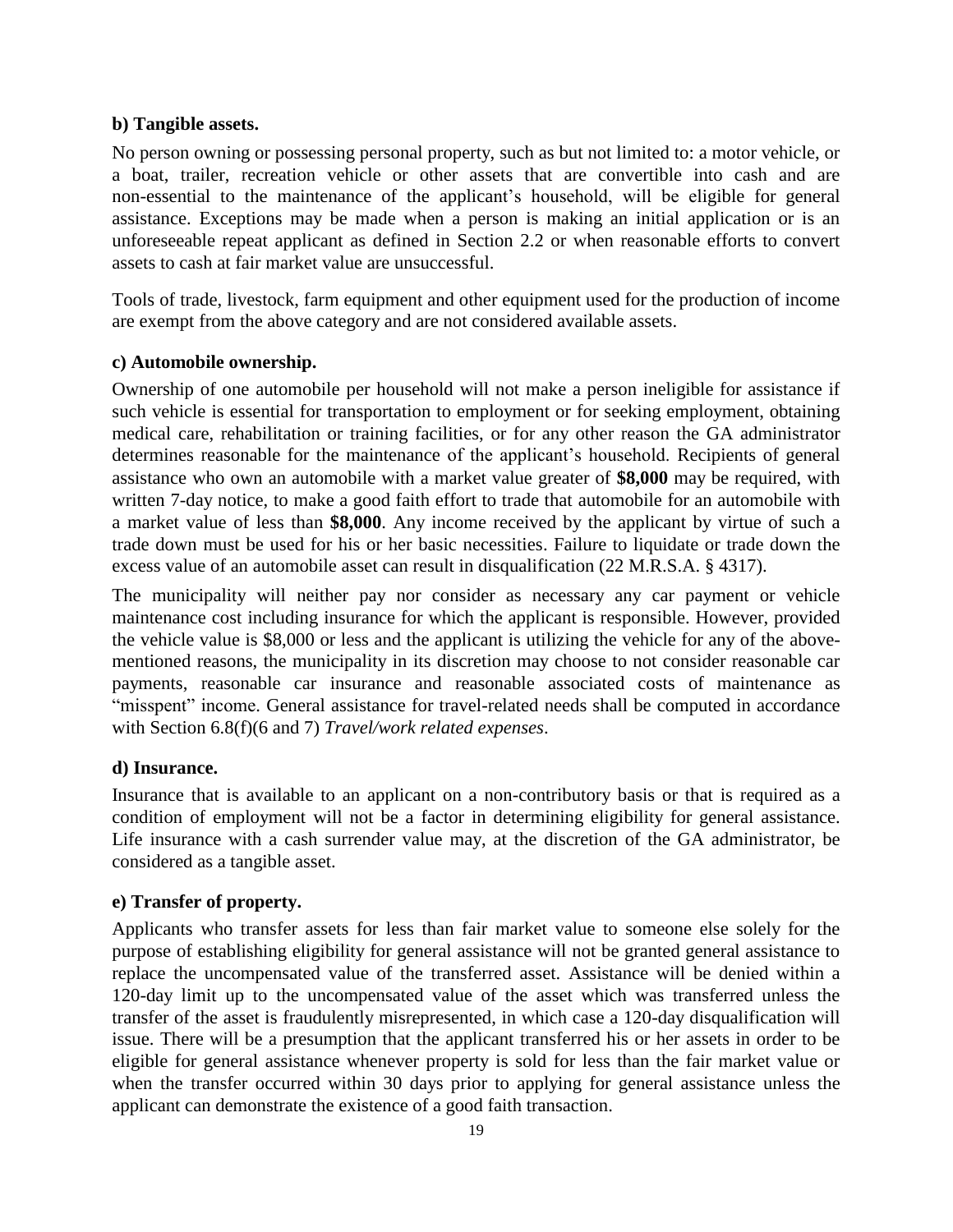# <span id="page-27-0"></span>**Section 5.4 – Ownership of Real Estate**

#### <span id="page-27-1"></span>**a) Principal Residence.**

For purpose of General Assistance solely, the applicant's principal residence, including any adjoining land, is considered an exempt resource, even if temporarily unoccupied because of employment, job training, education, illness or disaster, provided there is demonstrated an intent to return. If the applicant owns land in excess of the minimum lot size for the zone or district in which the home is located, then that land may be considered a potential resource if:

- 1. The applicant has received General Assistance for the *last 120 consecutive days*; and,
- 2. The applicant has the legal right to sell the land (e.g., any mortgagee will release any mortgage, any co-owners agree to the sale, zoning or other land use laws do not render the sale illegal or impracticable); and,
- 3. The applicant has the financial capability to put the land into a marketable condition (e.g., the applicant can pay for any necessary surveys); and,
- 4. The land is not utilized for the maintenance and/or support of the household; and,
- 5. A knowledgeable source (e.g., a realtor) indicates that the land in question can be sold at fair market value, for an amount which will aid the applicant's financial rehabilitation; and,
- 6. No other circumstances exist which cause any sale to be unduly burdensome or inequitable.

If the above conditions are met, then the administrator *may condition the receipt of future assistance* on the applicant's good faith efforts to sell, or render saleable, land which could be used to provide necessary support for the applicant (e.g., the applicant owns 100 "excess" acres. Sale of 10 of the acres would provide for the necessary support and therefore not all the land need be sold at the present time).

*Assistance shall not be denied during the time that the applicant is making a good faith effort to sell or render saleable the land in question*.

*Once the applicant ceases to receive assistance the obligations under this section shall also cease.*

# <span id="page-27-2"></span>**b) Other Property.**

If the applicant or dependents own real property other than that occupied as the principal residence, *continued eligibility* will depend on the applicant making a reasonable effort to:

- 1. Dispose of the property at fair market value in order to convert the property into cash which can be applied toward meeting present need; or
- 2. Obtain a loan against such property which may be used to meet present need. Applicants who transfer their excess property to a third party in order to become eligible for general assistance will be ineligible.

If an applicant is granted assistance in the form of a mortgage payment or capital improvement payment, the municipal may claim a lien against the property. The lien shall not be enforceable until the time of sale of the property or upon death of the recipient (*see also section 6.8 of this ordinance*) (22 M.R.S.A. § 4320).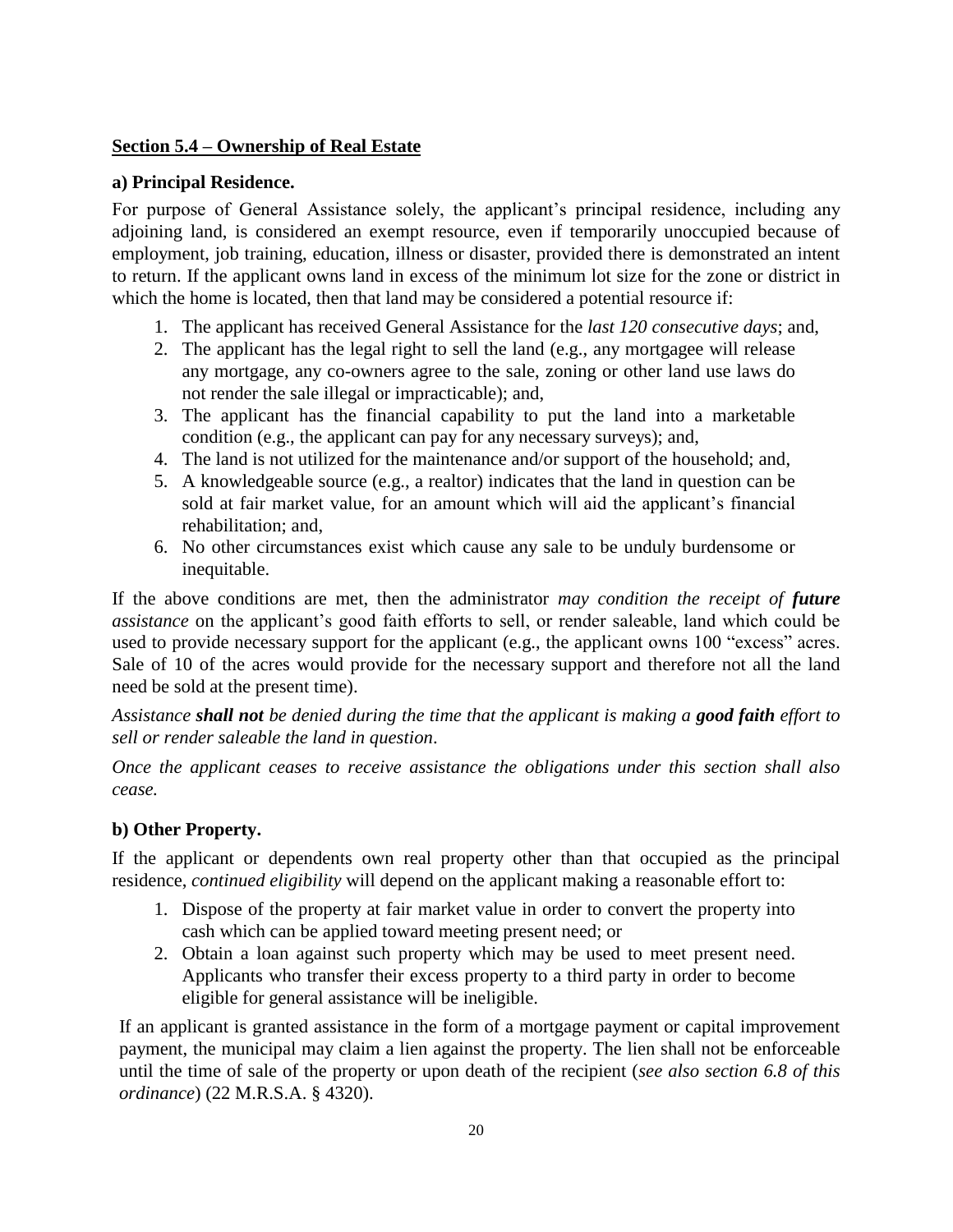# <span id="page-28-0"></span>**Section 5.5 – Work Requirement**

All general assistance recipients are required to work, look for work, work to the extent of available employment, and otherwise fulfill the work requirements, unless the applicant is exempt as provided below.

# <span id="page-28-1"></span>**Employment; rehabilitation.**

All unemployed applicants and members of their households who are 16 years of age or older and who are not attending primary or secondary school full-time will be required to accept any suitable job offer and/or meet with job counselors, attend employment workshops and for rehabilitative services, except as provided below (*see "Exemptions"*). Applicants must demonstrate to the administrator that they are available for work and are actively seeking employment.

A "suitable job" means any job, which the applicant is mentally and physically able to perform. "Available for work" means that applicants must make themselves available for work during normal business hours prevailing in the area, and show that no circumstance exists which would prevent them from complying with the work requirement.

# <span id="page-28-2"></span>**Verification.**

Unemployed applicants or applicants employed on a part-time basis will be required to provide verifiable documentation of their pursuit of employment at the time of each application. At a minimum, such documentation shall consist of a list of the employers contacted, the date and time of the application contact, and the name of the employer representative contacted. "Pursuit of employment" means actually submitting a written application or applying for a job in person when reasonable, or submitting a written application or letter of inquiry to employers.

For the duration of any repeat applicant's period of unemployment or partial employment, the administrator will establish the number of employers per week to whom each non-exempt applicant shall be required to apply in order to fulfill his or her work search requirements. The number of weekly employer contacts required by the administrator shall be reasonably related to the number of potential employers in the region and the number of hours in the week the applicant has available for work search activities after considering all time the applicant has available for work search activities after considering all time the applicant must devote to existing employment obligations, workfare obligations, and required classroom or on-site participation in job training, educational, or rehabilitation programs. Fulfillment of these requirements will not be expected at the time of the initial application, but will be a condition of eligibility for subsequent assistance.

# <span id="page-28-3"></span>**Ineligibility.**

After being granted assistance at the time of initial application, applicants will be considered *ineligible for further assistance for 120 days* if they, without just cause:

- a. refuse to register for employment with the Maine Job Service;
- b. refuse to search diligently for employment when the search is reasonable and appropriate; recipients who unreasonably seek work at the same places repeatedly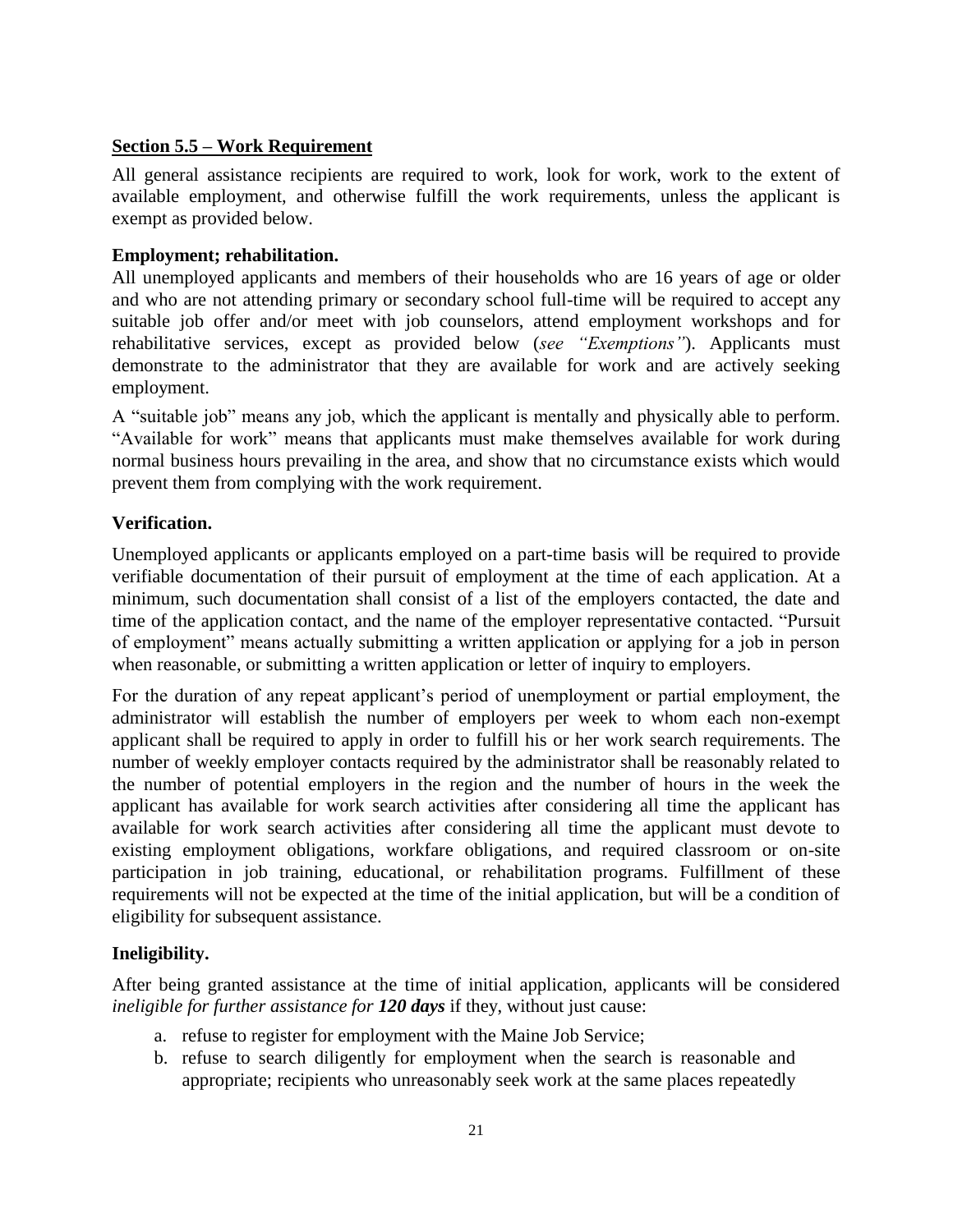will not be considered to be performing a diligent work search and will be disqualified;

- c. refuse to accept a suitable job offer;
- d. refuse to participate in an assigned training, education or rehabilitation program that would assist the applicant in securing employment;
- e. fail to be available for work;
- f. refuse to participate or participate in a substandard manner in the municipal work program (*See Section 5.6*).

# <span id="page-29-0"></span>**Ineligibility Due to Job Quit or Discharge for Misconduct.**

No applicant, *whether an initial or repeat applicant*, who has quit his or her full-time or parttime job without just cause or who has been discharged from employment for misconduct (see 26 MRSA § 1043(23) for the definition) will be eligible to receive general assistance of any kind for a 120-day period from the date of separation from employment (22 M.R.S.A. §§ 4301(8), 4316-  $A(1-A)$ ).

# <span id="page-29-1"></span>**Just Cause.**

Applicants will be *ineligible for assistance for 120 days* if they refuse to comply with the work requirements of this section without just cause. Just cause will be considered to exist when there is reasonable and verifiable evidence that:

- a. the applicant has a physical or mental illness or disability, which prevents him/her from working;
- b. the work assignment pays below minimum wages;
- c. the applicant was subject to sexual harassment;
- d. the applicant is physically or mentally unable to perform required job tasks, or to meet piece work standards;
- e. the applicant has no means of transportation to or from work or a training or rehabilitation program;
- f. the applicant is unable to arrange for necessary child care or care of ill or disabled family members;
- g. any reason found to be good cause by the Maine Department of Labor or any other verifiable reason which the administrator considers reasonable and appropriate will be accepted as just cause (22 M.R.S.A. § 4316-A(5)).

# <span id="page-29-2"></span>**Applicant's Burden of Establishing Just Cause.**

If the administrator finds that the applicant has violated a work-related rule without just cause, it shall be the *responsibility of the applicant* to establish the presence of just cause (22 M.R.S.A. § 4316-A).

# <span id="page-29-3"></span>**Eligibility Regained.**

Persons who are disqualified for 120 days because they violated a work requirement may regain their eligibility *if and only* when they become employed or otherwise satisfy the administrator that they are complying with the work requirement by fulfilling the work requirement they violated.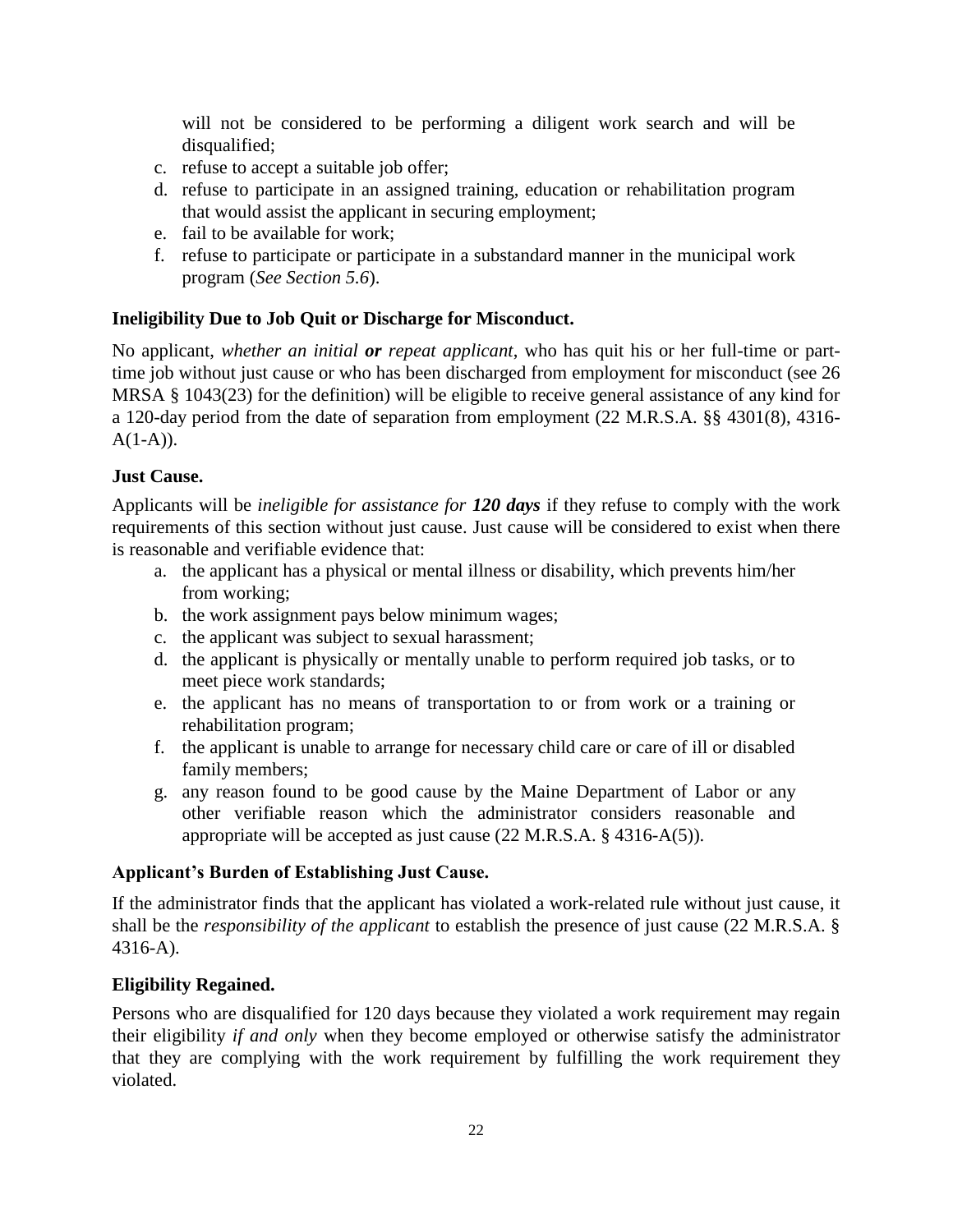For the purpose of regaining eligibility by becoming employed, "employment" shall mean employment by an employer as defined in 26 M.R.S.A. §§ 1043 et seq., or the performance of a service for an employer who withholds from the employee a social security tax pursuant to federal law.

The special provisions regarding the opportunity to regain eligibility after a disqualification for workfare violations are detailed in section 5.6 of this ordinance, under "*Eligibility Regained".*

#### <span id="page-30-0"></span>**Dependents.**

Failure of an otherwise eligible person to comply with the work requirements shall not affect the eligibility of any member of the person's household who is not capable of working, including:

- a. a dependent minor child;
- b. an elderly, ill or disabled person; and
- c. a person whose presence is required in order to provide care for any child under the age of 6 years or for any ill or disabled member of the household (22 M.R.S.A. § 4309(3)).

In the event one (or more) member(s) of a household are disqualified and assistance is requested for those remaining members of the household who are dependents, the eligibility of those dependents will be calculated as though the household is composed of the dependents only, except that all household income will be considered as available to them.

# <span id="page-30-1"></span>**Exemptions.**

The above requirements do not apply to any person who is elderly, physically or mentally ill or disabled. Any person whose presence is required to care for any pre-school age child or for any ill or disabled member of the household is also exempt from these requirements.

The requirements of this section will not be imposed so as to interfere with an applicant's existing employment, ability to pursue a bona fide job offer, ability to attend an interview for possible employment, classroom participation in a primary or secondary educational program intended to lead to a high school diploma, classroom participation in a training program which is either approved by the Department of Labor or determined by the Department of Labor to be expected to assist the applicant in securing employment, or classroom participation in a degree-granting program operated under the control of the Department of Labor.

#### <span id="page-30-2"></span>**Section 5.6 – Municipal Work Program**

Each applicant and any member of the household who is capable of working may be required to perform work for the municipality, including work for a nonprofit organization, *as a condition of receiving assistance* (22 M.R.S.A. § 4316-A(2)).

<span id="page-30-3"></span>As part of the municipal work program, the municipality can require recipients to participate in training, education, or rehabilitative programs that will assist the recipient in securing employment. The work requirement provisions found in Section 5.5. regarding *just cause, dependents,* and *exemptions* also apply to the municipal work program.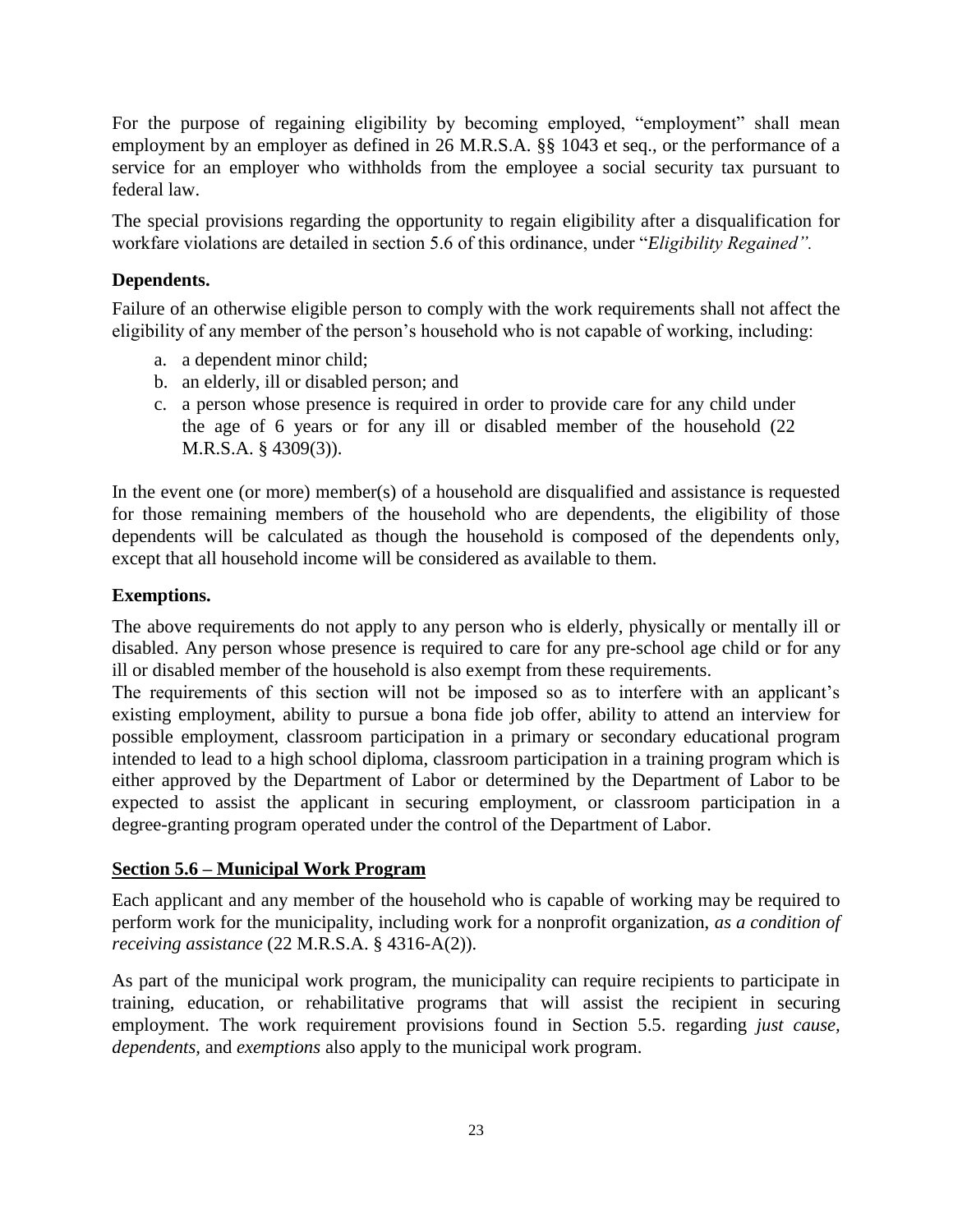# **Consent.**

Persons assigned to the work program are required to sign a form stating that they understand the requirements of general assistance and the work program. Prior to signing the form, the administrator will read it to the applicants or the applicants will read it themselves. The form will also state the number of hours the applicants must work and the hourly rate by means of which the duration of the work assignment is calculated. In addition, the consent form shall describe the consequences of failing to adequately perform part or all of the workfare or workfare-first assignment.

# <span id="page-31-0"></span>**Subtracting Value of Workfare Performed from Client's GA Debt.**

Pursuant to 22 MRSA §4318 individuals owing the municipality funds for general assistance provided to them are obligated to repay the municipality when and if they become able *(see Article VIII)*. However, persons performing workfare shall have the value of the workfare performed deducted from any and all GA debt including GA liens, (e.g., Workers' Compensation Settlement, SSI Retroactive Payment, Capital Improvement, Home Mortgage) that might exist against their settlements, payments or other such property.

#### <span id="page-31-1"></span>**Limitations.**

The work requirement is subject to the following limitations (22 M.R.S.A. § 4316-A(3)).

- 1. No person shall, as a condition of eligibility, be required to do any amount of work that exceeds the value of the net general assistance that the person receives under municipal general assistance standards. Any person performing work under this subsection shall be provided with net general assistance the value of which is computed at a rate of at least the prevailing minimum wage under state or federal law at the time the workfare was performed.
- 2. No workfare participant shall be required to work for a nonprofit organization if that work would violate the participant's basic religious beliefs.
- 3. In no case shall eligible persons performing work under this subsection replace regular municipal employees.
- 4. In no case will work performed under this subsection interfere with an eligible person's:
	- a) existing employment;
	- b) ability to follow up on a bona fide job offer;
	- c) attendance at an interview for possible employment;
	- d) classroom participation in a primary or secondary educational program intended to lead to a high school diploma; or
	- e) classroom participation in a training program which is approved by the Department of Labor or determined by the Department of Labor to be reasonably expected to assist the person in securing employment, or classroom participation in a degree granting program administered by the DHHS or the Department of Labor.
- 5. In no case may an eligible person be required to work more than 40 hours per week. An eligible person who has full or part-time employment shall be exempt from the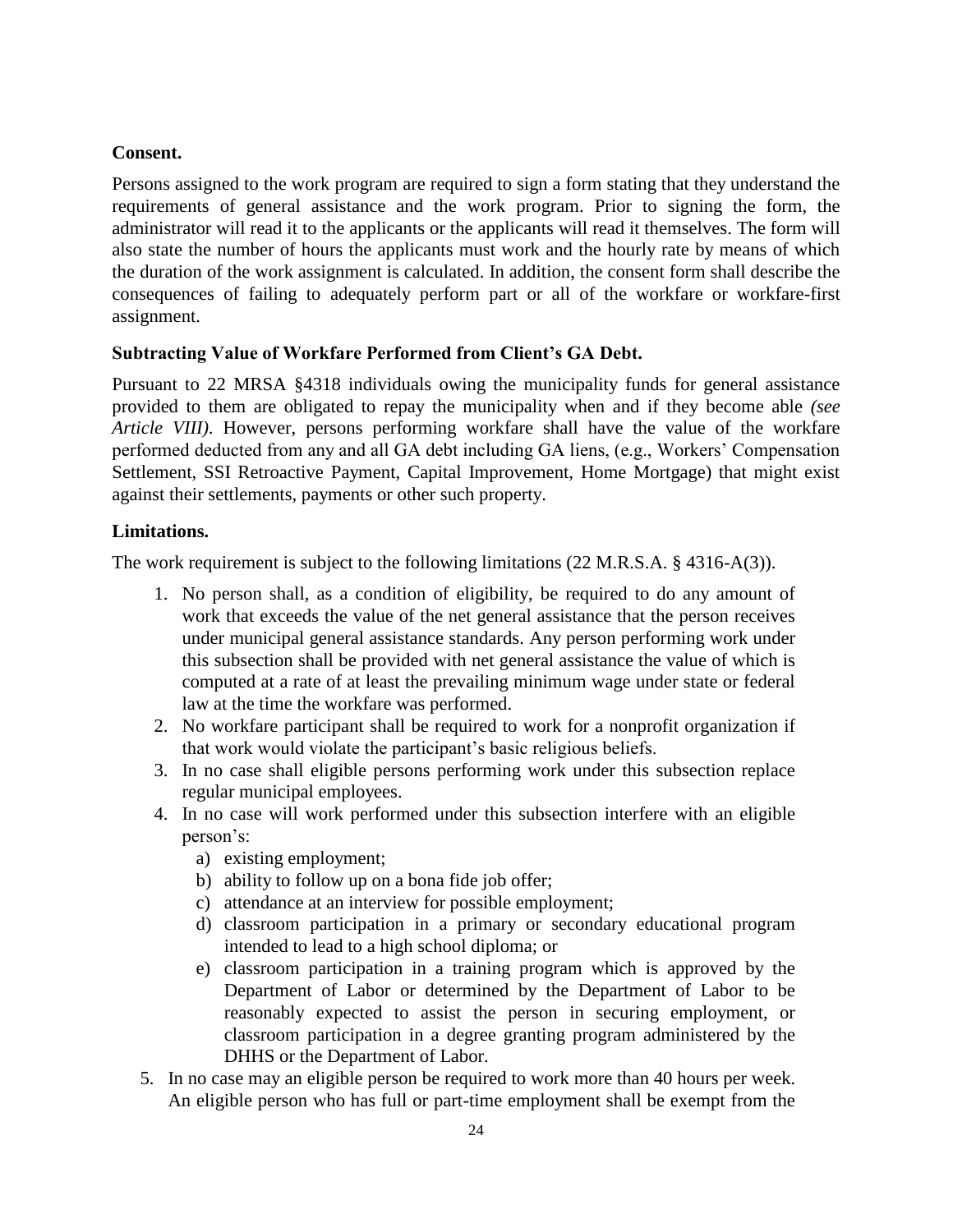work requirement to the extent that the work requirement in combination with his or her regular employment would result in the person working more than 40 hours per week.

- 6. In no case will an eligible person be required to perform work beyond his or her capabilities. However, when an illness or disability is claimed, an eligible person may be required as a condition of receiving assistance to present a doctor's statement detailing the extent of the disability or illness (22 M.R.S.A. § 4309). If the administrator requires a doctor's statement to verify an applicant's illness or disability and the applicant is not currently under the care of a provider, the municipality may pay for the doctor's evaluation if the applicant has no means to pay for the exam. However in such a case the administrator will choose the doctor. If there is a no-cost or low-cost health care option, the municipality may elect to refer the client to such a resource. The administrator will not require verification of medical conditions which are apparent or which are of such short duration that a reasonable person would not ordinarily seek medical attention (22 M.R.S.A. § 4316(5)).
- 7. In no case may an eligible person with an immediate need (i.e., a person in an emergency situation who has not been disqualified from receiving assistance for committing a program violation) be required to perform work under this subsection prior to receiving general assistance. The administrator shall meet immediate needs upon receiving written assurance from the eligible person that he/she is willing to work for the assistance received. When the recipient has no immediate need, workfare participation may be required prior to receiving general assistance in accordance with the following "workfare first" policy.

#### <span id="page-32-0"></span>**"Workfare First" Policy.**

Under the authority of 22 M.R.S.A. § 4316-A(2)(D), the administrator may, in accordance with the following guidelines, require a recipient of general assistance to perform a workfare assignment prior to the actual issuance of the general assistance benefit conditionally granted.

- 1. In no circumstance will *emergency* general assistance for which an applicant is eligible be withheld pending the satisfactory performance of workfare.
- 2. All workfare participants under this policy will be provided a written decision, as otherwise required by law, within 24 hours of submitting an application for general assistance and prior to performing any workfare for the municipality associated with that request for assistance. That written decision must include:
	- (a) a specific description of the amount of general assistance being conditionally granted to the household, and for which basic needs;
	- (b) the period of eligibility for which the general assistance grant is being issued (in days or weeks, but not to exceed 30 days);
	- (c) the rate, at a dollar-per-hour basis (but not less than the prevailing minimum wage), upon which the duration of the workfare assignment is being calculated;
	- (d) the actual duration of the workfare assignment that must be performed, in hours, before the general assistance grant will be actually issued;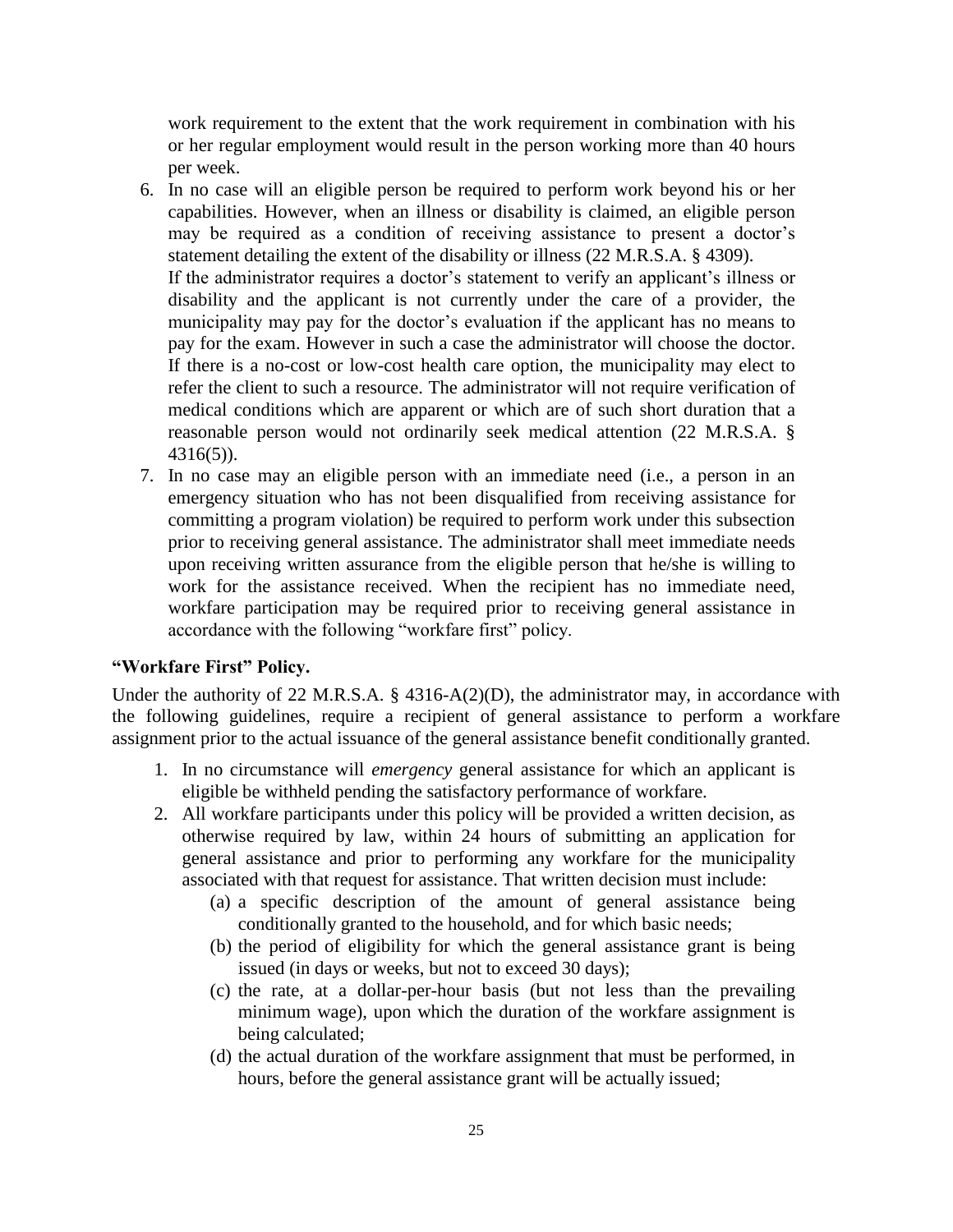- (e) the specifics of the workfare assignment(s), including the general nature of the type of work being assigned, location(s) of work-site, date(s) and time(s) of assigned workfare, workfare supervisor's names and contact telephone numbers, and
- (f) any other pertinent information related to the workfare assignment(s) the recipient will be expected to perform.
- 3. As previously provided in this section, all workfare participants under this policy must sign a consent form that informs the participant of his or her workfarerelated rights and responsibilities, including the consequences of failing to perform all or part of the workfare assigned without just cause.
- 4. If a portion of the workfare-first assignment is satisfactorily performed but there has been a failure to perform the remainder of the assignment, without just cause, the administrator shall issue a grant of general assistance in the amount of the number of workfare hours satisfactorily performed times the hourly rate used to calculate the duration of the workfare assignment. In addition to any disqualification penalty that may apply, the remaining value of the conditionally issued general assistance grant shall be terminated, and notice of the partial termination, and the reasons therefore, will be issued to the workfare participant in accordance with section 6.10 of this ordinance.
- 5. Any amount of the workfare assignment that is not performed because the workfare participant was temporarily unable to perform the assignment for just cause shall be reassigned or excused at the discretion of the GA administrator.

#### <span id="page-33-0"></span>**Work-Related Expenses.**

A participant's expenses related to work performed under this section will be added to and the amount of net general assistance to be provided to the person (22 M.R.S.A. § 4316(2)(E)). The municipality will provide any special clothes or equipment the recipient needs to perform his or her work assignment.

#### <span id="page-33-1"></span>**Disqualification.**

Any person who either willfully fails to perform or willfully performs below average standards the work assigned by the municipality, will be ineligible for assistance for 120 days (22 M.R.S.A. § 4316-A(1)). As soon as the administrator knows that a recipient failed to fulfill the work assignment the administrator will notify the recipient that he/she is disqualified for 120 days starting from the last date of authorized assistance unless the recipient can show just cause. The burden of demonstrating a just cause failure to perform a workfare assignment falls on the workfare participant.

#### <span id="page-33-2"></span>**Eligibility Regained.**

Recipients who are disqualified from receiving assistance because they have violated the requirements of the municipal work program may regain their eligibility under the following conditions.

Recipients who fail to complete the first municipal work assignment they have been given will be disqualified from receiving assistance during the next 120 days, although dependents in the household may be eligible (*see Section 5.5, "Dependents"*).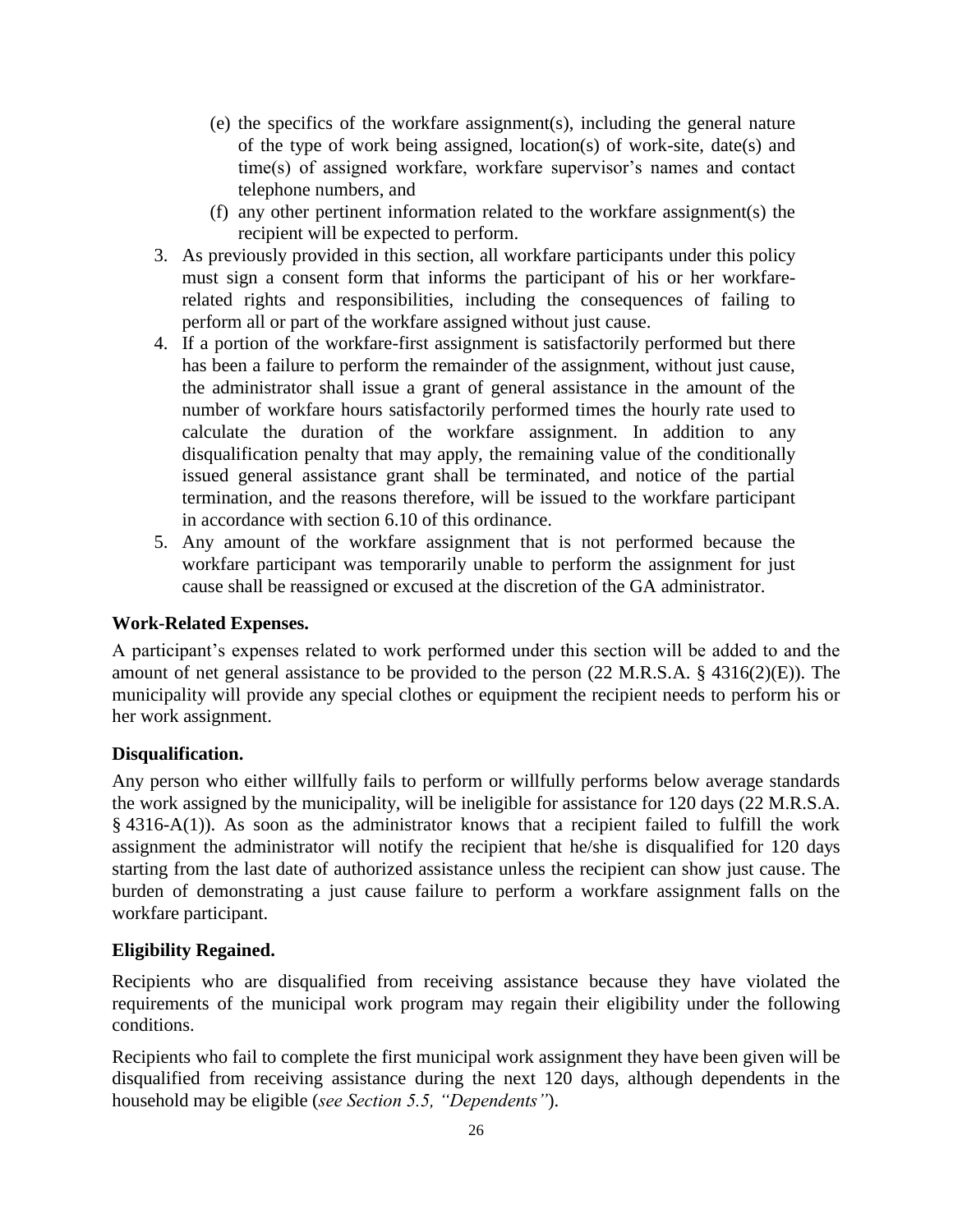If during the 120-day disqualification period the recipient requests an opportunity to perform the work assignment which he or she, without just cause, failed to perform, the disqualified recipient will be given one opportunity to regain eligibility. The administrator will give the recipient a work assignment as soon as possible.

If under such a set of circumstances the recipient has an emergency need and the administrator is unable to schedule a work assignment in time to alleviate the emergency, the administrator will provide sufficient assistance to the recipient to avert the emergency. However, the provision of such emergency assistance will not bar the administrator from subsequently enforcing the previously issued 120-day disqualification if the recipient fails to regain eligibility by satisfactorily performing the work assignment. The amount of emergency assistance granted will be considered in the computation of the total number of hours the recipient must work.

Recipients who have asked for the opportunity to regain their eligibility during a 120 day disqualification period and who agreed to fulfill the assignment which they previously failed to perform and who, without just cause, fail to fulfill their municipal work assignment will be considered to have acted in bad faith. In such a circumstance, the administrator will enforce the 120-day disqualification for the term of its initial duration.

If a workfare participant regains eligibility under this section but is subsequently disqualified within the initial 120-day period of disqualification for failing to comply with the municipal work program, that participant will be ineligible for a new 120-day period beginning with the new disqualification date, but will be provide no opportunity to re-qualify.

Any recipient who intentionally causes damage to property, harasses or harms other employees or who otherwise conducts themselves in a disruptive manner and is discharged by the work supervisor will not be entitled to regain eligibility by returning to the work program. Eligibility may be regained by otherwise becoming employed and meeting the definition of need.

# <span id="page-34-0"></span>**Reports.**

The administrator will itemize the assistance that has been provided to persons who work for the municipality in reports to the DHHS (22 M.R.S.A. §4316-A(2)).

# <span id="page-34-1"></span>**Section 5.7 – Use of Resources**

Each applicant has the responsibility to make a good faith effort to utilize every available or potential resource that may reduce his or her need for general assistance (*see section 2.2 definition of "Resources"*). People who refuse or fail to make a good faith effort to secure a potential resource *after receiving written notice* to do so are disqualified from receiving assistance until they make an effort to secure the resource. Applicants are required to prove that they have made a good faith effort to secure the resource (22 M.R.S.A. § 4317).

#### <span id="page-34-2"></span>**Minors.**

A minor under the age of 18 who has never married and is applying independently for general assistance and who is pregnant or has a dependent child or children will be eligible to receive general assistance *only* if the minor is residing in the home of his or her parent, legal guardian or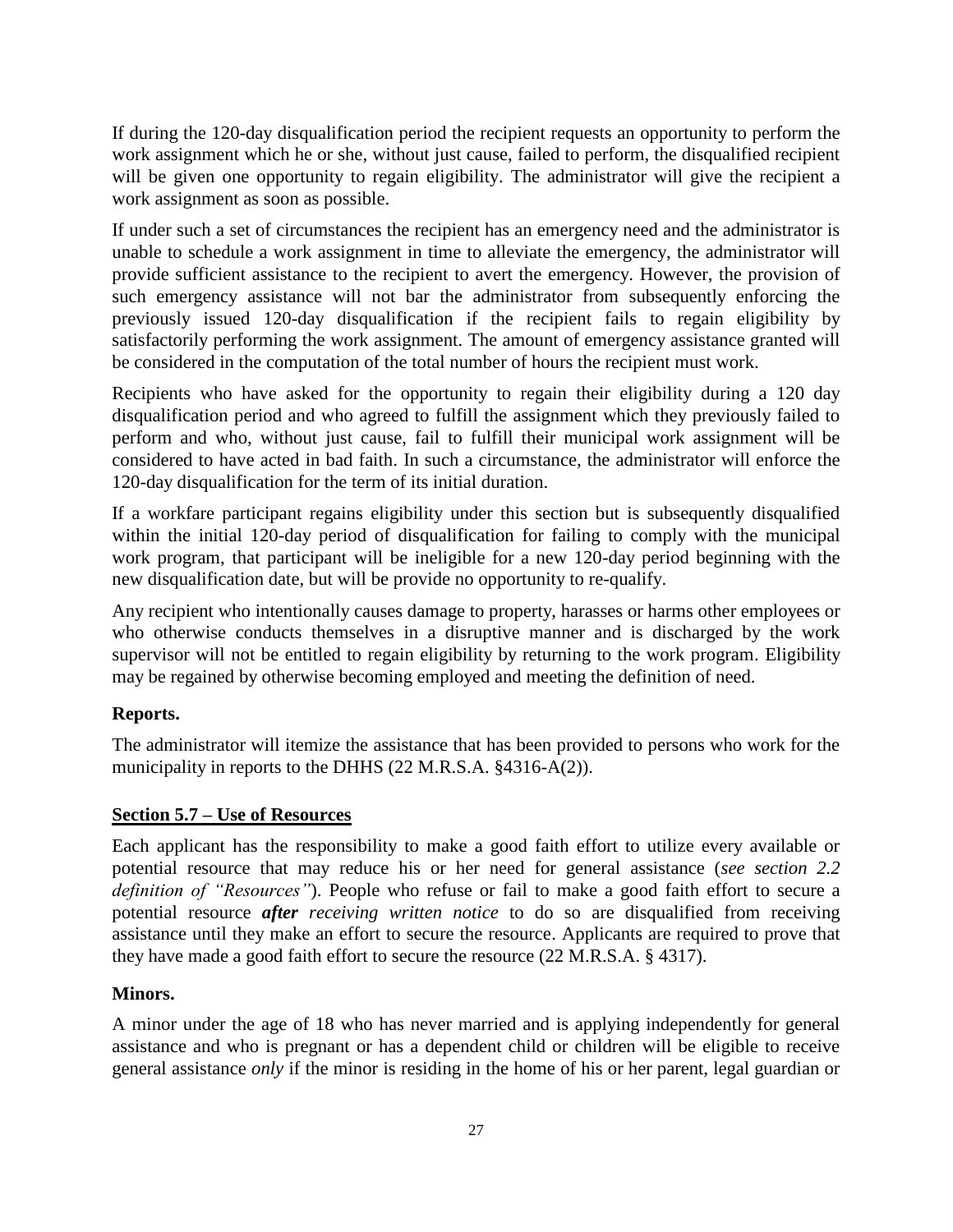other adult relative, in which case the entire household will be evaluated for eligibility. Exceptions to this limitation on eligibility will be made when:

- 1. the minor is residing in a foster home, maternity home, or other adult-supervised supportive living arrangement; or
- 2. the minor has no living parent or the whereabouts of the both parents is unknown; or
- 3. no parent will permit the minor to live in the parent's home; or
- 4. the minor has lived apart from both parents for at least one year before the birth of any dependent child; or
- 5. the DHHS determines that the physical or emotional health or safety of the minor or the minor's dependent child or children would be jeopardized if the minor and his or her child or children lived with a parent; or
- 6. the DHHS determines, in accordance with its regulation, that there is good cause to waive this limitation on eligibility (22 M.R.S.A. § 4309(4)).

Any person under the age of 25 who is applying independently from his or her parents for general assistance will be informed that until he or she reaches the age of 25, the applicant's parents are still legally liable for his or her support and the municipality has the right to seek recovery from the parents of the cost of all assistance granted to the minor, at least to the extent his or her parents are financially capable or repaying the municipality (22 M.R.S.A. § 4319).

With regard to such application, the municipality may seek verification of the applicant's need for general assistance by contacting his or her parents. If the applicant's parents declare a willingness to provide the applicant with his or her basic needs directly, and there is no convincing evidence that the applicant would be jeopardized by relying on his or her parents for basic needs, the administrator may find the applicant to be in no need for general assistance for the reason that his or her needs can be provided by a legally liable relative.

# <span id="page-35-0"></span>**Mental or Physical Disability.**

Any applicant who has a mental or physical disability must make a good faith effort to utilize any medical or rehabilitative services which have been recommended by a physician, psychologist or other professional retraining or rehabilitation specialist when the services are available to the applicant and would not constitute a financial burden or create a physical risk to the individual.

#### <span id="page-35-1"></span>**Written Notice; Disqualification.**

The administrator will give each applicant written notice that he/she is required to utilize any potential resources. Any applicant who refuses to utilize potential resources, without just cause, after receiving a written 7-day notice will be ineligible for further assistance until he/she has made a good faith effort to utilize or obtain the resources. General assistance will not be withheld from the applicant pending receipt of a resource if the applicant has made, or is in the process of making, a good faith effort to obtain the resource.

#### <span id="page-35-2"></span>**Forfeiture of Benefits.**

Any applicant who forfeits receipt of or causes a reduction in benefits from another public assistance program due to fraud, misrepresentation, or a knowing or intentional violation of program rules or a refusal to comply with that program's rules without just cause will be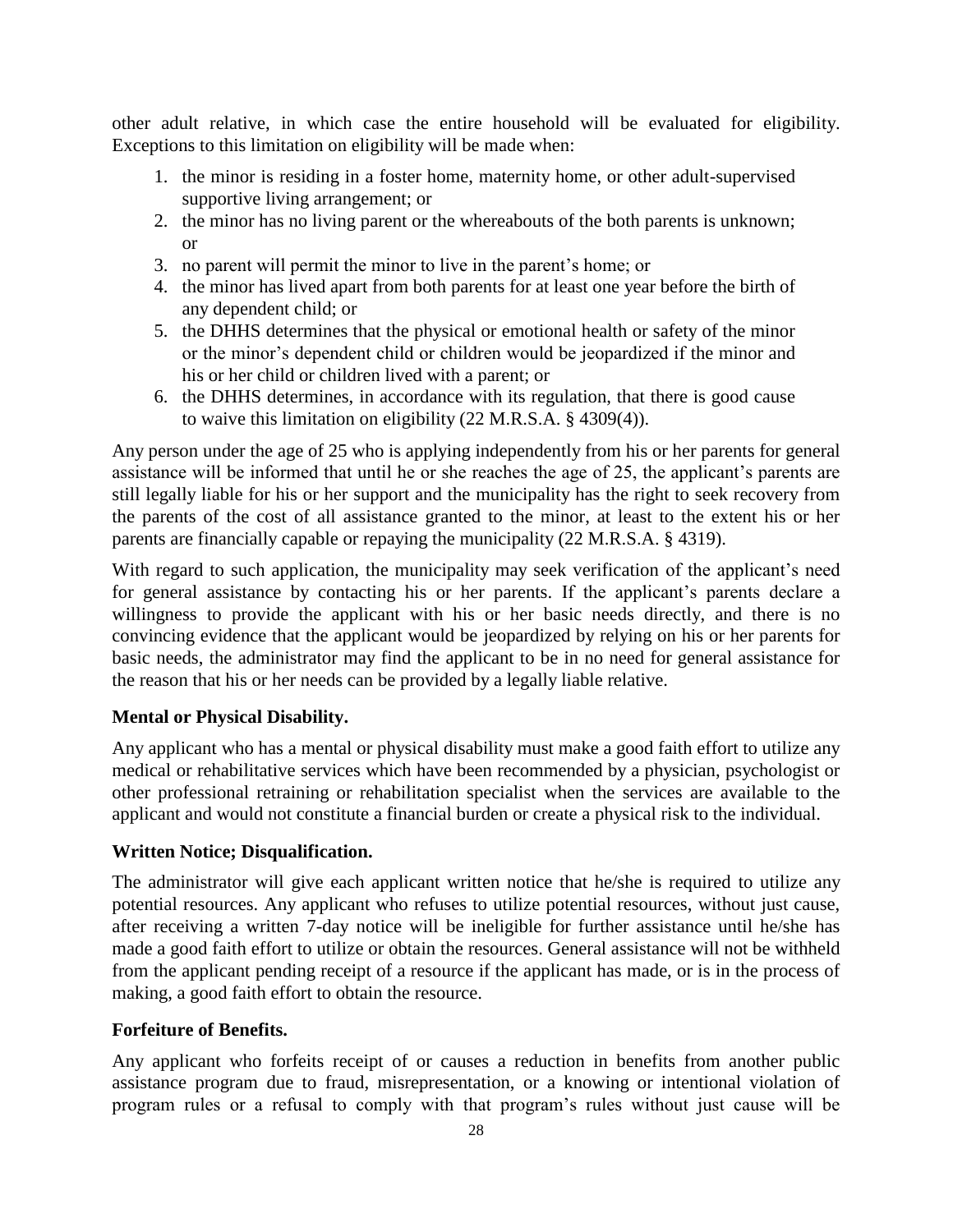ineligible to receive general assistance to replace the forfeited benefits. To the extent the forfeited benefits can be considered income under general assistance law, the worth of the forfeited benefits will be considered income that is available to the applicant for the duration of the forfeiture.

To the extent the forfeited benefits were provided not in the form of income but, rather, in the form of a specific, regularly issued resource of a calculable value, that resource, up to its forfeited value, need not be replaced with general assistance for a period of 120 days from the date of the forfeiture unless the municipality is prohibited by federal or state law from considering the forfeited resource as available with respect to local public assistance programs (22 M.R.S.A. § 4317).

## **Section 5.8 – Period of Ineligibility**

No one will have his or her assistance terminated, reduced, or suspended prior to being given written notice and an opportunity for a fair hearing (22 M.R.S.A. § 4321-4322). Each person will be notified in writing of the reasons for his or her ineligibility, and any person disqualified for not complying with the ordinance will be informed in writing of the period of disqualification.

## **Work Requirement.**

People who do not comply with a work requirement are disqualified from receiving assistance for a period of 120 days (unless they regain their eligibility) (*see Sections 5.5, 5.6*). If an applicant/recipient is provided assistance does not comply with the work requirement the applicant/recipient shall be disqualified for 120 days following the end of the period covered by the grant of assistance.

The administrator shall give recipients written notice that they are disqualified as soon as the administrator has sufficient knowledge and information to render a decision of ineligibility.

## **Fraud.**

People who commit fraud are *disqualified from receiving assistance for a period of 120 days* (*see section 6.4 "Fraud"*). The administrator shall give recipients *written notice* that they are ineligible as soon as the administrator has sufficient knowledge and information to render a decision. If a disqualification for fraud is issued before the expiration of a grant of assistance, the period of ineligibility shall commence on the day following the end of the period covered by the grant of assistance. If fraud is discovered after the period covered by the grant of assistance has expired, the period of ineligibility will commence on the day of the written notice of ineligibility.

## **ARTICLE VI - Determination of Eligibility**

## **Section 6.1 – Recognition of Dignity and Rights**

Any determination or investigation into an applicant's eligibility will be conducted in a manner that will not violate the applicant's privacy or personal dignity or violate his or her individual rights.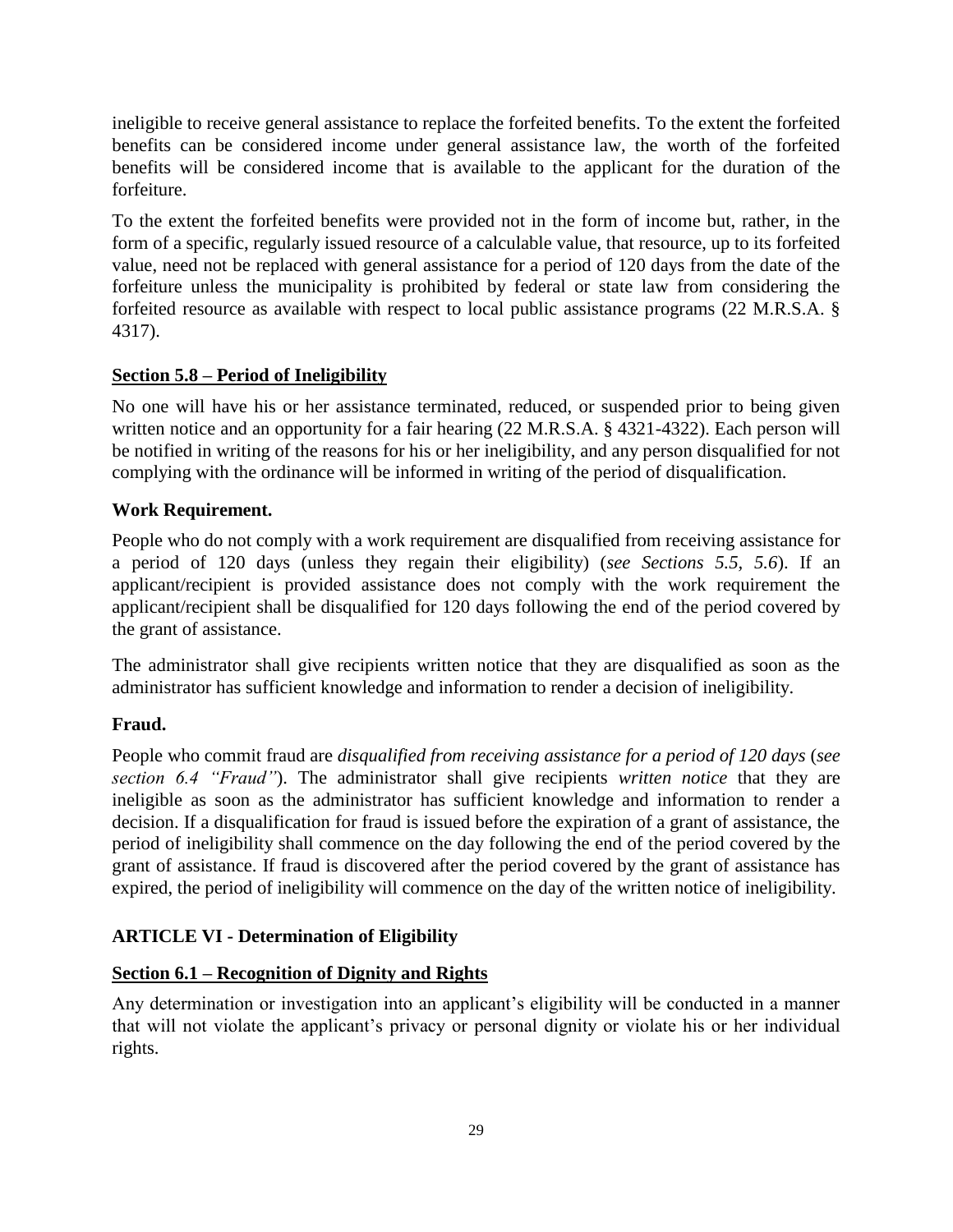## **Section 6.2 – Determination; Redetermination**

The administrator will make an individual, factual determination of eligibility *each time* a person applies or reapplies for general assistance. The administrator will make a redetermination of eligibility *at least monthly* but may do so as often as necessary to administer the program efficiently and meet the needs of the applicants. Upon any application, the administrator will determine the applicant's eligibility on the basis of a 30-day prospective analysis, but may elect to disburse that applicant's assistance periodically, e.g., weekly, throughout a 30-day period of eligibility pursuant to that initial eligibility determination.

The administrator may re-determine a person's eligibility at any time during the period he or she is receiving assistance if the administrator is notified of any change in the recipient's circumstances that may alter the amount of assistance the recipient may receive. Once a recipient has been granted assistance, the administrator *may not reduce or rescind the grant without giving prior written notice* to the recipient explaining the reasons for the decision and offering the recipient an opportunity to appeal the decision to the fair hearing authority (22 M.R.S.A. § 4309).

## **Section 6.3 – Verification**

## **Eligibility of Applicant; Duration of Eligibility.**

The overseer shall determine eligibility each time a person applies or reapplies for general assistance. The period of eligibility will not exceed one month. At the expiration of this period applicants/recipients may reapply for assistance and the person's eligibility will be re-determined.

## **Applicant's Responsibility.**

Applicants and recipients for general assistance are responsible for providing to the overseer all information necessary to determine eligibility. If further information or documentation is necessary to demonstrate eligibility, the applicant must have the first opportunity to provide specific information or documentation required by the overseer. When information required by the overseer is unavailable, the overseer must accept alternative available information, which is subject to verification.

Each applicant and recipient has the responsibility at the time of application and continuing thereafter to provide complete, accurate and current information and documentation concerning his/her:

- Need
- Income
- Employment
- Use of income
- Expenses
- Assets & liabilities
- Use of available resources
- Household composition

## **Initial Applicants.**

A person who has not applied for assistance in this or any other municipality are considered initial applicants and must have their eligibility determined solely on the basis of need. Initial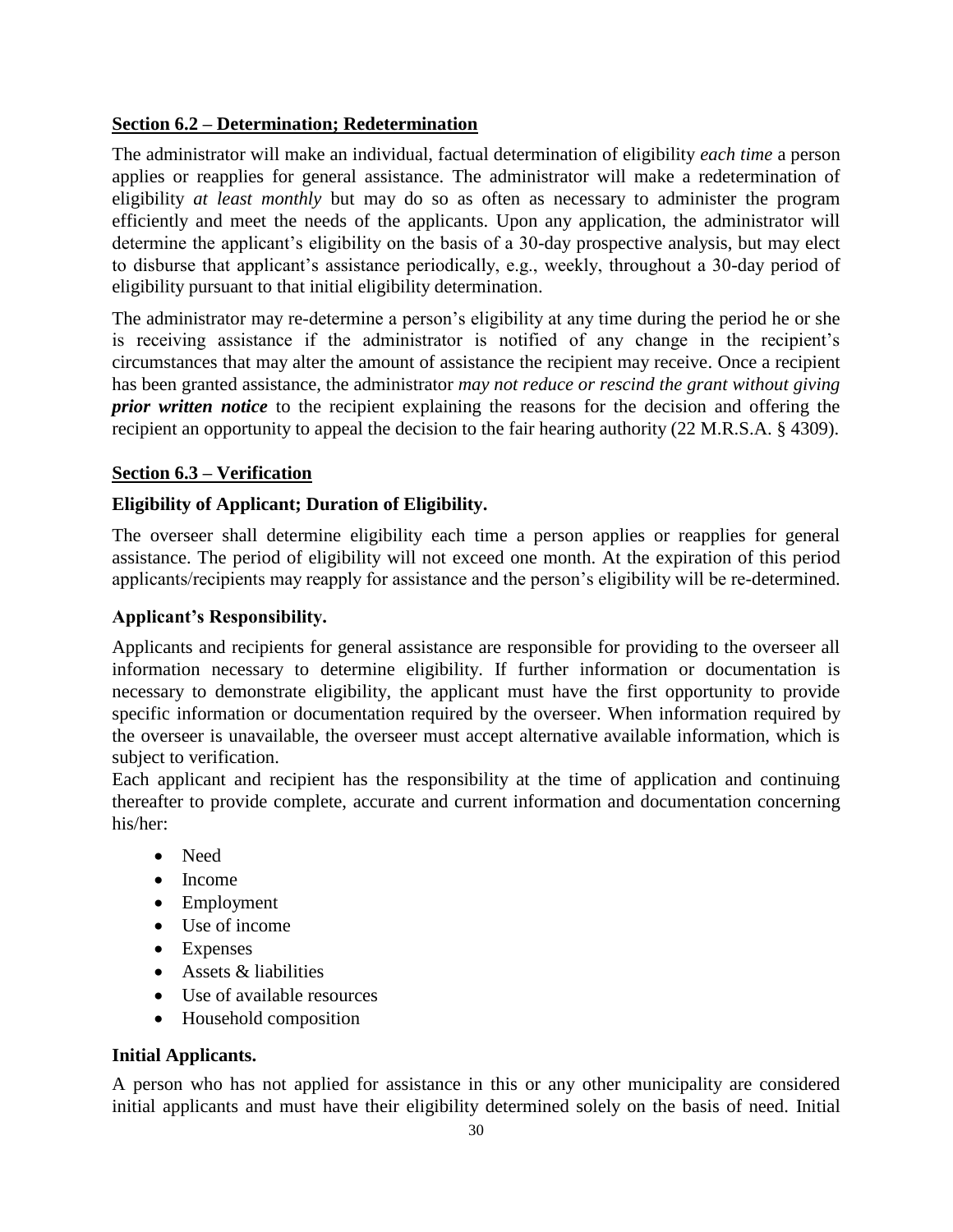applicants are not subject to eligibility conditions placed on repeat applicants (see below). However, such applicants are still responsible for providing the GA administrator with reasonably obtainable documentation adequate to verify that there is a need for assistance. In addition, initial applicants must also comply with both lump sum and relevant work rules (i.e. job quit).

## **Repeat Applicants.**

All applicants for general assistance that are not initial applicants are repeat applicants. The eligibility of repeat applicants must be determined on the basis of need and all other conditions of eligibility established by the law and this municipal ordinance.

The administrator will require documentation of a repeat applicant's income, use of income, assets and resources plus actual bills and receipts for rent, utilities, fuel, telephone, medical services and other basic necessities. In addition, repeat applicants instructed to seek employment shall verify their work search results, e.g., provide a list of employers contacted, the date and time of the application contact, and the name of the employer representative contacted, as required by the GA administrator.

Repeat applicants are also responsible for providing any changes of information reported on previous applications including changes in his/her household or income that may affect his/her eligibility.

## **Unforeseen Repeat Applicants.**

Unforeseen repeat applicants are applicants who have not applied for assistance within the last twelve months and who have been regularly employed or receiving support from a public benefit or private source and who have unexpectedly become unemployed through no fault of their own or whose benefits (e.g., through an available resource) have ceased through no fault of their own. Such unforeseen repeat applicants may be considered initial applicants for purposes of verification requirements and misspent income if the administrator finds that imposing the general verification requirements and misspent income rules imposed on repeat applications would be unreasonable or inappropriate.

## **Overseer's Responsibilities.**

In order to determine an applicant's eligibility for general assistance, the overseer must seek information and documentation from the applicant. Once the applicant has presented the necessary information, the overseer is responsible for determining eligibility, the overseer may contact sources other than the applicant for verification only with the specific knowledge and consent of the applicant, except that the overseer may examine public records without the applicant's knowledge or consent.

Appropriate sources, which the overseer may contact, include, but are not limited to:

- DHHS and any other department/agency of the state or non-profit organization
- financial institutions
- creditors
- utility companies
- employers
- landlords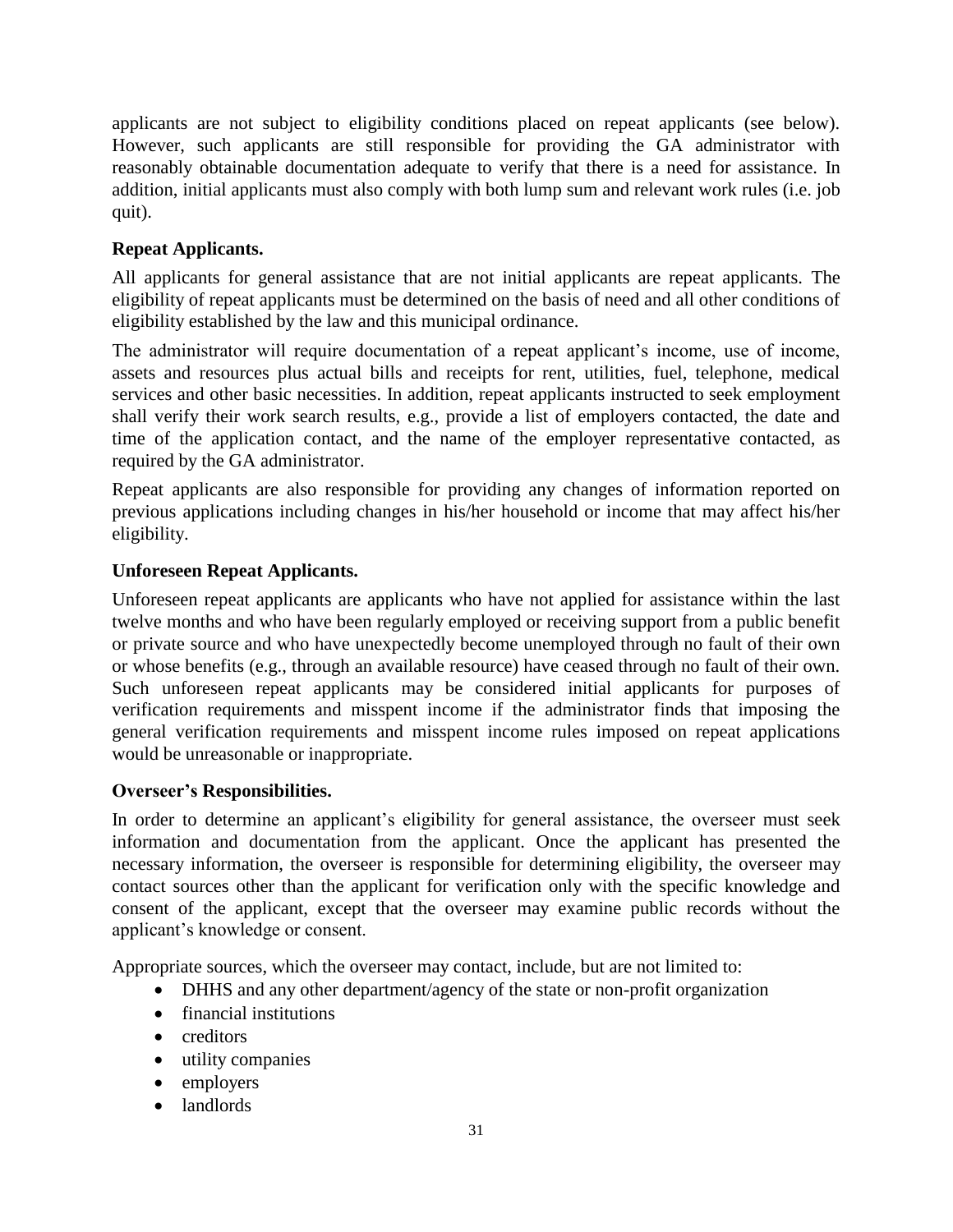- physicians
- persons with whom the applicant/recipient is a cohabitant
- legally and non-legally liable relatives

Assistance will be denied or terminated if the applicant is unwilling to supply the overseer with necessary information, documentation, or permission to make collateral contacts, or if the overseer cannot determine that eligibility exists based on information supplied by the applicant or others.

## **Redetermination of Eligibility.**

The overseer may re-determine a person's eligibility at any time during the period that person is receiving assistance if the overseer is informed of any change in the recipient's circumstances that may affect the amount of assistance to which the recipient is entitled or that may make the recipient ineligible, provide that once a determination of eligibility has been made for a specific time period, a reduction in assistance for that time period may not be made without prior written notice to the recipient with the reasons for the action and an opportunity for the recipient to receive a fair hearing upon the proposed change.

## **Penalty for Refusing to Release Information.**

Any person governed by 22 M.R.S.A. § 4314 who refuses to provide necessary information to the administrator after it has been requested must state in writing the reasons for the refusal within 3 days of receiving the request. Any person who refuses to provide the information, without just cause, commits a civil violation and may be subject to a fine of not less than \$25 nor more than \$100 which may be adjudged in any court of competent jurisdiction. Any person who willfully renders false information to the administrator is guilty of a Class E crime (22 M.R.S.A. §§ 4314(5), 4314(6), 4315).

## **Section 6.4 – Fraud**

It is unlawful for a person to make knowingly and willfully a false representation of a material fact to the administrator in order to receive general assistance or cause someone else to receive general assistance (22 M.R.S.A. § 4315). False representation shall consist of any individual knowingly and willfully:

- a. making a false statement to the general assistance administrator, either orally or in writing, in order to obtain assistance to which the applicant or the applicant's household is not entitled;
- b. concealing information from the general assistance administrator in order to obtain assistance to which the applicant or applicant's household is not entitled; or
- c. using general assistance benefits for a purpose other than that for which they were intended.

No person may be denied assistance solely for making a false representation *prior* to being given an opportunity for a fair hearing.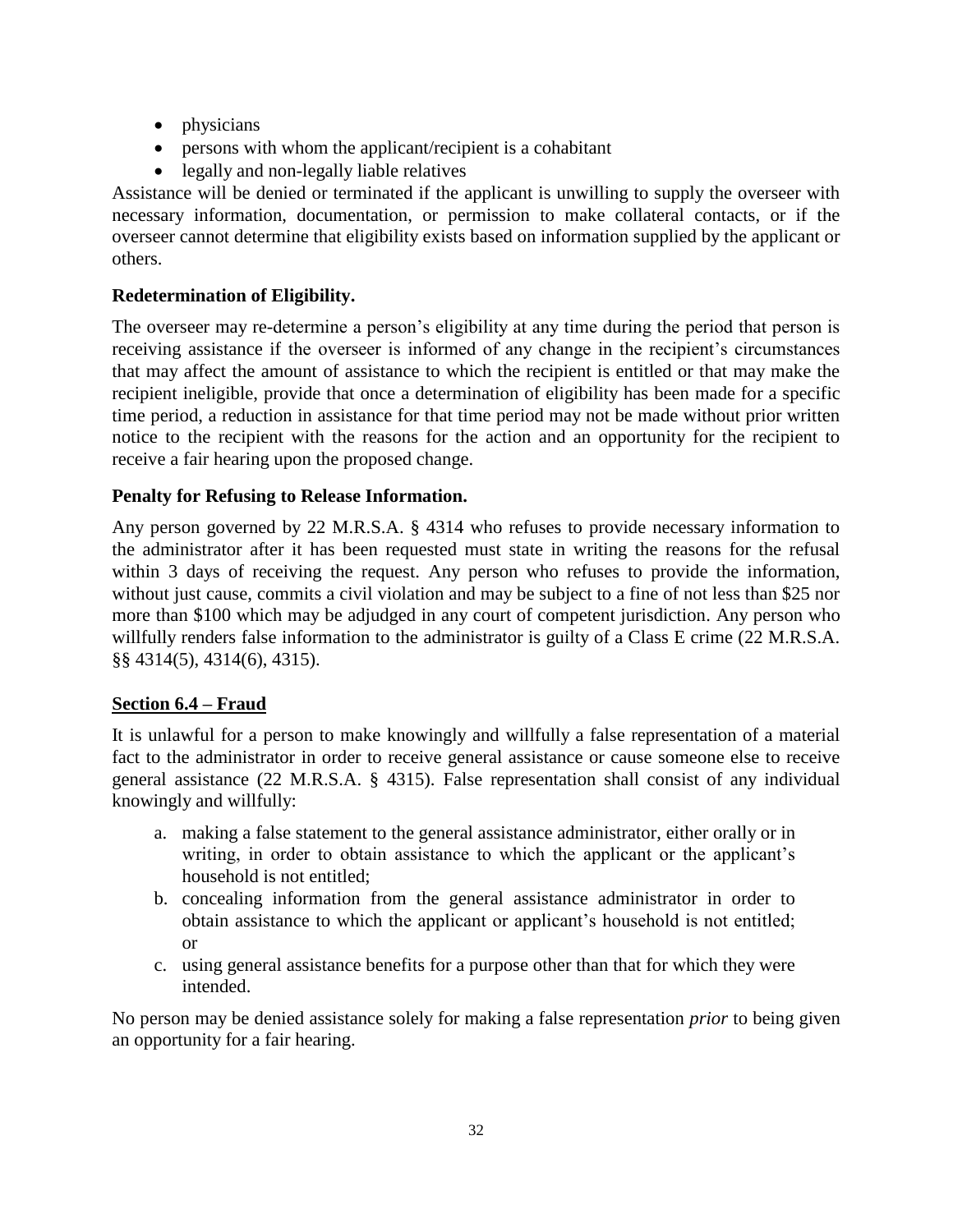## **Period of Ineligibility.**

When the general assistance administrator finds that a person has knowingly and willfully misrepresented material facts for the purpose of making himself or herself eligible for general assistance, the administrator shall notify that applicant in writing that he or she has been disqualified from receiving assistance for 120 days. For the purpose of this section, a material misrepresentation is a false statement about an eligibility factor in the absence of which some or all of the assistance would not be or would not have been granted.

The notification of ineligibility issued by the administrator shall inform the applicant of his or her right to appeal the administrator's decision to the fair hearing authority (FHA) within 5 working days of receipt. The period of ineligibility shall commence on the day following the end of the period covered by the grant of assistance fraudulently received or upon the date of notification of ineligibility, whichever is later.

## **Right to a Fair Hearing.**

Any recipient who is denied assistance for making a false representation will be afforded the opportunity to appeal the decision to the fair hearing authority (FHA) in accordance with Article VII of this ordinance. No recipient shall have his or her assistance reduced or revoked during the period of eligibility before being notified and given the opportunity to appeal the decision. Any person who is dissatisfied with the decision of the FHA may appeal that decision to the Superior Court pursuant to Rule 80-B of the Maine Rules of Civil Procedure (22 M.R.S.A. § 4309(3)).

## **Reimbursement.**

If a recipient does not appeal the decision or if the fair hearing authority determines that a recipient did make a false representation, the recipient will be required to reimburse the municipality for any assistance received to which he/she was not entitled.

## **Dependents.**

In no event will the disqualification of a person under this section serve to disqualify any eligible dependent in that household (22 M.R.S.A. § 4309(3)). In the event one or more members of a household are disqualified and assistance is requested for the remaining dependents, the eligibility of those dependents will be calculated as though the household is comprised of the dependents only, except that the entire household income will be considered available to them.

## **Section 6.5 – Period of Eligibility**

The administrator will grant assistance to all eligible persons for a period that is sufficient to meet their need but in no event may a grant of assistance cover a period in excess of one month (22 M.R.S.A. § 4309). Upon receiving a completed and signed application the administrator will determine the applicant's eligibility on the basis of a 30-day prospective analysis.

When an applicant submits an incomplete or unsigned application, due to the 24-hour decision requirement placed on the GA administrator, the GA administrator shall render a notice of "ineligibility" and advise the applicant that he or she has a right to reapply as soon as he or she has the necessary information and/or as soon as is practicable for the applicant. Although eligibility is determined on a 30-day basis, for reasons of administrative efficiency the administrator may elect to disburse an applicant's assistance for shorter periods of time, such as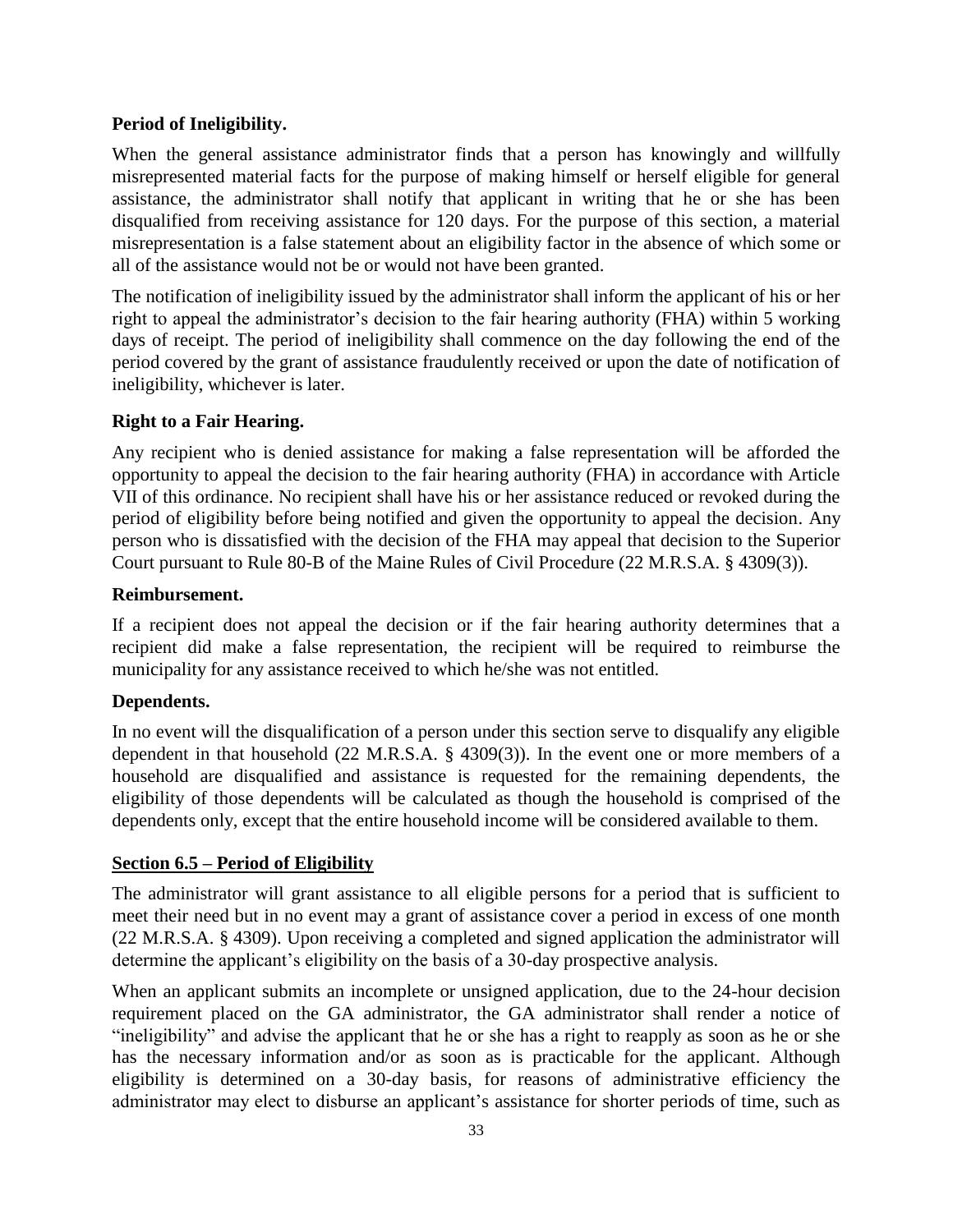weekly, throughout the 30-day period of eligibility. When the administrator elects to disburse general assistance for a period of time less than 30 days, subsequent grants of assistance during that 30-day period may be issued pursuant to the initial determination of need unless the applicant's financial situation changes substantially enough to warrant a redetermination of eligibility.

## **Section 6.6 – Determination of Need**

The period of time used to calculate need will be the *next 30-day period* from the date of application (22 M.R.S.A.  $\S$  4301(7)). The administrator will calculate applicant's expenses according to the actual expense of the basic necessity or the maximum levels for the specific necessities allowed in section 6.8, whichever is less. The sum of these expenses, as calculated for a prospective 30-day period, is the applicant's *30-day need*. Applicants will not be considered eligible if their income and other resources exceed this calculation except in an emergency (22 M.R.S.A. § 4308(2)) (*see section 4.9 of this ordinance*).

Applicants will also not be considered in need of general assistance if their income, property, credit, assets or other resources available to provide basic necessities for their household are greater than the applicable overall maximum level of assistance set forth in the beginning of section 6.8 (22 M.R.S.A. §§ 4301(10), 4305(3-B)). The difference between the applicant's income/resources and the overall maximum levels of assistance established by this ordinance is the applicant's *deficit*.

Once an applicant's deficit has been determined, the specific maximum levels of assistance for each basic necessity (see Appendixes A-H of this ordinance) shall be used by the administrator to guide the distribution of assistance for which the applicant is eligible. The specific maximum levels of assistance for each basic necessity are intended to be reasonable and sufficient to help recipients maintain a standard of health and decency (22 M.R.S.A. § 4305(3-A)).

## **Income for Basic Necessities.**

Applicants are *required* to use their income for *basic necessities*. Except for initial applicants, no applicant is eligible to receive assistance to replace income that was spent within the 30-day period prior to the application on goods and services that are not basic necessities. All income spent on goods and services that are not basic necessities will be considered available to the applicant and combined with the applicant's prospective 30-day income for the purposes of computing eligibility (22 M.R.S.A. § 4315-A). Applicants who have sufficient income to provide their basic necessities but who use that income to purchase goods or services which are not basic necessities *will not* be considered eligible for assistance. Persons who exhaust their income on basic necessities and who still need assistance with other basic necessities will be eligible, provided that their income does not exceed the overall maximum level of assistance.

## **Use-of-Income Requirements.**

The administrator may require that anyone applying for general assistance provide documentation of his or her use of income. This documentation can take the form of canceled checks and/or receipts which demonstrate that the applicant has exhausted all household income received over the last 30-day period. Except as is deemed appropriate by the GA administrator for "unforeseen" repeat applicants *(See Section 6.3 of this ordinance)*, any repeat applicants may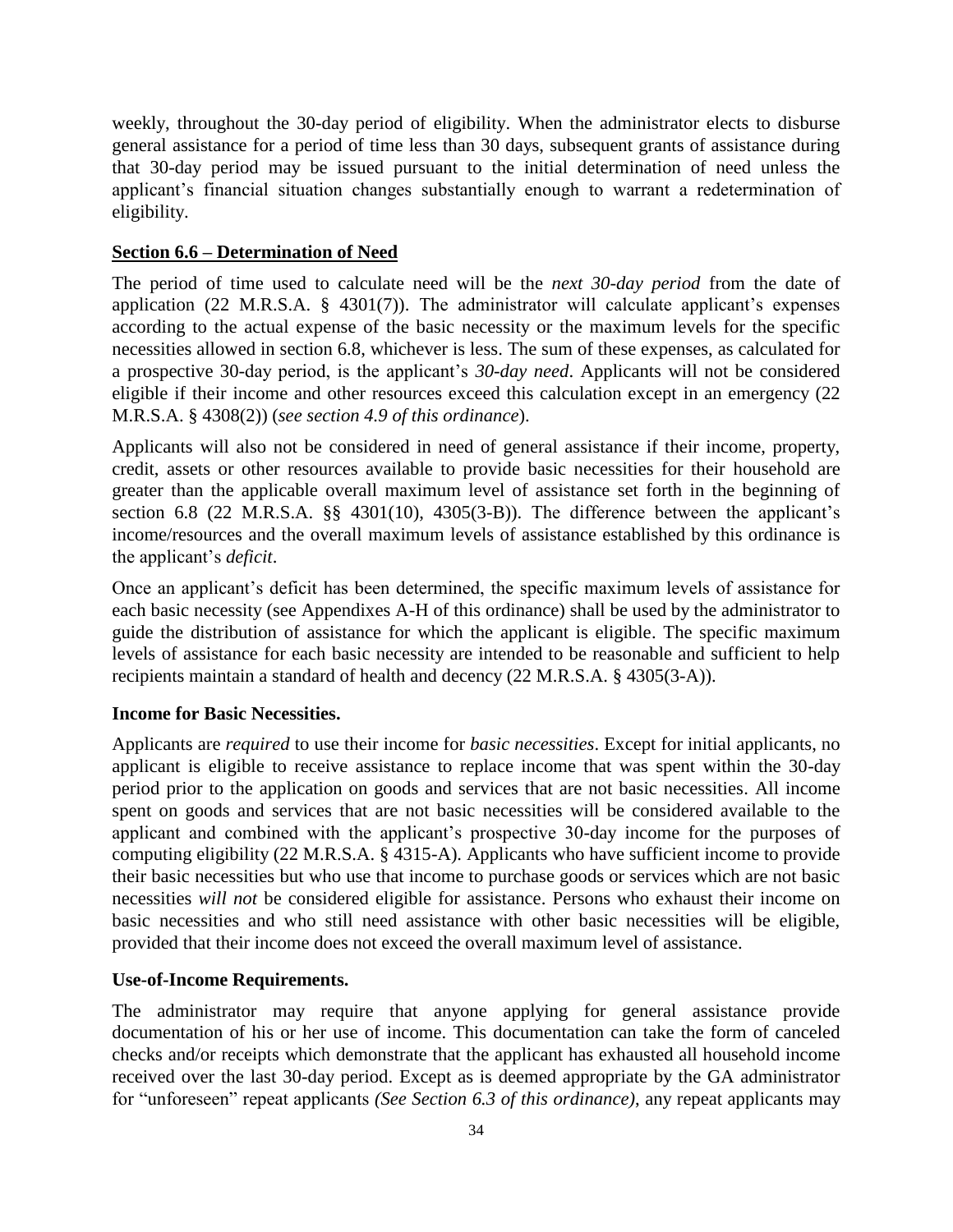be required to verify that expenditure of income was for basic necessities. Income expended that cannot be verified will generally be considered available and in such case will be added to the 30-day prospective income.

Allowable expenditures include reasonable shelter costs (rent/mortgage); the cost of heating fuel, electricity, and food *up to the ordinance maximums*; telephone costs at the base rate *if* the household needs a telephone for medical reasons, the costs of non-elective medical services as recommended by a physician which are not otherwise covered by medical entitlement or insurance; the reasonable cost of essential clothing and non-prescription drugs, and the costs of any other commodity or service determined essential by the administrator.

Items not considered to be basic necessities and thus will not be allowed in the budget computation include:

- Internet services
- Cable or satellite television
- Cellular Phones
- Cigarettes/alcohol
- Gifts purchased
- Pet care costs
- Costs of trips or vacations
- Paid court fines
- Repayments of unsecured loans
- Legal fees
- Late fees
- Credit card debt

The municipality reserves the right to apply specific use-of-income requirements to any applicant, other than an initial applicant, who fails to use his or her income for basic necessities or fails to reasonably document his or her use of income (22 M.R.S.A. § 4315-A). Those additional requirements will be applied in the following manner:

- 1. The administrator may require the applicant to use some or all of his or her income, at the time it becomes available toward *specific* basic necessities. The administrator may prioritize such required expenditures so that most or all of the applicant's income is applied to housing (i.e. rent/mortgage), energy (i.e. heating fuel, electricity), or other specified basic necessities.
- 2. The administrator will notify applicants in writing of the specific use-of-income requirements placed on them.
- 3. If upon subsequent application it cannot be determined how the applicant's income was spent, or it is determined that some or all of applicant's income was not spent as directed and was also not spent on basic necessities, the applicant will not be eligible to receive either regular or emergency general assistance to replace that income.
- 4. If the applicant does not spend his or her income as directed, but can show with verifiable documentation that all income was spent on basic necessities up to allowed amounts, the applicant will remain eligible to the extent of the applicant's eligibility and need.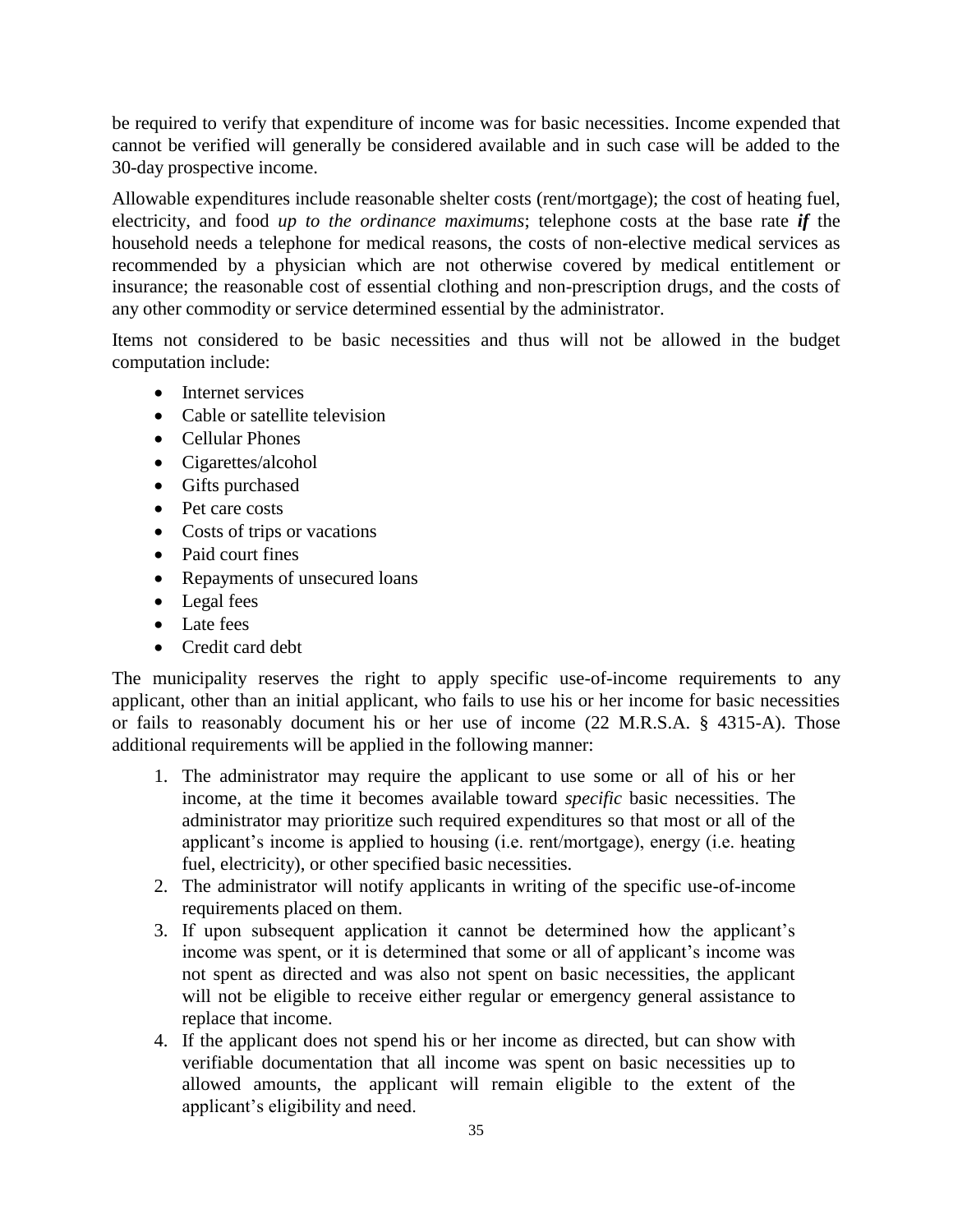## **Computation of Income and Expenses.**

When determining eligibility the administrator will subtract the applicant's net income from the overall maximum level of assistance found at the beginning of section 6.8. If income is greater than the overall maximum level of assistance, the applicant will not be eligible except in an emergency (*see section 4.9*). If income is less than the overall maximum level of assistance, the applicant has a deficit.

The municipality will provide assistance in an amount up to the deficit to the extent the applicant is in need of basic necessities. The municipality will not grant assistance in excess of the maximum amounts allowed in section 6.8 of this ordinance, except in an emergency or when the administrator elects to consolidate the applicant's unmet need, as provided immediately below.

## **Consolidation of Deficit.**

As a general rule and to the extent of their deficit, applicants will be eligible for assistance for any basic necessity up to, but not exceeding, the maximum amount allowed for that necessity in this ordinance or the actual 30-day cost of the necessity, whichever is less. Under certain circumstances, however, and in accordance with the following conditions, the administrator may consolidate the applicant's deficit and apply it toward a basic necessity in an amount greater than the ordinance maximum for that necessity.

- 1. The practice of consolidating the deficit and applying it toward a basic necessity in amounts greater than the ordinance maximum shall be the exception rather than the rule;
- 2. The total general assistance grant cannot exceed the total deficit unless the applicant is in an emergency situation; and
- 3. The need for the application of the recipient's consolidated deficit toward a basic necessity was not created by the recipient misspending his or her income or resources in violation of the use-of-income requirements of this ordinance

## **Section 6.7 – Income**

#### **Income Standards.**

Applicants whose income exceeds the overall maximum levels of assistance provided in section 6.8 shall not be eligible for general assistance except in an emergency. The administrator will conduct an individual factual inquiry into the applicant's income and expenses each time they apply.

#### **Calculation of Income.**

To determine whether applicants are in need, the administrator will calculate the income they will receive during the next 30-day period commencing on the date of application and identify any assets or resources that would alleviate their need. For all applicants other than initial applicants, the administrator will also consider as available income any income that was not spent during the previous 30-day period on basic necessities, as well as any income that was spent on basic necessities in unreasonable excess of the ordinance maximums for specific basic necessities. If a household's income exceeds the amount of the household's need for basic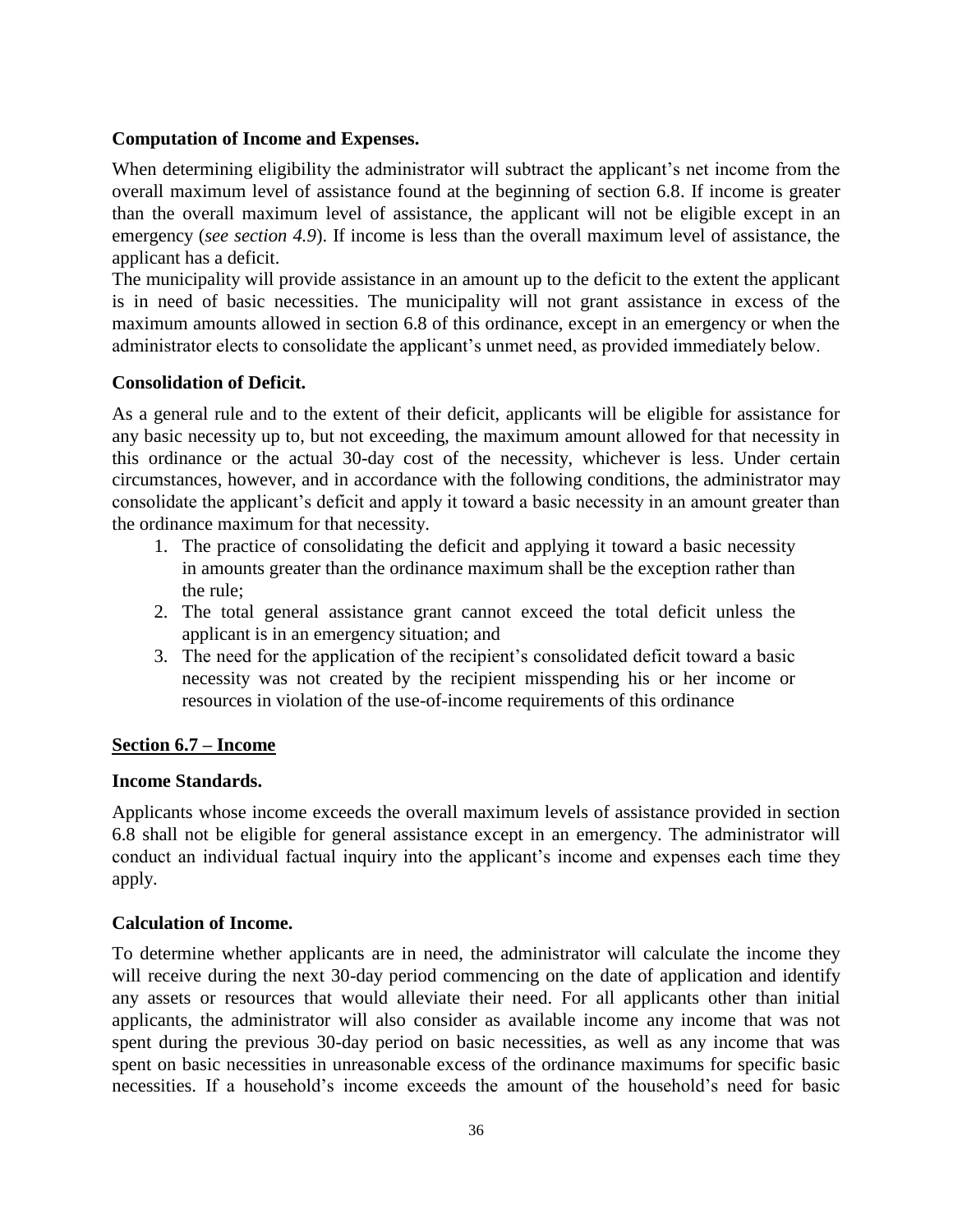necessities, up to the maximum levels contained in section 6.8, applicants will not be considered in need.

Exceptions will be made in emergency situations, which may necessitate that the maximum levels be exceeded (22 M.R.S.A. § 4308) (*see section 4.9 of this ordinance*). To calculate weekly income and expenses, the administrator will use actual income received or actual anticipated income.

## **Types of Income.**

Income which will be considered in determining an applicant's need includes:

## **a. Earned Income.**

Income in cash or in kind earned by the applicant through wages, salary, commissions, or profit, whether self-employed or as an employee is considered earned income. If a person is self-employed, total income will be computed by subtracting reasonable and actual business expenses from gross income. When income consists of wages, the amount computed will be the income available after taxes, social security and other payroll deductions required by state, federal and local law. Rental income and profit from produce that is sold is considered earned income. Income that is held in trust and unavailable to the applicant or the applicant's dependents will not be considered as earned income.

*NOTE: Actual work-related expenses such as union dues, transportation to and from work, special equipment or work clothes, and child care costs will not be considered available income and will be deducted (22 M.R.S.A. § 4301.7).*

## **b. Income from Other Assistance or Social Services Programs.**

State/federal categorical assistance benefits, SSI payments, Social Security payments, VA benefits, unemployment insurance benefits, and payments from other government sources will be considered as income, unless expressly prohibited by federal law or regulation. Federal law prohibits Food Stamps and fuel assistance payments made by the Home Energy Assistance Program (HEAP and ECIP) from being considered income. The value of the food stamps or fuel assistance will not be used to reduce the amount of general assistance the applicant is eligible to receive. Although applicants may have only a limited or reduced need for general assistance for heating fuel or electricity if a recently received HEAP/ECIP benefit has sufficiently credited their account or otherwise prevented the fuel-related costs for the prospective 30-day period.

The administrator's obligation is to always compute the heating needs of an applicant who has received HEAP or ECIP as if that applicant paid for his or her total fuel costs. Accordingly, in such cases, the administrator will budget for the households' heating energy needs according to actual usage, up to the ordinance maximums, but the administrator may, with written notice to the applicant, hold in reserve the heating energy portion of the applicant's deficit until such a time during the period of eligibility that the applicant has a demonstrable need for the disbursement of heating energy assistance; that is, the applicant's fuel tank can accept a minimum fuel delivery or the applicant no longer has a positive credit balance with his or her utility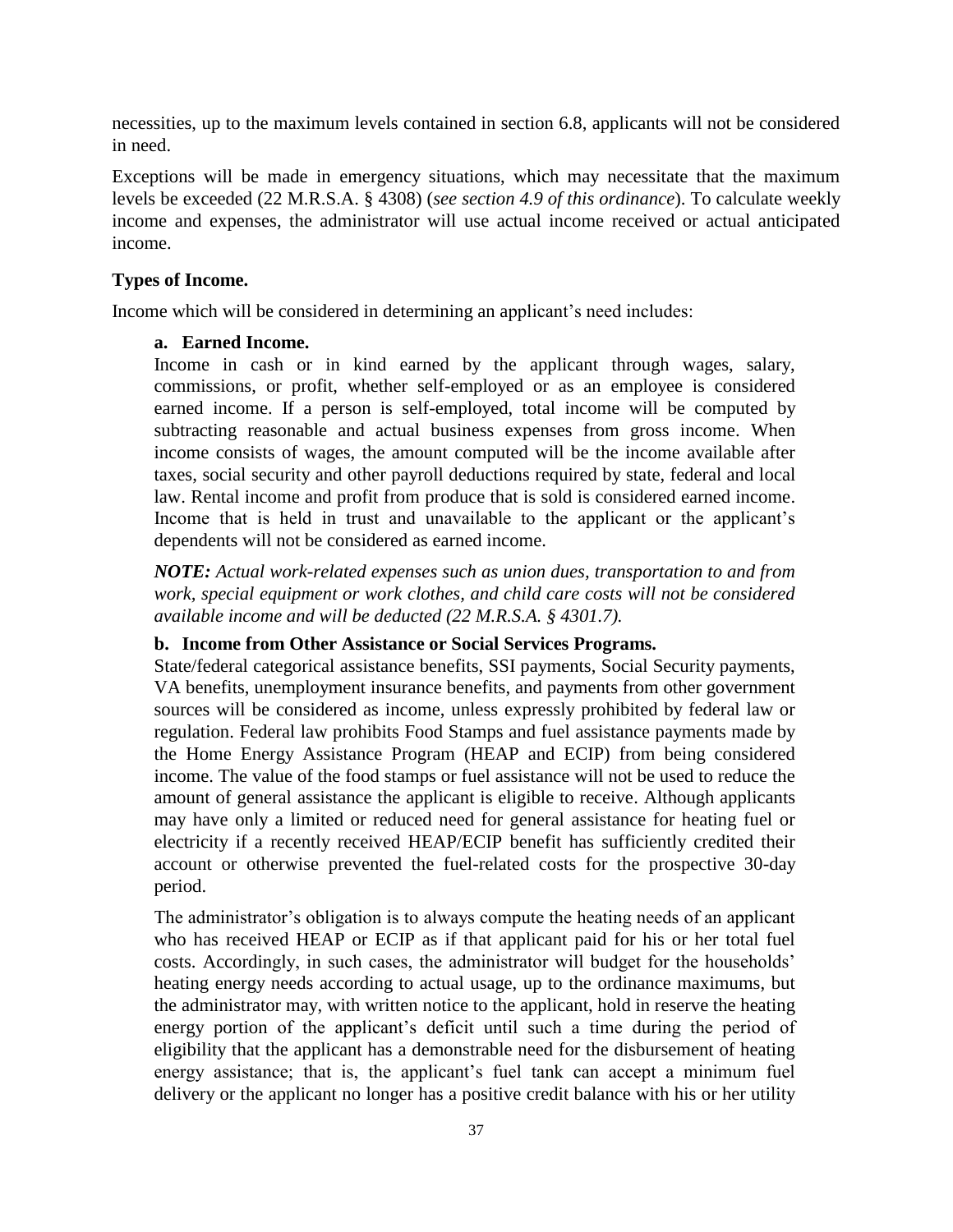company. The municipality is not obligated to divert any recipient's heating energy allowance toward non-heating purposes solely on the basis of the recipient's receipt of HEAP/ECIP.

Other programs whose income cannot be counted for purposes of GA eligibility include:

- a. Family Development Accounts (22 MRSA § 3762)
- b. Americorp VISTA program benefits (42 USCS § 5044(f))
- c. Property tax rebates issued under the Maine Residents Property Tax Program (so-called "Circuitbreaker" program) (36 MRSA § 6216)

#### **c. Court-Ordered Support Payments.**

Alimony and child support payments will be considered income only if actually received by the applicant. The general assistance administrator will refer cases where support payments are not actually received to the State Department of Health and Human Services' Child Support Enforcement Unit. In order to be eligible for future GA, applicants being referred to DHHS for such enforcement services shall be required to follow-through with such services. Because child support payments are considered a resource, applicants must make a good faith effort to secure such payments.

#### **d. Income from Other Sources.**

Payments from pensions and trust funds will be considered income. Payments from boarders or lodgers will be considered income as will cash or in-kind contributions provided to the household from any other source, including relatives (22 M.R.S.A. § 4301(7)).

#### **e. Earnings of a Son or Daughter.**

Earned income received by sons and daughters below the age of 18 who are full-time students and who are not working full-time will not be considered income. The unearned income of a minor in the household will be considered available to the household.

#### **f. Income from Household Members.**

Income from household members will be considered available to the applicant, whether or not the household member is legally obligated for the support of the applicant, if the household members pool or share their income and expenses as a family or intermingle their funds so as to provide support to one another.

#### **g. The Pooling or Non-Pooling of Income.**

When two or more individuals share the same dwelling unit but not all members of the household are applying for general assistance, the administrator shall make a finding under a rebuttable presumption that the entire household is pooling income (22 M.R.S.A. § 4301(12-A)).

One or more applicants for assistance can successfully rebut the presumption that all household income is being pooled by providing the administrator with verifiable documentation affirmatively demonstrating a pattern of non-pooling for the duration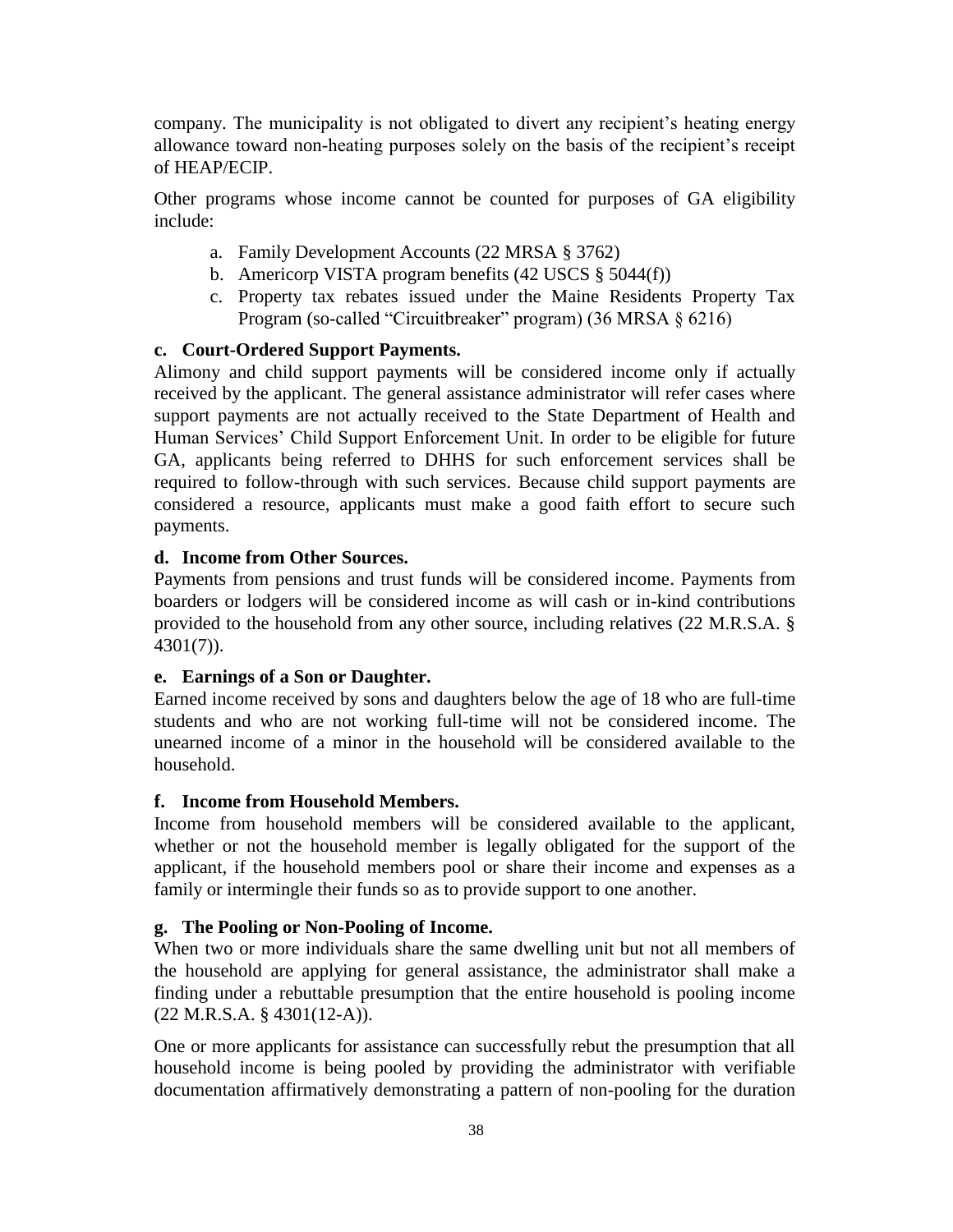of the shared living arrangement. Such documentation would include evidence of the entire household expenses as well as bank statements, canceled checks, receipts, landlord statements or other vendor accounts clearly supporting a claim that the applicant has been and is presently solely and entirely responsible for his or her pro-rata share of household costs.

If the applicant is unable to successfully rebut the municipality's presumption that all household income is being pooled, eligibility of the entire household will be determined based on total household income. If the applicant successfully rebuts the municipality's presumption that all household income is being pooled, the applicant's eligibility will be determined on the basis of his or her income and his or her pro-rata share of actual household expenses.

#### **h. Lump Sum Income.**

A lump sum payment received by any GA applicant or recipient prior to the date of application for general assistance will be considered as income available to the household. However, verified required payments (i.e., any third party payment which is required as a condition of receiving the lump sum payment, or any payments of bills earmarked for the purpose for which the lump sum payment was made) and any amount of the lump sum payment which the applicant can document was spent on basic necessities, as described below, *will not* be considered available income.

Where a household receives a lump sum payment at any time prior to the date of application for general assistance, the administrator will assess the possibility of prorating an applicant's eligibility for general assistance according to the criteria (22 M.R.S.A. § 4301(7), (8-A)):

- 1) identify the date the lump sum payment was received;
- 2) subtract from the lump sum payment all required payments;
- 3) subtract from the lump sum any amount the applicant can demonstrate was spent on basic necessities, including all basic necessities as defined by the general assistance program such as: reasonable payment of funeral or burial expenses for a family member; any reasonable travel costs related to the illness or death or a family member; repair or replacement of essentials lost due to fire, flood or other natural disaster; repair or purchase of a motor vehicle essential for employment, education, training or other day to day living necessities. Repayments of loans or credit, the proceeds of which can be verified as having been spent on basic necessities; and payments of bills earmarked for the purpose of which the lump sum is paid must also be subtracted. (22 M.R.S.A. § 4301(7), (8-A));
- 4) add to the remainder all income received by the household between the date of receipt of the lump sum payment and the date of application for general assistance; and
- 5) divide the sum created by subsection (4) by the greater of the verified actual monthly amounts for all of the household's basic necessities or 150% of the applicable federal poverty guidelines. 22 M.R.S.A. §4305.3-B

This dividend represents the period of proration determined by the administrator to commence on the date of receipt of the lump sum payment.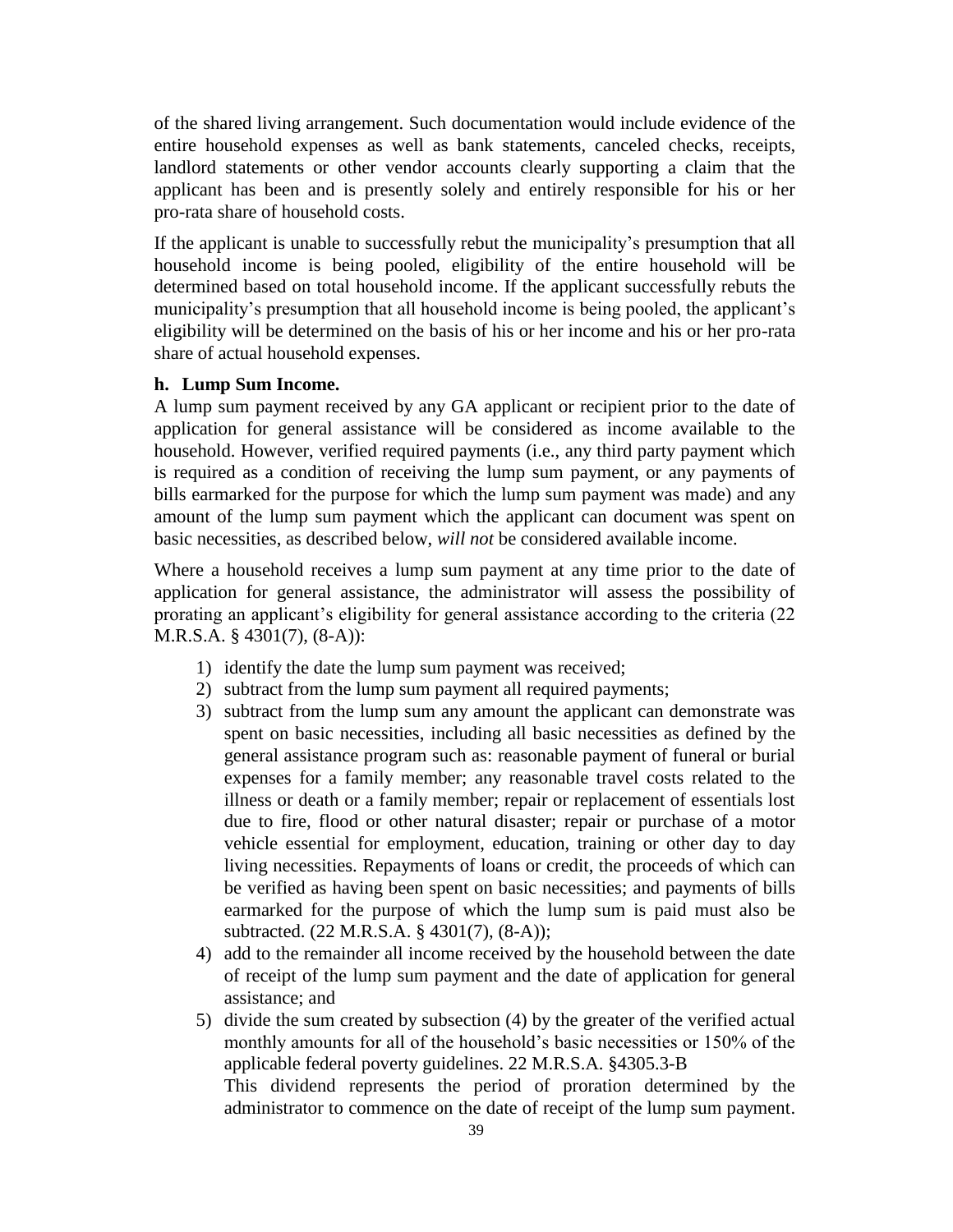The prorated sum for each month must be considered available to the household for 12 months from the date of application or during the period or proration, whichever is less.

The household of an initial applicant that is otherwise eligible for emergency assistance may not be denied emergency assistance to meet an immediate need solely on the basis of the proration of a lump sum payment. (22 MRSA § 4308).

#### **Section 6.8 – Basic Necessities; Maximum Levels of Assistance**

#### **Overall Maximum Levels of Assistance.**

Notwithstanding any of the maximum levels of assistance for specific basic necessities listed in Appendix B-H of this ordinance, an applicant's eligibility for general assistance will be first determined by subtracting his or her income from the overall maximum level of assistance designated in Appendix A for the applicable household (22 M.R.S.A. §4305(3-B)). The difference yielded by this calculation shall be the applicant's deficit.

Applicants will be eligible for general assistance up to the calculated deficit to the extent the applicant is unable to otherwise provide the basic necessities essential to maintain themselves or their families. Applicants with no deficit shall be found ineligible for general assistance unless they are in an emergency, in which case eligibility for emergency general assistance will be determined according to section 4.9 of this ordinance.

#### **Maximum Levels of Assistance for Specific Basic Necessities.**

The municipality will grant assistance to eligible applicants for basic necessities according to the maximum levels for specific types of assistance set forth below. The administrator, in consultation with the applicant, may apply the amount of the applicant's deficit toward assistance with any one or combination of necessities not to exceed the total deficit. These maximum levels will be strictly adhered to unless the administrator determines that there are exceptional circumstances and an emergency is shown to exist, in which case these absolute levels will be waived in order to meet immediate needs. In all cases either the actual expenses the applicant incurs for basic necessities or the maximum amount allowed in each category, whichever is less, will be used in determining need.

In roommate situations, the applicant's need for common living expenses for food, rent, fuel, etc. will be presumed to be reduced by an amount equal to the other household members' proportionate fair share of the common living expenses. No applicant will be allowed to claim a need for any expense which has been or will be paid by another person. In addition, as a general rule the municipality will not provide a benefit toward a basic need by paying a bill that is issued to a person not living with the applicant's household or that has otherwise been incurred by a person who has not been found eligible to receive assistance.

Temporary exceptions to this general rule may be made by the administrator in the following circumstances: (1) a recent, unplanned separation has occurred in the household resulting in the sustained or permanent absence of a former household member in whose name the bill was customarily issued; (2) the applicant and members of the applicant's household were or will be the sole recipients of the commodities or services covered by any bill to be paid or partially paid with general assistance; and (3) the applicant will make a good faith effort to direct the vendor to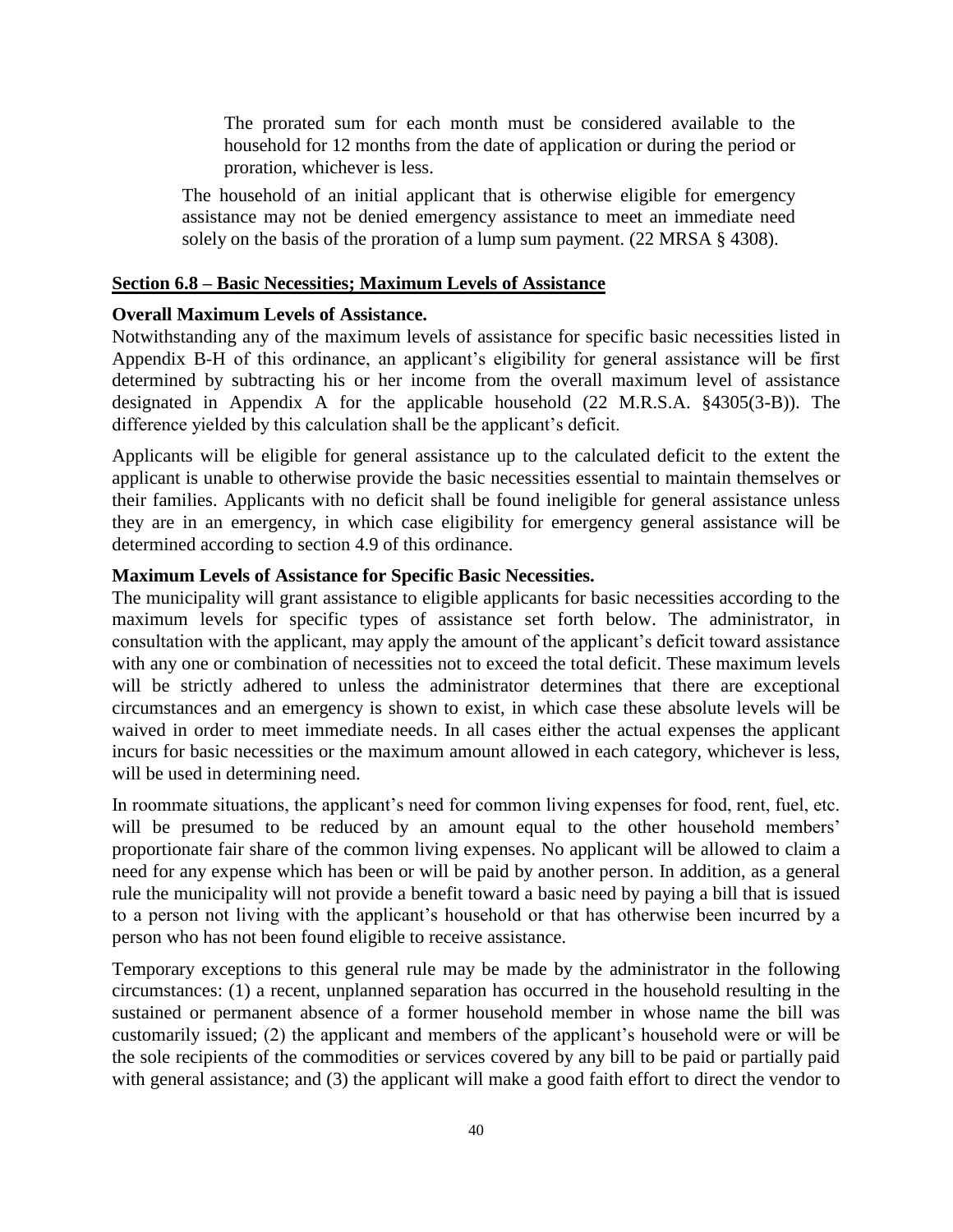issue future bills in the name of the applicant or other responsible person residing in the household.

#### **a. Food.**

The administrator will provide food assistance to eligible persons up to the allowed maximum amounts designated by the U.S.D.A. *Thrifty Food Plan* for the appropriate household size.

For this purpose, the municipality hereby incorporates by reference the U.S.D.A. *Thrifty Food Plan*, as distributed by the Maine Department of Health and Human Services on or about October of each year. See Appendix B of this ordinance for the current year's food maximums. [as amended 04-01-2009]

In determining need for food the administrator will not consider the value of the food stamps an applicant receives as income  $(22 \text{ M.R.S.A. } § 4301(7)(\text{A}); 7 \text{ U.S.C. } § 2017(\text{b})).$  The municipality will authorize vouchers to be used solely for approved food products.

The administrator will exceed the maximums when necessary for households having members with special dietary needs. The administrator may require a doctor's statement verifying there is a special dietary need requiring an expenditure for food which is greater than the ordinance maximums.

#### **b. Housing.**

The administrator will provide assistance with rent or mortgage payments that are reasonable within the allowed maximum levels and in accordance with the housing assistance limits and exceptions provided in Title 22, section 4308, subsections 1-A and 1-B. See Appendix C of this ordinance for the current year's housing maximums. It is the applicant's responsibility to find suitable housing, although the administrator may help the applicant find housing when appropriate. The administrator will inform the applicant of the allowed housing maximums to assist the applicant in his or her search for housing. The allowed maximum for any applicant will be the categorical housing maximum representing the minimum dwelling unit space necessary to adequately shelter the applicant household. Applicants requesting assistance for housing that contains more bedrooms than are necessary for the number of household members will be provided assistance according to the maximum level for the number of rooms actually needed.[amended 06/20/2012]

#### **Rental Payments to Relatives.**

The municipality *may elect to not issue* any rental payment to an applicant's relative *unless* the rental relationship has existed for at least three months *and* the applicant's relative(s) rely on the rental payment for their basic needs. For the purpose of this section, a "relative" is defined as the applicant's parents, grandparents, children, grandchildren, siblings, parent's siblings, or any of those relative's children (22 M.R.S.A. § 4319(2).

#### **Rental Payments to Non-Relatives.**

When applicants living in private homes with the owner or sharing dwelling units with people who are not pooling income or who are not legally liable relatives, the amount allowed as the applicant's shelter expense will be the applicant's pro-rata share of the actual, total shelter cost, up to the ordinance maximum (22 M.R.S.A. § 4301(6).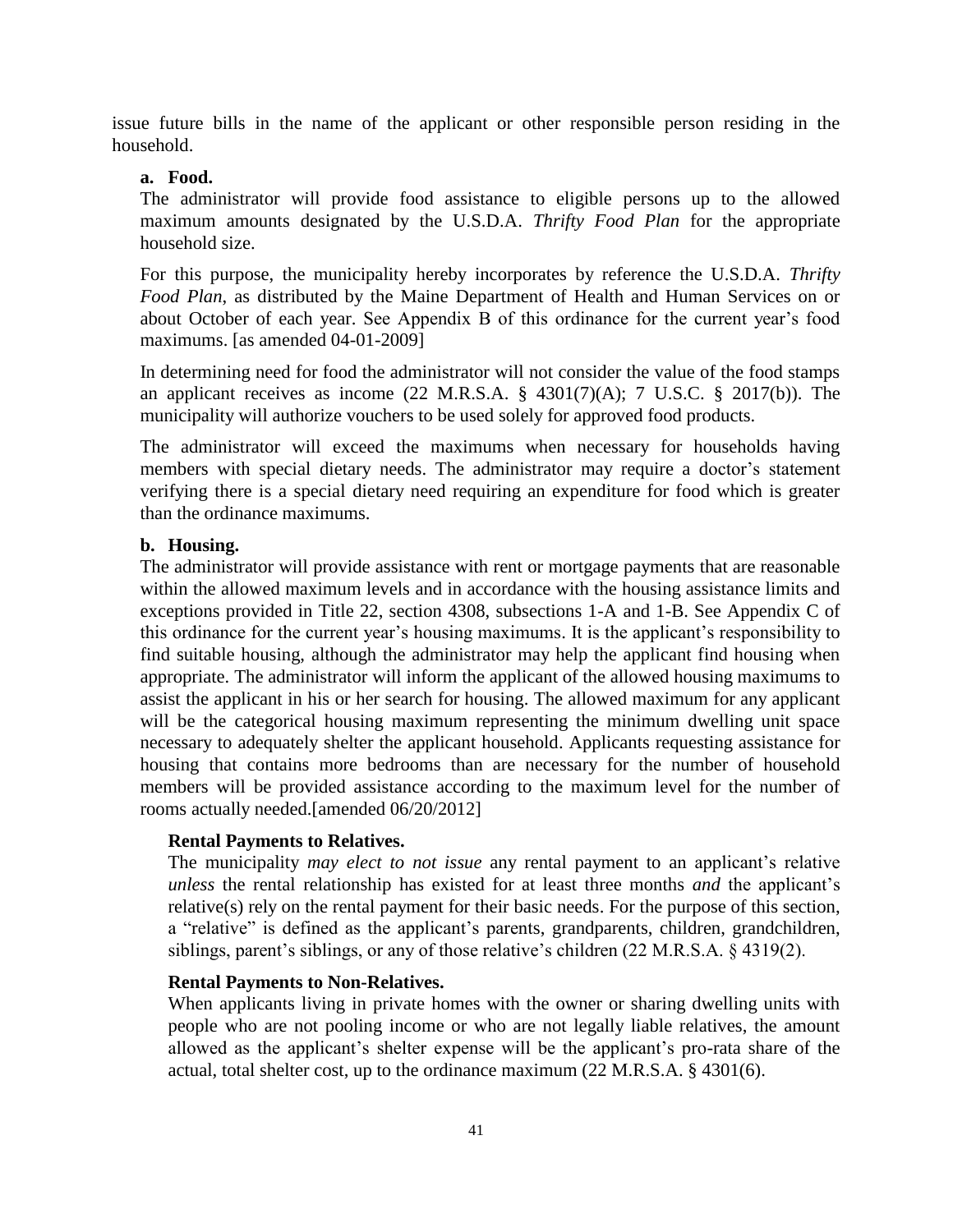Any housing assistance issued to a recipient in such a circumstance will be issued, whenever reasonably possible, to the landlord or property owner with most superior legal or equitable interest in the property; i.e., to a landlord before a tenant, or to a mortgagee before a mortgagor.

When the municipality issues in aggregate more than \$600 in rental payments to any landlord in any calendar year, a 1099 from declaring the total amount of rental payments issued during the calendar year will be forwarded to the Internal Revenue Service (IRS) pursuant to IRS regulation (*see section 6041(a) of Internal Revenue Code*).

Any landlord wishing to regularly receive rental payments from the municipality on behalf of applicants renting rooms from the landlord's own residence must, at a minimum, make a good faith effort to obtain a lodging license from the Department of Health and Human Services, Division of Health Engineering, pursuant to 10-144A Code of Maine Regulations, Chapter 201, as a condition of that landlord receiving future general assistance payments on behalf of his or her tenants.

#### **Mortgage payments.**

In the case of a request for assistance with a mortgage payment, the general assistance administrator will make an individual factual determination of whether the applicant has an immediate need for such aid. In making this determination, the administrator will consider the extent and liquidity of the applicant's propriety interest in the housing. Factors to consider in making this determination include:

- (1) the marketability of the shelter's equity,
- (2) the amount of equity,
- (3) the availability of the equity interest in the shelter to provide the applicant an opportunity to secure a short-term loan in order to meet immediate needs,
- (4) the extent to which liquidation may aid the applicant's financial rehabilitation,
- (5) a comparison between the amount of mortgage obligations and of anticipated rental charges the applicant would be responsible for if he/she were to be dislocated to rental housing,
- (6) the imminence of the applicant's dislocation from owned housing because of his or her inability to meet the mortgage payments,
- (7) the likelihood that the provision of housing assistance will prevent such dislocation, and
- (8) the applicant's age, health, and social situation.

These factors shall be considered when determining whether the equity in the shelter is an available asset which may be substituted for the assistance the municipality would otherwise be required to provide.

The administrator shall consider issuing a benefit in response to the applicant's request for mortgage assistance to the extent the applicant is otherwise eligible for general assistance if after reviewing the above criteria the administrator determines that: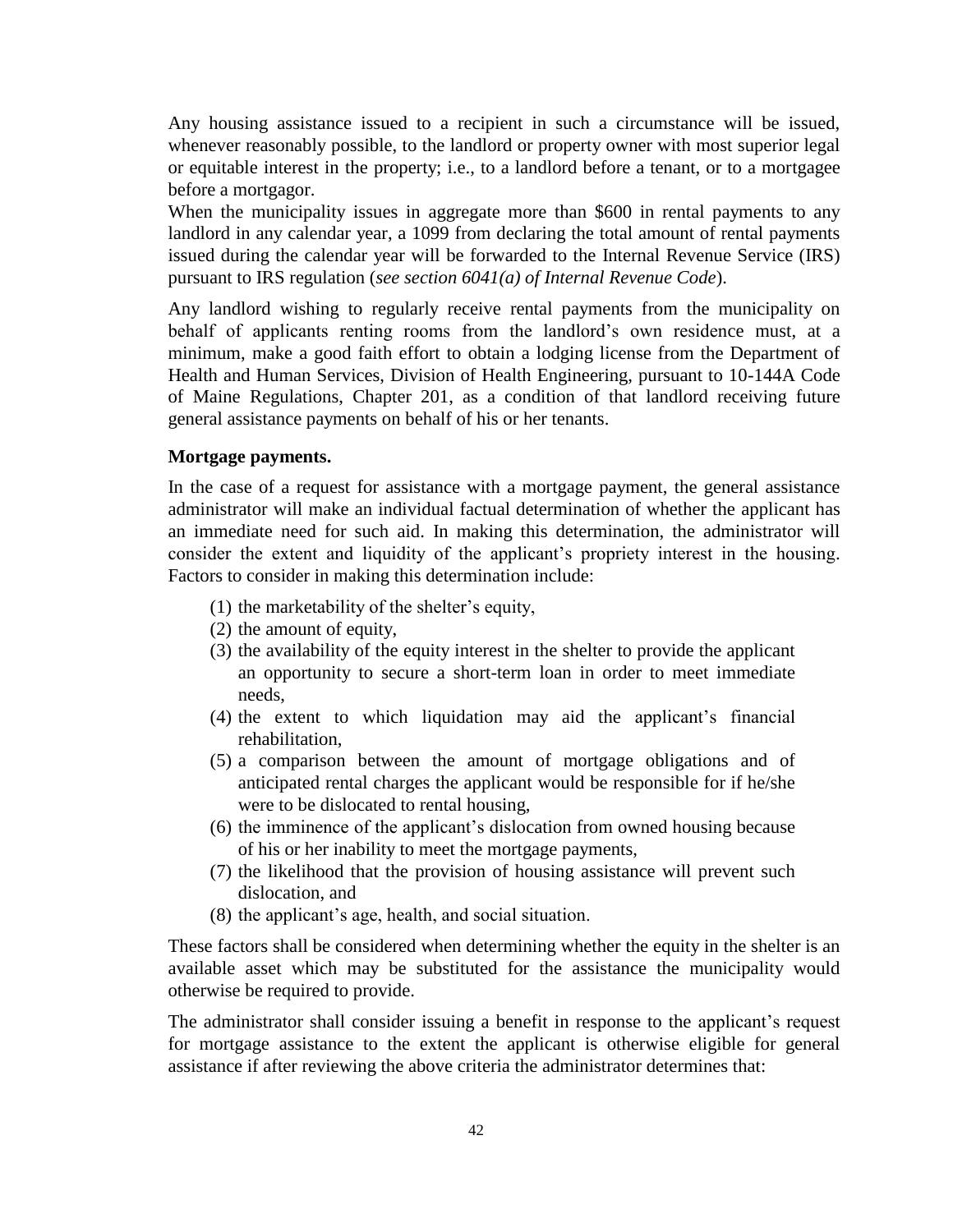- (1) the mortgage obligation is in accordance with the maximum levels of assistance available for housing appropriate to the applicant's household size;
- (2) there is no capacity in the accumulated equity in the property, when considered in the context of the applicant's borrowing capacity with the mortgagee or the general lending community, to suspend the mortgage obligation temporarily or re-amortize the mortgage in such a way as to suspend or reduce the mortgage obligation; and
- (3) the failure to provide a mortgage payment in a timely manner could jeopardize the applicant's continued right of possession of the property.

If a mortgage payment is necessary, the administrator will pay the actual amount due, up to the amount allowed according to the maximum levels listed below, whichever is less. After an initial application, assistance with such payments will be given only after the applicant has made all reasonable efforts to borrow against the equity of his or her home. If there is not sufficient equity in the home with which to secure a loan, and if the monthly mortgage payments are not realistically in line with the rental rates for similar housing in the area that could meet the applicant's needs, the administrator will inform the applicant that he/she is responsible for finding alternative housing within his or her ability to pay and will be obligated to make all reasonable efforts to secure such housing.

#### **Liens.**

The municipality may place a lien on the property in order to recover its costs of granting assistance with mortgage payments. In addition, a municipality may claim a lien against the owner of real estate for the amount of money spent by it to make capital improvements to the real estate. (22 MRSA § 4320). No lien may be enforced against a recipient except upon his or her death or the transfer of the property. Further, no lien may be enforced against a person who is currently receiving any form of public assistance or who would again become eligible for general assistance if the lien were enforced.

If the municipality determines that it is appropriate to place a lien on a person's property to recover its costs of providing general assistance for a mortgage payment or capital improvement it must file a notice of the lien with the county registry of deeds where the property is located within 30 days of making the mortgage payment. That filing shall secure the municipality's or the state's interest in an amount equal to the sum of that mortgage or capital improvement payment and all subsequent mortgage or capital improvement payments made on behalf of the same eligible person, plus interest and costs.

Not less than 10 days prior to filing the lien in the registry, the municipal officers must send notice to the owner of the real estate, the general assistance recipient, and any record holder of the mortgage by certified mail, return receipt requested, that a lien notice is going to be filed with the registry. This notice must clearly inform the recipient of the limitations upon enforcement plus the name, title, address and telephone number of the person who granted the assistance. The municipal officers must also give written notice to the recipient each time the amount secured by the lien is increased because of additional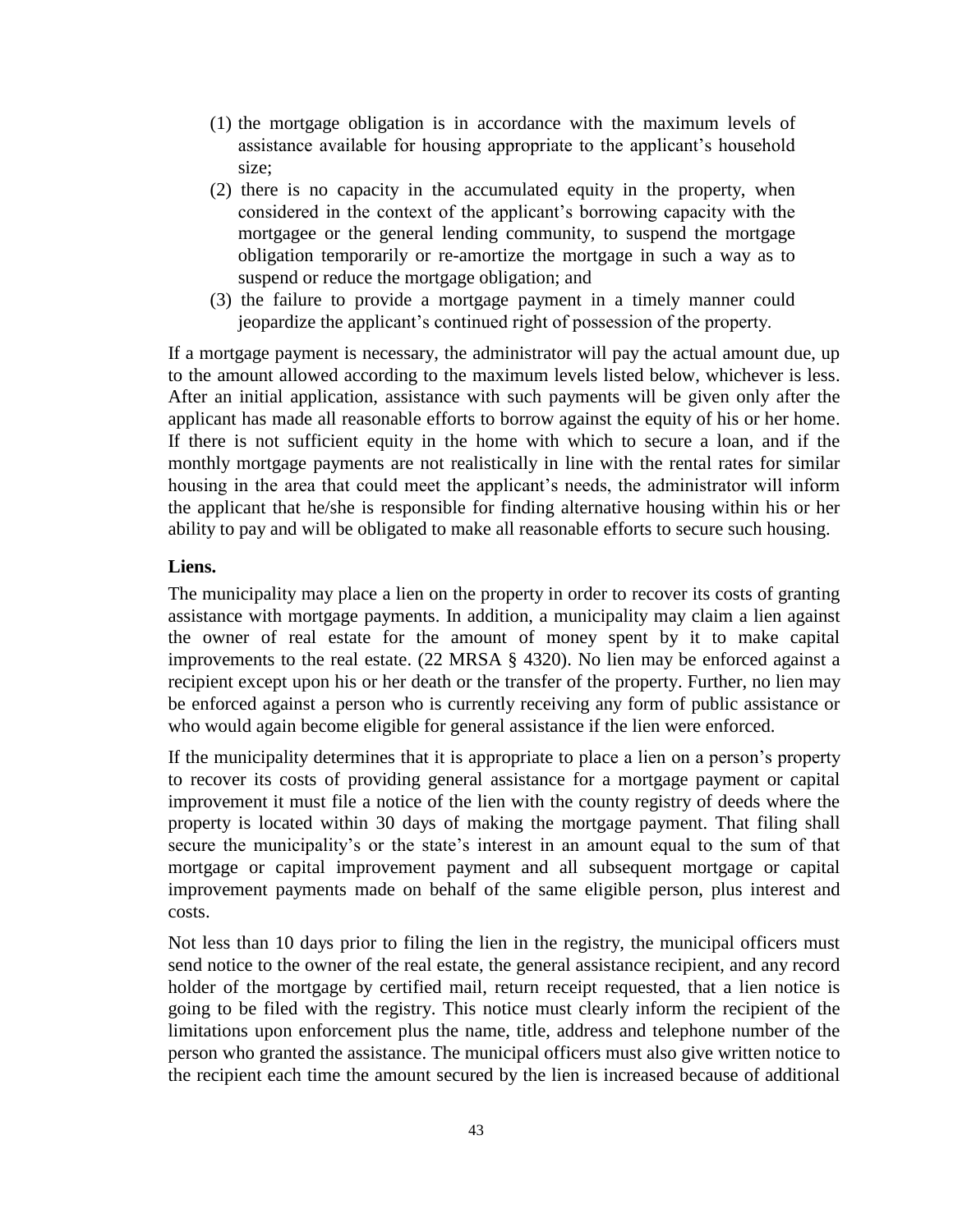mortgage payment. This notice must include the same information that appeared on the original intent-to-file notice sent to the recipient.

The municipality may charge interest on the amount of money secured by the lien. The municipal officers will establish the interest rate not to exceed the maximum rate of interest allowed by the State Treasurer to be charged against delinquent taxes. The interest will accrue from the date the lien is filed.

## **Property Taxes.**

In the event an applicant requests assistance with his or her property taxes, the administrator will inform the applicant that there are two procedures on the local level to request that relief: the poverty abatement process (36 M.R.S.A. § 841(2)) and General Assistance. If the applicant chooses to seek property tax assistance through General Assistance, or if the applicant is denied a poverty tax abatement, the administrator may consider using general assistance to meet this need only if:

- a) the property tax in question is for the applicant's place of residence;
- b) there is a tax lien on the property which is due to mature within 60 days of the date of application;
- c) as a matter of policy or practice, or on the basis of information obtained from the applicant's mortgagee, if any, it is reasonably certain that a tax lien foreclosure will result in subsequent eviction from the residential property; and
- d) the applicant, with sufficient notice applies for property tax relief through the Maine Resident Property Tax Program, when available.

#### **Housing Maximums.**

The maximum levels of housing assistance contained in this ordinance have been derived either from a locally accomplished fair market rental survey or the fair market rental values developed by the United State Department of Housing and Urban Development (HUD). If the maximum levels of housing are derived from the HUD values made effective as of every October 1, and adjusted to disregard the current and averaged utility allowances as developed by the Maine State Housing Authority, those levels are hereby incorporated by reference. See Appendix C of this ordinance for the current year's housing maximums.

If and when the maximum levels of housing contained in this ordinance are derived from a locally developed fair market rental survey, a record of that survey will be submitted to the DHHS, General Assistance Unit, and the maximum levels of housing assistance will be incorporated into this ordinance pursuant to the ordinance adoption and amendment procedures found at 22 M.R.S.A. § 4305.

## **c. Utilities.**

Expenses for lights, cooking, and hot water will be budgeted separately if they are not included in the rent. Applicants are responsible for making arrangements with the utility company regarding service, including entering into a special payment arrangement if necessary.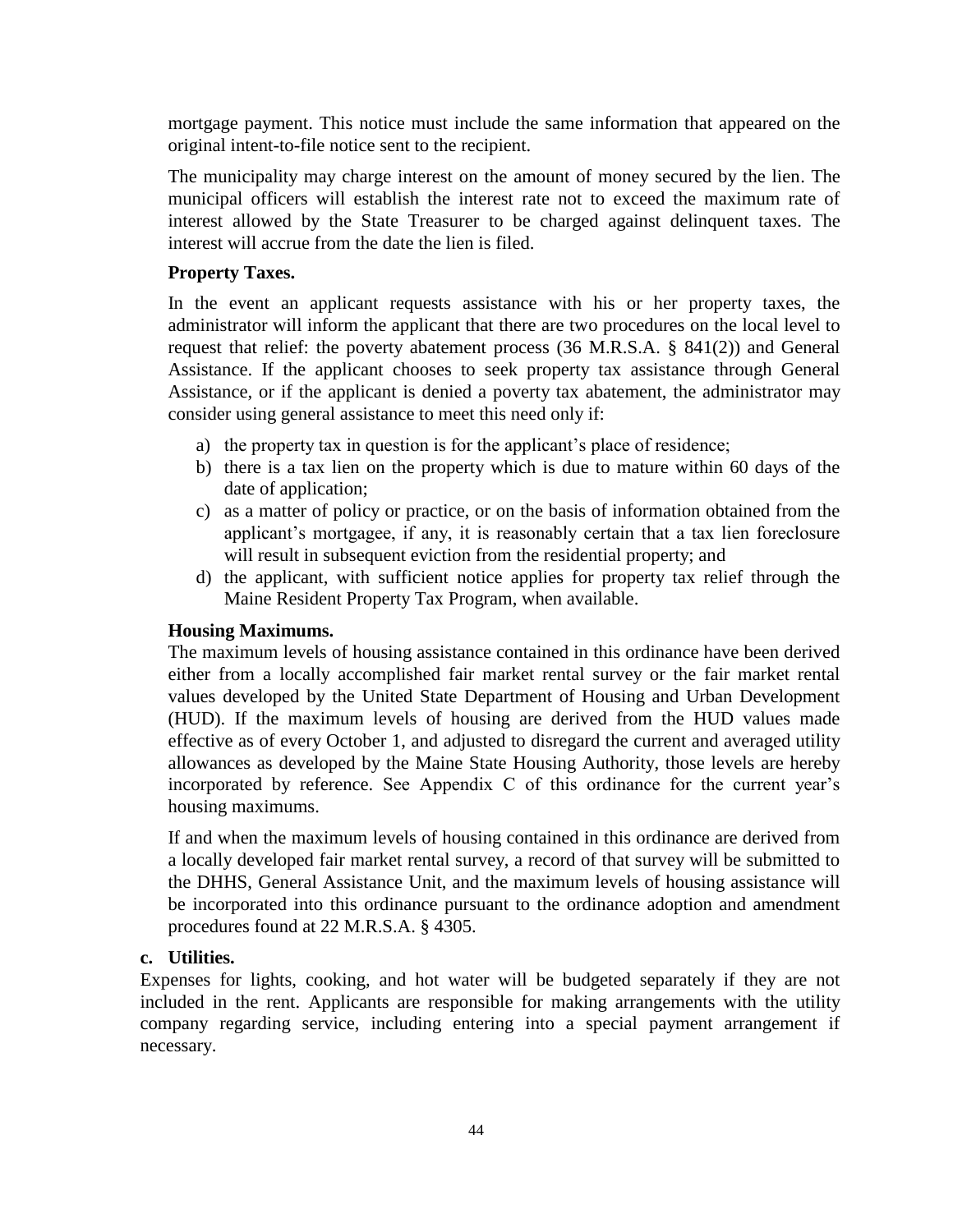Assistance will be granted to eligible applicants on the basis of their most recent bill. The municipality is not obligated to pay back bills or utility security deposits. Exceptions may be made in emergency situations pursuant to Section 4.9.

Disconnection of utility service will not be considered an emergency in all cases. The administrator will make an individual, factual analysis to determine if the termination of utility service constitutes an emergency. The administrator will consider the household composition, the time of year, the health of the household members, and other appropriate factors in reaching a decision. Applicants who had sufficient income, money, assets or other resources to pay their utility bill when it was received, but who spent all or part of their income on items which were not basic necessities, will not be eligible to receive general assistance to replace those funds.

Applicants have the burden of providing evidence of their income and use of income for the applicable time period (22 M.R.S.A. § 4308(2)) (*see section 4.9 and 6.3*). The administrator will notify applicants in writing that they must give the administrator prompt notice if their utility service is to be terminated or if their fuel supply is low. It is the applicant's responsibility to attempt to make arrangements with the utility company to maintain their service and to notify the administrator if assistance is needed with a utility bill prior to service being terminated.

#### **Electricity Maximums for Households** *Without Electric Hot Water***.**

See Appendix *Utilities* of this ordinance for the current year's electricity maximums.

## **Electricity Maximums for Households** *With Electrically Heated Hot Water***.**

See Appendix D of this ordinance for the current year's electricity maximums.

#### **Non-electric Utilities.**

The allowed amount for water and sewer utility service will be budgeted at a 30-day reasonable usage rate.

## **d. Fuel.**

Expenses for home heating will be budgeted according to the actual need for fuel during the heating season (September through May) provided such expenses are reasonable, and at other times during the year when the administrator determines the request for fuel assistance is reasonable and appropriate.

Assistance will be granted to eligible applicants on the basis of their most recent bill. The municipality is not responsible for back bills except in an emergency as provided in section 4.9. Applicants are responsible for monitoring their fuel supply and requesting assistance prior to depleting their fuel supply. When applicants who have been informed of this responsibility run out of fuel nonetheless, and can show no just case for failing to give the administrator timely notice of their need for fuel, the administrator shall find that the emergency was not beyond the applicant's control, and process the emergency request accordingly, pursuant to section 4.9 of this ordinance. See Appendix E of this ordinance for the current year's fuel maximums.

## **e. Personal Care and Household Supplies.**

Expenses for ordinary personal and household supplies will be budgeted and allowed according to the applicant's actual need for these items. Personal and household supplies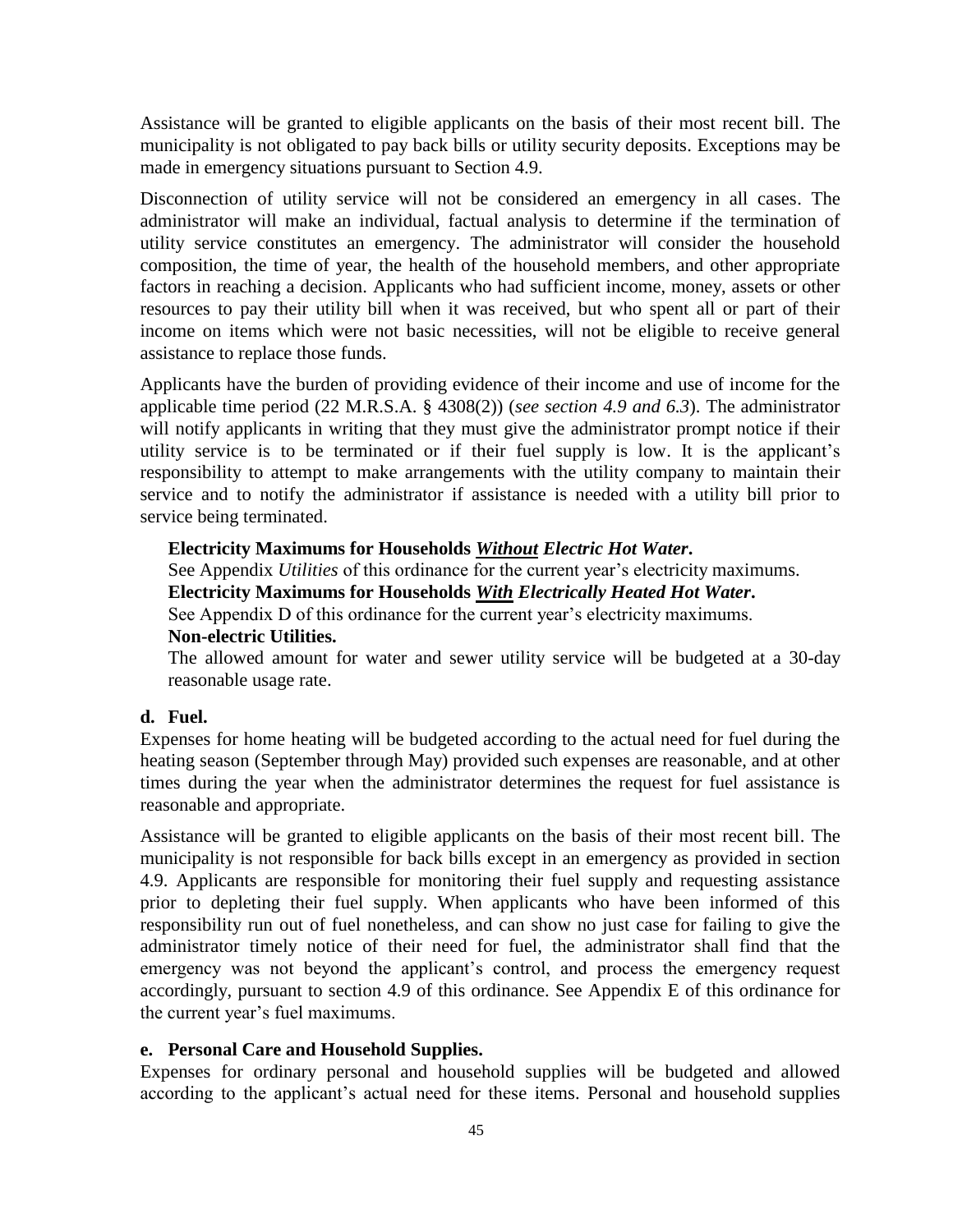include: hand soap, toothpaste, shampoo, shaving cream, deodorant, dish detergent, laundry supplies and costs, household cleaning supplies, razors, paper products such as toilet paper, tissues, paper towels, garbage/trash bags, and light bulbs and supplies for children under 5 years of age. See Appendix F *Personal Care & Household Supplies* of this ordinance for the current year's personal care and household supplies maximums.

#### **f. Other Basic Necessities.**

Expenses falling under this section will be granted when they are deemed essential to an applicant's or recipient's health and safety by the general assistance administrator and, in some cases, upon verification by a physician. Assistance will be granted only when these necessities cannot be obtained through the utilization of available resources.

#### **1. Clothing.**

The municipality may assist a household with the purchase of adequate clothing. Before assistance will be granted for clothing, the general assistance administrator must be satisfied that the applicant has utilized all available resources to secure the necessary clothing. In some circumstances, clothing will be a postponable item. Exceptions to this would be, for example, if fire or unusually cold weather makes extra clothing an immediate necessity, special clothing is necessary for the applicant's employment, or a household member is without adequate clothing.

#### **2. Medical.**

The municipality will pay for essential medical expenses, other than hospital bills (*see below*), provided that the municipality is notified and approves the expenses and services prior to their being made or delivered. Medical expenses include prescriptions, devices, treatments, or services that are determined to be 'medically necessary' by a licensed physician. The municipality will grant assistance for medical service only when assistance cannot be obtained from any other source and the applicant would not be able to receive necessary medical care without the municipality's assistance. The applicant is required to utilize any resource, including any federal or state program that will diminish his or her need to seek general assistance for medical expenses. The municipality will grant assistance for non-emergency medical services only if a physician verifies that the services are essential. Provided there is no cost to the applicant, the administrator may require a second medical opinion from a physician designated by the municipality at the municipality's expense to verify the necessity of the services.

Generally, the municipality will issue general assistance at the established Medicaid rates for all medical services, prescriptions, or other medical expenses. Before authorizing general assistance for any medical expenses, the administrator will inform the pharmacy or medical service provider of the municipality's intention to pay for the medical service at the Medicaid rate, and ask to be billed accordingly.

Ordinary medical supplies/non-prescription drugs will be budgeted at the actual amount when the applicant can demonstrate a need for such items. Allowable supplies include bandages, aspirin, cough syrup, and other generic brand, non-prescription medicines. In addition, the basic monthly rate for telephone service will be budgeted when a telephone is essential to the health and safety of the household. In order for telephone service to be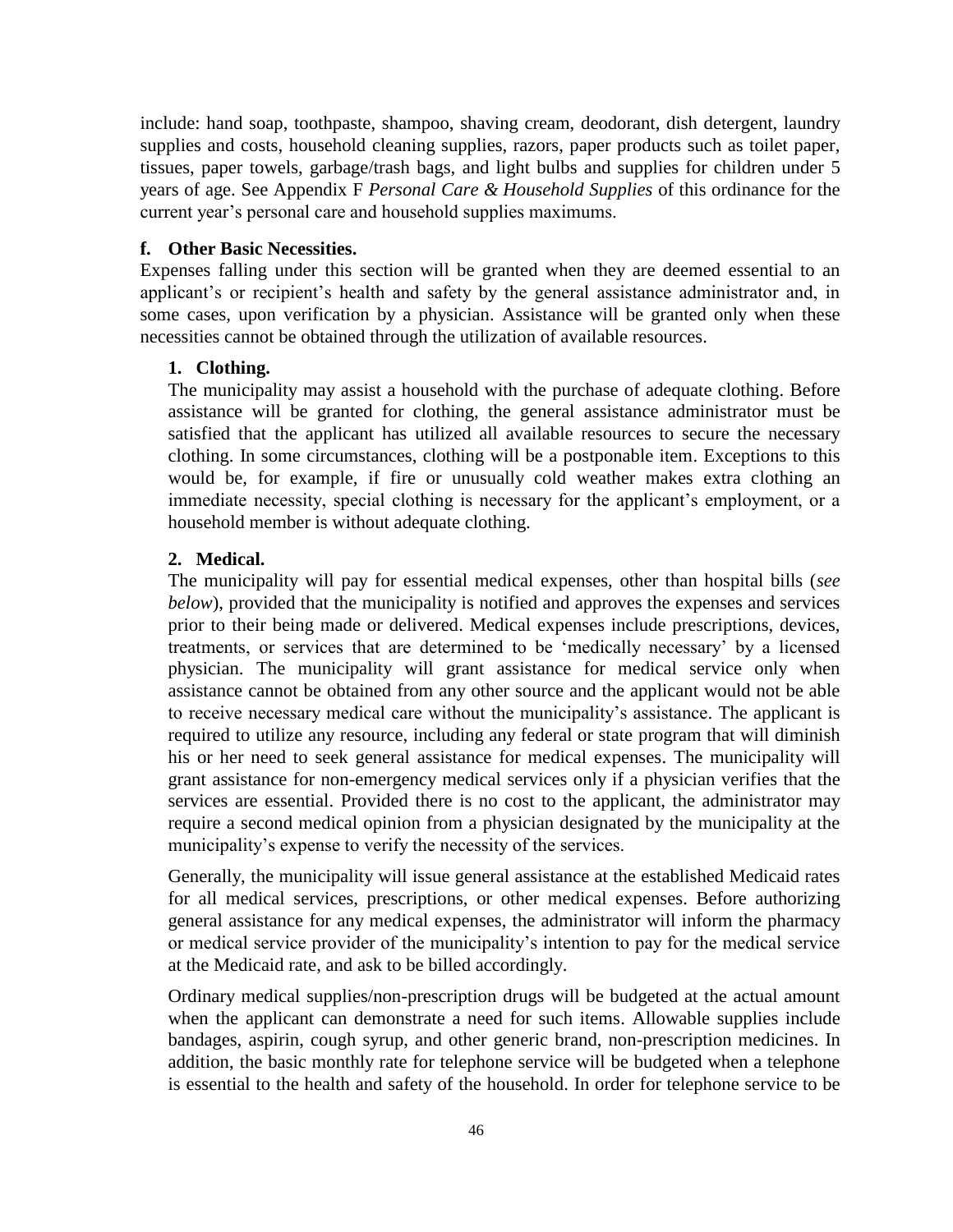considered an allowable expense the applicant must provide a written statement from physician certifying that the telephone is essential.

### **3. Hospital Bills.**

In the event of an emergency admission to the hospital, the hospital must notify the administrator within 5 business days of the admission. Notification must be by telephone, confirmed by certified mail, or by certified mail only. If a hospital fails to give timely notice to the administrator the municipality will have no obligation to pay the bill.

Any person who cannot pay his or her hospital bill must apply to the hospital for consideration under the *Hospital's Free Care Program* as provided in Title 22 M.R.S.A. §396-F(1). Anyone who is not eligible for the hospital's free care program may apply for general assistance. Applicants must apply for assistance within 30 days of being discharged from the hospital and provide a notice from the hospital certifying that they are not eligible for the hospital's free care program.

Before the municipality will consider whether to allow a hospital bill as a necessary expense, the applicant must enter into a reasonable payment arrangement with the hospital. The payment arrangement will be based upon the Medicaid rate. In determining an applicant's eligibility the municipality will budget the monthly payment to the hospital the applicant has agreed to pay. The applicant's need for assistance with a hospital bill will be considered each time he/she applies by including the amount of the bill in the applicant's monthly budget, but the recipient will be responsible for making any necessary payments to the hospital pursuant to the use-of-income requirements found at section 6.6 of this ordinance.

#### **4. Dental.**

The municipality will pay for medically necessary dental services only. As is the case with medical services generally, the municipality will issue general assistance for dental services at the established Medicaid rates for those services, and before authorizing the general assistance benefit for dental services, the administrator will inform the dentist or dental surgeon of the municipality's intention to pay at the Medicaid rate. If full month extractions are necessary, the municipality will pay for dentures provided the applicant has no other resources to pay for the dentures. The applicant will be referred to a dental clinic in the area whenever possible. The administrator will expect the applicant to bear a reasonable part of the cost for dental services, including extractions and dentures, taking into account the applicant's ability to pay.

### **5. Eye Care.**

In order to be eligible to receive general assistance for eyeglasses, an applicant must have his or her medical need certified by a person licensed to practice optometry. The general assistance administrator will provide assistance for eyeglasses to eligible persons only after the applicant has exhausted all other available resources and generally only at the Medicaid rate.

#### **6. Telephone Charge.**

Payment for basic telephone will only be allowed if a telephone is necessary for medical reasons as verified by a physician. At the discretion of the GA administrator,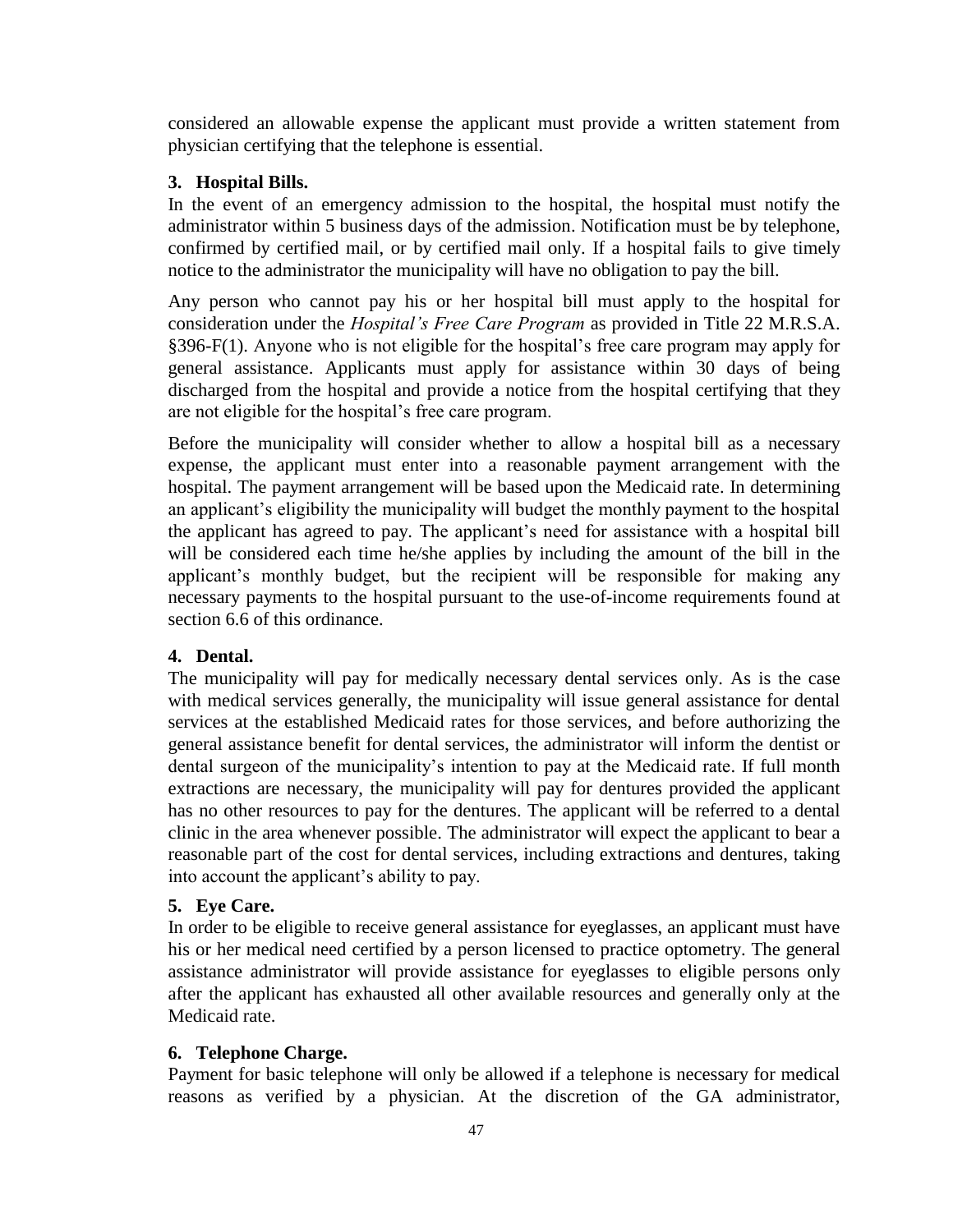minimum/basic telephone services may be allowed for households with children, for households where job service or job related reasons exist and/or for any other reasons the administrator deems necessary.

#### **7. Work-related Expenses.**

In determining need, reasonable and actual work-related expenses will be deducted from earned income. These expenses include childcare costs, work clothes, supplies and transportation at the actual costs not to exceed the ordinance maximum (see Appendix G for this year's maximum mileage allotment. The applicant is required to provide documentation substantiating the costs and that the expenses were necessary.

#### **8. Travel Expenses.**

In determining need, necessary travel which is not work-related will be budgeted if the applicant can satisfy the administrator that the prospective need for travel is necessary. For applicants in rural areas, weekly transportation to a supermarket will be considered, as will any medically necessary travel. See Appendix G for the current rate at which such necessary travel will be budgeted. This rate shall be construed to subsidize all costs associated with automobile ownership and operation, including gas/oil, tires, maintenance, insurance, financing, licensing/registration, excise tax, etc.

#### **9. Burial, Cremations.**

Under the circumstances and in accordance with the procedures and limitations described below *(see section 6.9)*, the municipality recognizes its responsibility to pay for the burial or cremation of eligible persons. See Appendix H for the current maximums.

## **10. Capital Improvements.**

The costs associated with capital improvements/repairs (e.g., heating/water/septic system repair) will generally not be budgeted as a basic necessity. Exceptions can be made only when the capital improvement/repair has been pre-approved by the administrator as a necessary expense and the monthly cost of the capital improvement/repair has been reduced as far as reasonably possible; for example, by means of the applicant entering into an installment payment arrangement with the contractor. The administrator may grant general assistance for capital improvements when:

- 1) the failure to do so would place the applicant(s) in emergency circumstances;
- 2) there are no other resources available to effect the capital repair; and
- 3) there is no more cost-effective alternative available to the applicant or municipality to alleviate an emergency situation.

In some cases, the entire immediate cost of the capital improvement can be mitigated by the applicant entering into an installment payment arrangement with a contractor. The municipality reserves the right to place a lien on any property pursuant to 22 MRSA § 4320 when general assistance has been used to effect a capital improvement. The lien process shall be accomplished in the same manner as for mortgage payments, as described in (B) "Liens," above.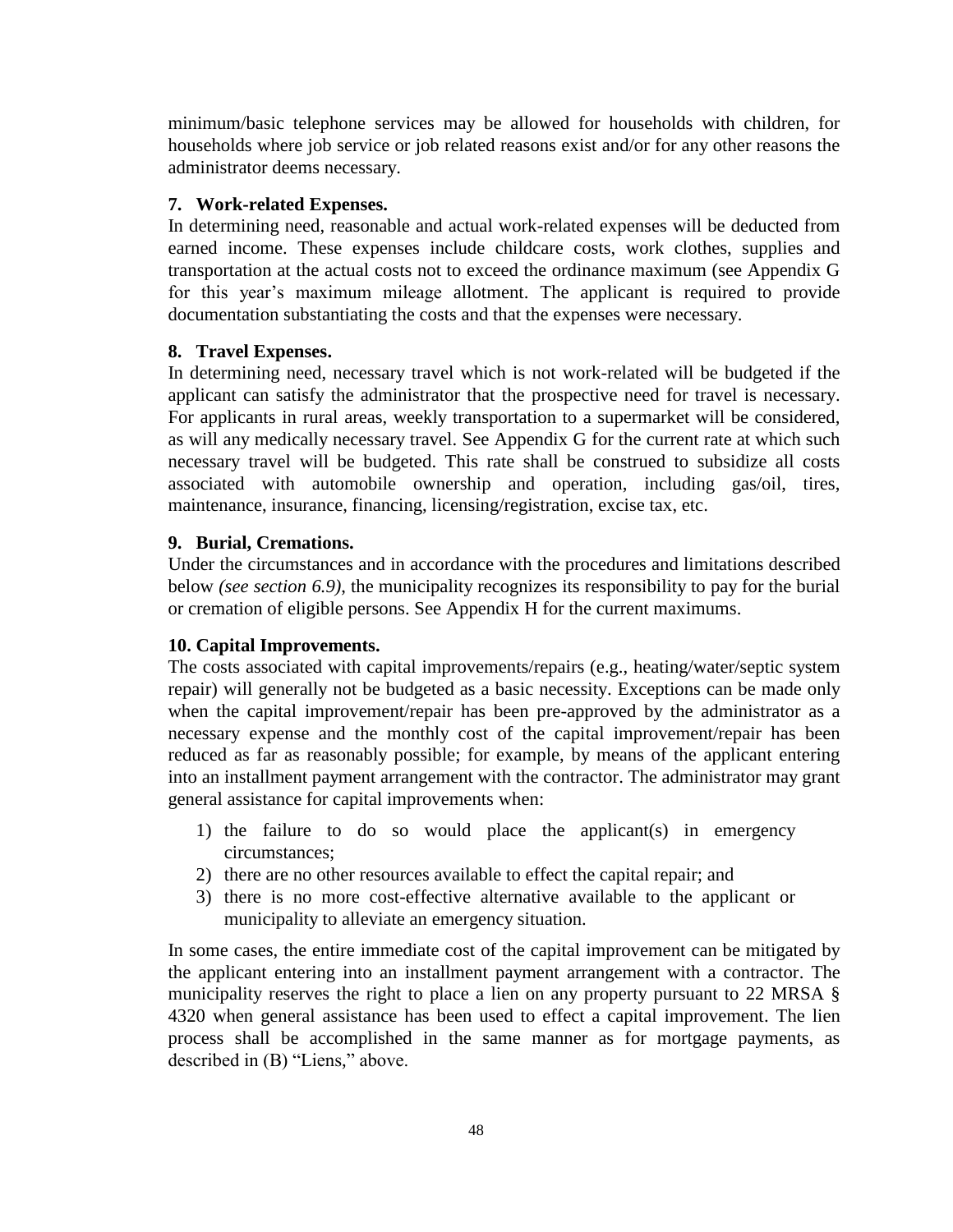#### **Section 6.9 – Burials; Cremations**

#### **Funeral Director Must Give Timely Notice:**

In order for the municipality to be liable for a burial or cremation expense, the funeral director must notify the administrator *prior to the burial or by the end of the next business day following the funeral director's receipt of the body*, whichever is earlier (22 M.R.S.A. § 4313(2)). This contact by the funeral director shall begin the process of developing an application for burial/cremation assistance on behalf of the deceased. It is the funeral director's responsibility to make a good-faith effort to determine if the family or any other persons are going to pay all or part of the burial expenses. If family members or others are unable to pay the expenses, and the funeral director wants the municipality to pay all or part of the expenses, the funeral director must make timely contact to the municipal administrator. In addition, the funeral director may refer legally liable relatives to the administrator so that a timely determination of financial capacity may be accomplished.

#### **Application for Assistance Shall be Created on Behalf of the Deceased:**

For the purposes of determining residency, calculating eligibility and issuing general assistance for burial or cremation purposes, an application for assistance shall be created by the administrator on behalf of the deceased.

With regard to residency, the municipality of responsibility for burial expenses shall be the municipality in which the eligible deceased person was a resident at the time of death as residency is determined under section 4.10 of this ordinance.

Although legally liable relatives may be asked to provide information regarding their income, assets, and basic living expenses, that information will *not* be construed as an application for general assistance inasmuch as living persons are not eligible for burial assistance. To clarify this point of law, although legally liable relatives have a financial responsibility to pay for the burial or cremation of their relatives, that financial responsibility only exists to the extent the legally liable relatives have a financial capacity to do so. Therefore, legally liable relatives who are eligible for general assistance, by virtue of their eligibility, have no legal obligation to pay for the burial or cremation of their relatives. For these reasons, all general assistance issued for burial or cremation purposes shall be issued on behalf of, and in the name of, the deceased.

#### **The Financial Responsibility of Certain Family Members:**

Grandparents, parents, siblings, children and grandchildren of the deceased, who live in Maine or own property in Maine, are financially responsible for the burial or cremation of the deceased to the extent those relatives, individually or as a group, have a financial capacity to pay for the burial or cremation either in lump sum or by means of a budgeted payment arrangement with the funeral home. Accordingly, at the request of the administrator, all legally liable relatives must provide the municipal administrator with any reasonable requested information regarding their income, assets, and basic living expenses.

#### **Consideration of the Financial Responsibility of Family Members:**

Generally, when the administrator can make a finding that one or more of the deceased's legally liable relatives have an obvious and demonstrable financial capacity to pay for the burial or cremation, by lump sum payment or by means of a reasonable payment arrangement, the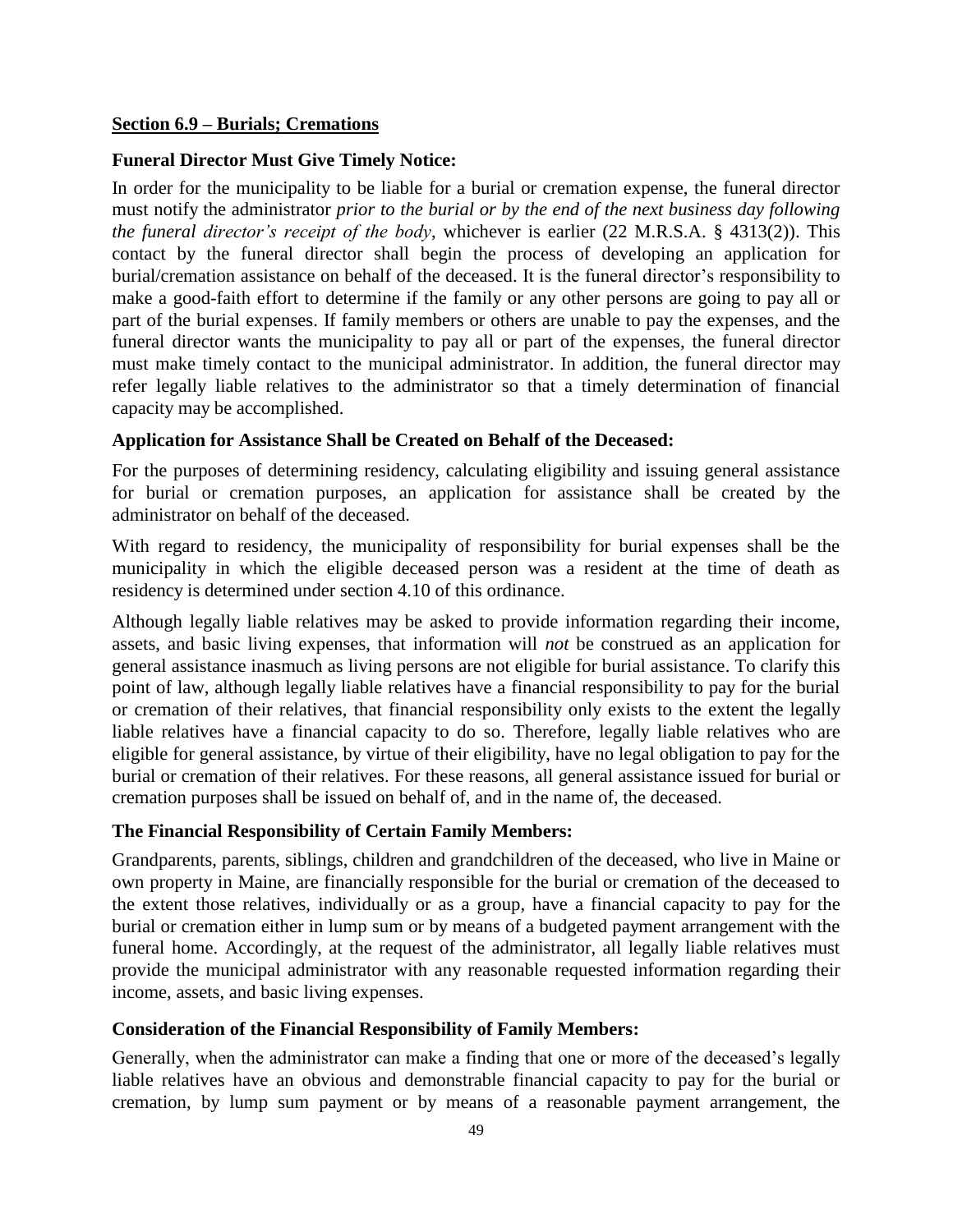municipality will not grant the requested burial or cremation assistance. When the administrator is unable to make such a finding, the following proration of familial responsibility will be implemented.

## **Proration of Familial Responsibility:**

A proration of familial responsibility will be used when no legally liable relative possesses an obvious and demonstrable capacity to pay for the burial or cremation, but one or more of the financially liable relatives is found to have a financial capacity to make a partial financial contribution, or the administrator is unable to determine the financial capacity of one or more said relatives.

Under these circumstances, each legally liable relative is considered to be responsible for his or her pro-rata share of the total municipal contribution that would exist if no legally liable relatives had a financial capacity to contribute. Furthermore, and as long as all other eligibility factors have been satisfied, the municipality will provide as a burial or cremation benefit the aggregate of all prorata shares less the share of any legally liable relative who refuses to cooperate with the administrator by providing information or documentation reasonably necessary to determine that relative's financial capacity, and less any share or part of a share attributable to a legally liable relative who can financially contribute or partially contribute toward the burial or cremation to the extent of that relative's share.

## **Ten Days to Determine Eligibility:**

*The administrator may take up to 10 days from the date of contact by the funeral director* to issue a written decision regarding the amount of the municipal contribution toward the burial or cremation. The 10-day eligibility determination period from the date of contact by the funeral director shall be used as necessary to make third-party collateral contacts, verify the listing of legally liable family members and determine their respective financial capacities to contribute to the burial or cremation, contact the personal representative of the deceased's estate, if any, and other related administrative tasks. The administrator shall not use this 10-day period allowed by law to unreasonably delay the municipality's decision.

## **The Municipal Obligation to Pay When Legally Liable Relatives or Others Can Contribute:**

The figures provided in this section are the maximum benefits provided by the municipality when no contributions toward the burial or cremation are available from any other source. To the extent any legally liable relatives of the deceased have a financial capacity to pay for the burial or cremation, that financial capacity shall be deducted from the maximum burial costs allowed by this section. In addition, any other benefits, or resources that area available, such as Social Security burial benefits, veterans' burial benefits, or contributions from other persons, will be deducted from the maximum amount the municipality will pay, except there will be no deduction from the municipal benefit level with respect to any contribution provided for the purpose of publishing an obituary notice up to an aggregate contribution limit for this purpose of \$75 when a paid receipt demonstrating the purchase of an obituary notice is provided to the administrator.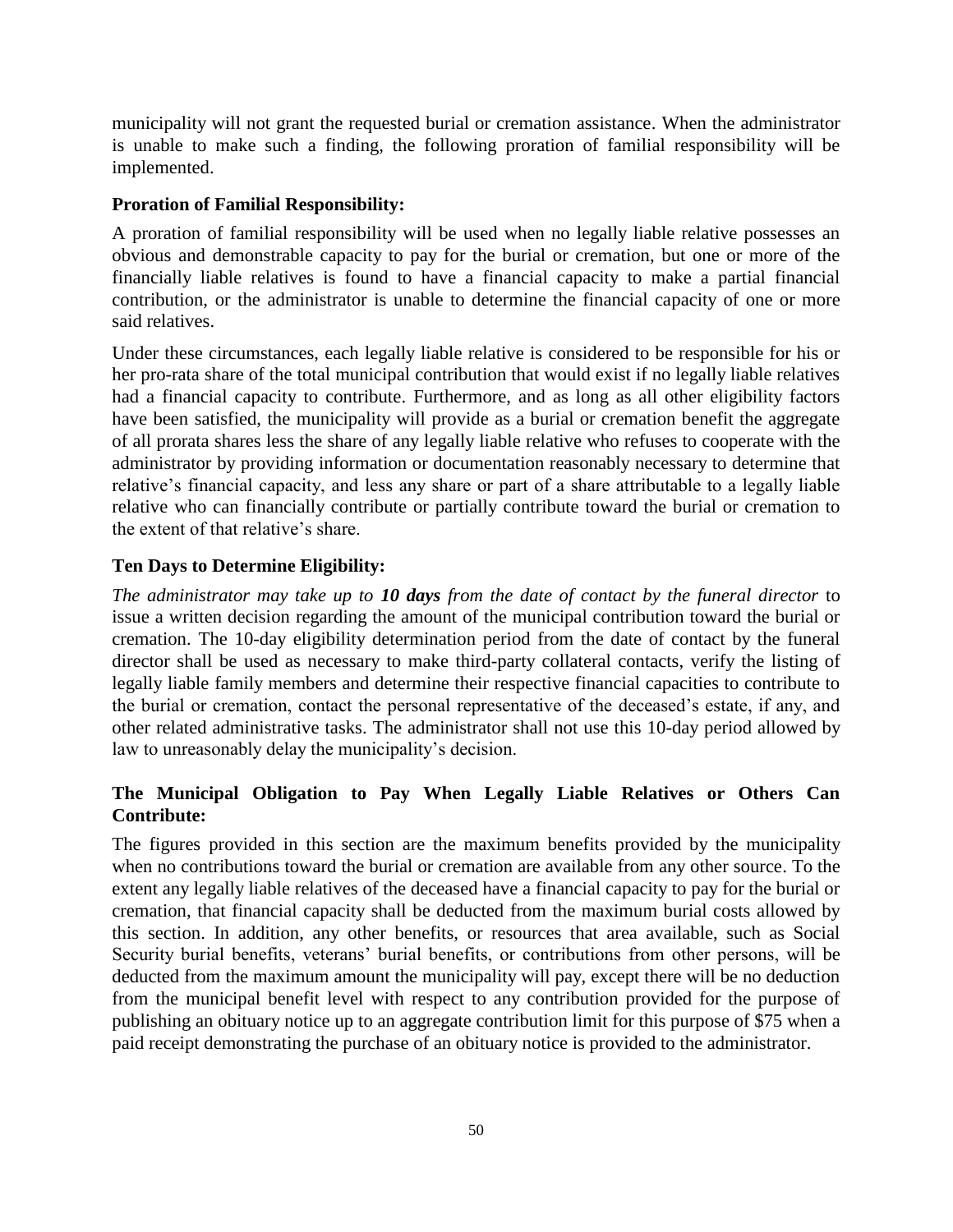## **Burial Expenses.**

The administrator will respect the wishes of the family members with regard to whether the deceased is interred by means of burial or cremated. See Appendix H for the maximum amount of assistance granted for the purpose of burials.

## **Cremation Expenses.**

In the absence of any objection by any family members of the deceased, or when neither the administrator nor the funeral director can locate any family members, the administrator will issue general assistance for cremation services. See Appendix H for the maximum levels of assistance granted for the purpose of cremations.

## **Section 6.10 – Notice of Decision**

## **Written decision.**

The administrator will give a written decision to each applicant after making a determination of eligibility each time a person applies. The decision will be given to the applicant within 24 hours of receiving completed and signed application (22 M.R.S.A. § 4305(3)) (see Article IV, section 4.6).

When an applicant submitted an incomplete or unsigned application, due to the 24-hour decision requirement placed on the GA administrator, the GA administrator may decide to render a notice of "ineligibility" and provide the applicant with another application to submit as soon as is practicable for the applicant.

In order to ensure that applicants understand their rights, it is the responsibility of the general assistance administrator to explain the applicants' right to a fair hearing in the written notice of decision.

## **Contents.**

After an application has been completed, applicants will be given written notice of any decision concerning their eligibility for assistance. In addition to the contents of a written decision listed in section 4.6 of this ordinance, the notice will state that the applicants:

- (a) have the right to a fair hearing and the method by which they may obtain a fair hearing;
- (b) have the right to contact the DHHS if they believe the municipality has violated the law. The decision will state the method for notifying the department.

## **Disbursement of General Assistance.**

Except when determined impractical by the administrator, all general assistance will be provided in the form of a voucher or purchase order payable to a vendor or through direct municipal payment to a provider of goods or services. General assistance will not be issued in the form of a cash payment to an applicant unless there is no alternative to making such a cash payment, in which case the administrator shall document the circumstances for issuing general assistance in the form of cash (22 M.R.S.A. § 305(6)).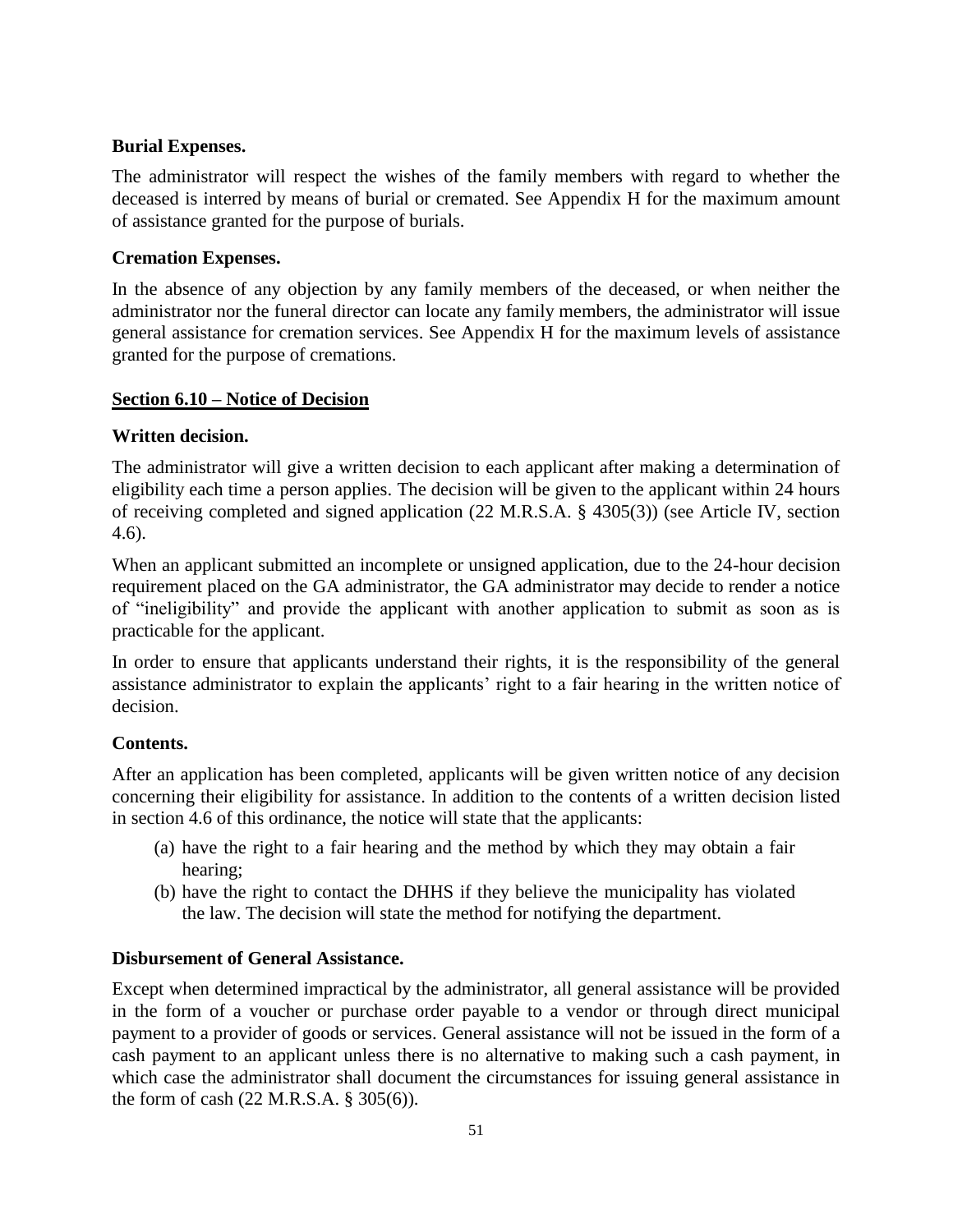## **ARTICLE VII - The Fair Hearing**

## **Section 7.1 – Right to a Fair Hearing**

*Within 5 working days of receiving a written notice of denial, reduction or termination of assistance, or within 10 working days after any other act or failure to act*, the applicant or his or her authorized representative has the right to request a fair hearing (22 M.R.S.A. § 4322). The right to review a decision of the general assistance administrator is a basic right of the applicant to a full evidentiary hearing and is not limited solely to a review of the decision.

## **Section 7.2 – Method of Obtaining a Fair Hearing**

Upon receiving notification of the decision of the general assistance administrator, all claimants will be informed of the method of obtaining a fair hearing. All complaints that are not clear requests for a fair hearing will be answered by a personal interview or in writing by the general assistance administrator. If the client is satisfied with the adjustment or explanation, the administrator will make an entry in the case record and file any correspondence involved.

## **Written Request.**

To obtain a fair hearing, the claimant, or his or her authorized representative, must make a written request within 5 working days of receiving the administrator's decision to grant, deny, reduce or terminate assistance, or within 10 working days after any other act or failure to act. The administrator will make available a printed form for requesting a fair hearing and will assist the claimant in completing it if necessary. On the printed form, the claimant will give the following information:

- a) the decision on which review is sought;
- b) the reason(s) for the claimant's dissatisfaction and why he/she believes he/she is eligible to receive assistance; and
- c) the relief sought by the claimant.

The administrator *cannot deny or dismiss* a request for a hearing unless it has been withdrawn (in writing) by the claimant.

## **Scheduling the Fair Hearing.**

Upon receipt of the completed written request the fair hearing authority must meet and hold the hearing within 5 working days. The administrator will notify the claimant in writing when and where the hearing will be held (22 M.R.S.A. § 4322). In addition to the date, time and place of the hearing, the notice of fair hearing sent to the claimant shall include, at a minimum, the claimant's rights to:

- a. be his or her own spokesperson at the fair hearing, or be represented by legal counsel or other spokesperson at the hearing, at the claimant's own expense;
- b. confront and cross-examine any witnesses presented at the hearing against the claimant;
- c. present witnesses on his or her own behalf.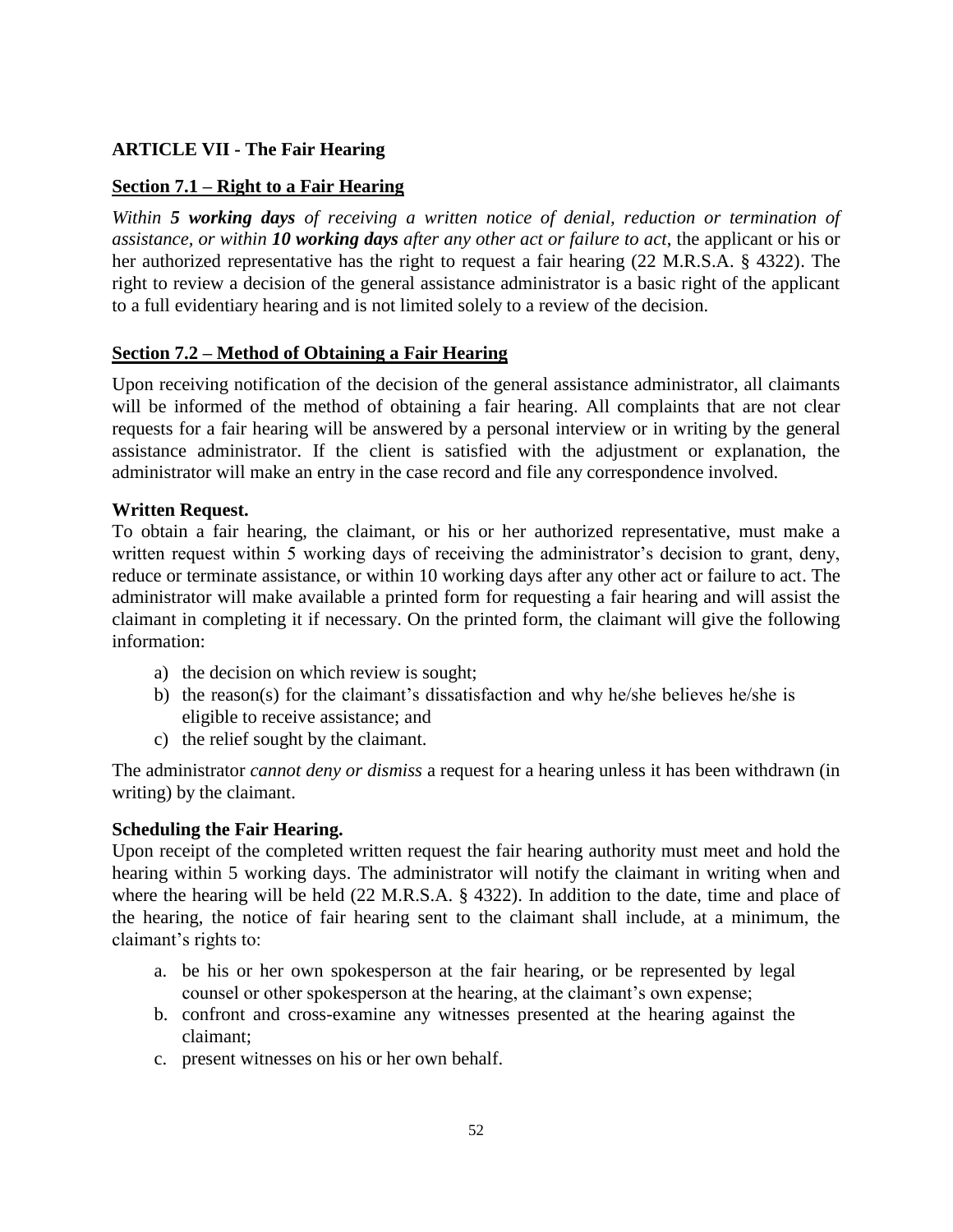Arrangements for the date, time and place of the hearing will take into consideration the convenience of the claimant and the hearing authority. The claimant will be given notice early enough to allow preparation and will also be given adequate preliminary information about the hearing procedure to allow for effective preparation of his or her case.

## **Section 7.3 – The Fair Hearing Authority**

The municipal officers will appoint a fair hearing authority (FHA) that will determine, based on all the evidence presented at the fair hearing, whether the claimant(s) were eligible to receive assistance at the time they applied for GA. The FHA is charged with the responsibility of ensuring that general assistance is administered in accordance with the state law and local ordinance.

The fair hearing authority may consist of the municipal officers, one or more persons appointed by the municipal officers to act as FHA, or, if designated, the board of appeals created under 30-A M.R.S.A. § 2691 (22 M.R.S.A. § 4322). In determining the organization of the fair hearing authority, the municipal officers will use the following criteria. The person(s) serving as FHA must:

- (a) not have participated in the decision which is the subject of the appeal;
- (b) be impartial;
- (c) be sufficiently skilled in interviewing techniques to be able to obtain evidence and the facts necessary to make a fair determination;
- (d) be capable of evaluating all evidence fairly and realistically, explaining to the claimant the laws and regulations under which the administrator operated, and interpreting to the administrator any evidence of unsound, unclear, or inadequate policies, practices or actions.

## **Section 7.4 - Fair Hearing Procedure.**

When a claimant requesting a fair hearing is notified of the date, time and place for the hearing in writing, he/she will also be given adequate preliminary information about the hearing procedure to allow for effective preparation of his or her case. The claimant shall be permitted to review his or her file prior to the hearing. At a minimum, the claimant will be told the following information, which will govern all fair hearings. All fair hearings will:

- a) be conducted privately, and will be open only to the claimant, witnesses, legal counsel, or others whom the claimant wants present, and the general assistance administrator, his or her agents, counsel and witnesses;
- b) be opened with a presentation of the issue by the fair hearing authority;
- c) be conducted informally, without technical rules of evidence, but subject to the requirements of due process;
- d) allow the claimant and the administrator the option to present their positions for themselves or with the aid of others, including legal counsel;
- e) give all participants an opportunity to present oral or written testimony or documentary evidence, offer rebuttal; question witnesses presented at the hearing; and examine all evidence presented at the hearing;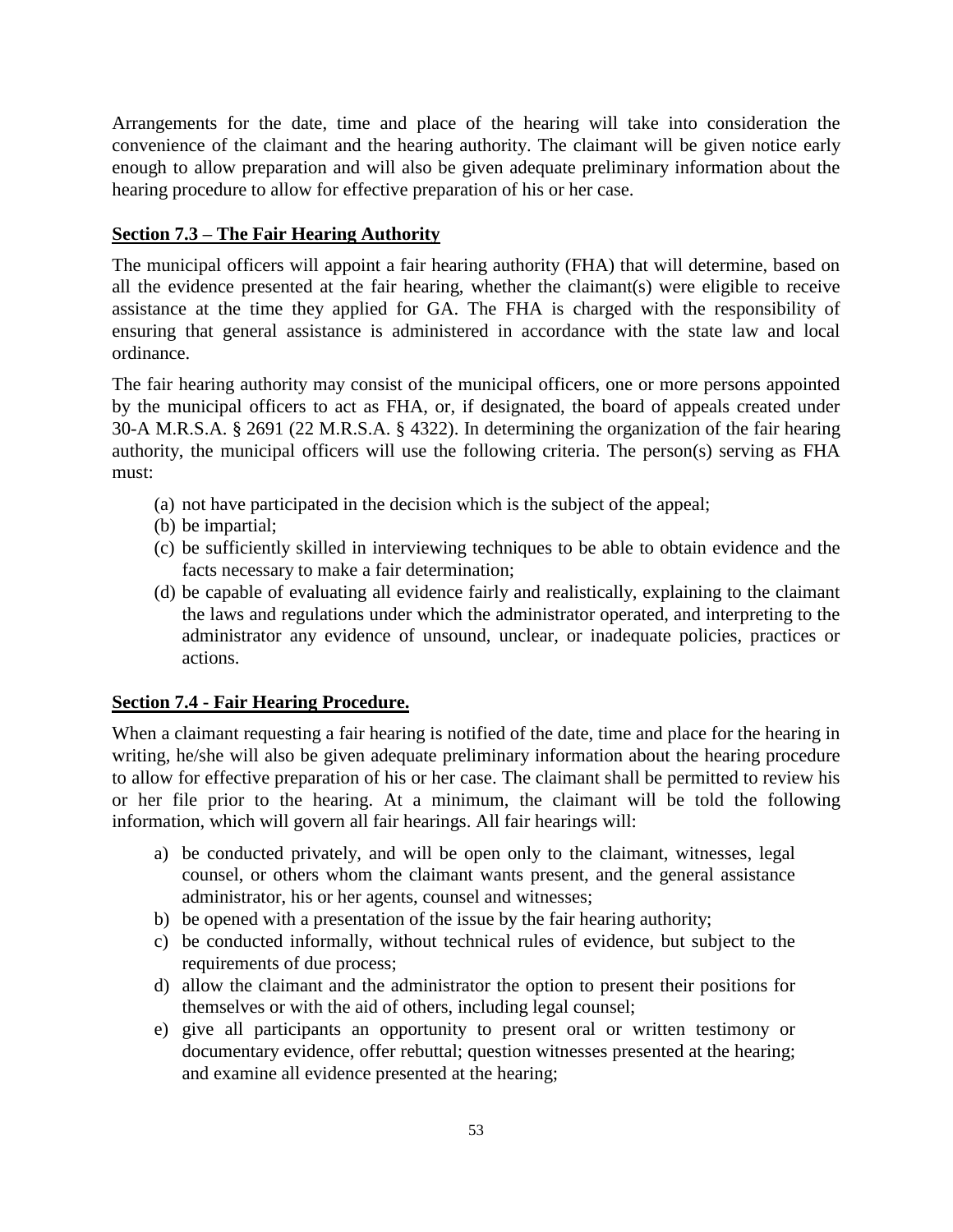- f) result in a decision, based exclusively on evidence or testimony presented at the hearing; and
- g) be tape recorded, and result in a written decision that is given to the claimant and filed with evidence introduced at the hearing. The fair hearing authority will allow the claimant to establish all pertinent facts and circumstances, and to advance any arguments without undue interference. Information that the claimant does not have an opportunity to hear or see will not be used in the fair hearing decision or made part of the hearing record. Any material reviewed by the fair hearing authority must be made available to the claimant or his or her representative. The claimant will be responsible for preparing a written transcript if he/she wishes to pursue court action.

The fair hearing authority shall admit all evidence if it is the kind of evidence upon which reasonable persons are accustomed to rely in the conduct of serious affairs (22 M.R.S.A. §4322).

## **Claimant's Failure to Appear.**

In the event the claimant fails to appear, the FHA will send a *written notice* to the claimant that the GA administrator's decision was not altered due to the claimant's failure to appear. Furthermore, the notice shall indicate that the claimant has *5 working days from receipt of the notice* to submit to the GA administrator information demonstrating "just cause", for failing to appear.

For the purposes of a claimant's failure to appear at a fair hearing, examples of "just cause" include:

- a. a death or serious illness in the family;
- b. a personal illness which reasonable prevents the party from attending the hearing;
- c. an emergency or unforeseen event which reasonably prevents the party from attending the hearing;
- d. an obligation or responsibility which a reasonable person in the conduct of his or her affairs could reasonable conclude takes precedence over the attendance at the hearing; or
- e. lack of receipt of adequate or timely notice; excusable neglect, excusable inadvertence, or excusable mistake.

If the claimant (or their attorney) establishes just cause, the request for the hearing will be reinstated and a hearing rescheduled.

In the event a claimant who is represented by legal counsel fails to appear at a fair hearing, legal counsel shall not testify in place of the claimant on matters of "fact" but may cross examine witnesses and make 'legal' arguments on behalf of the claimant.

## **Section 7.5 – The Fair Hearing Decision**

The decision of the fair hearing authority, will be binding on the general assistance administrator, and will be communicated in writing to the claimant within 5 working days after completion of the hearing. Written notice of the decision will contain the following:

- a) a statement of the issue;
- b) relevant facts brought out at the hearing;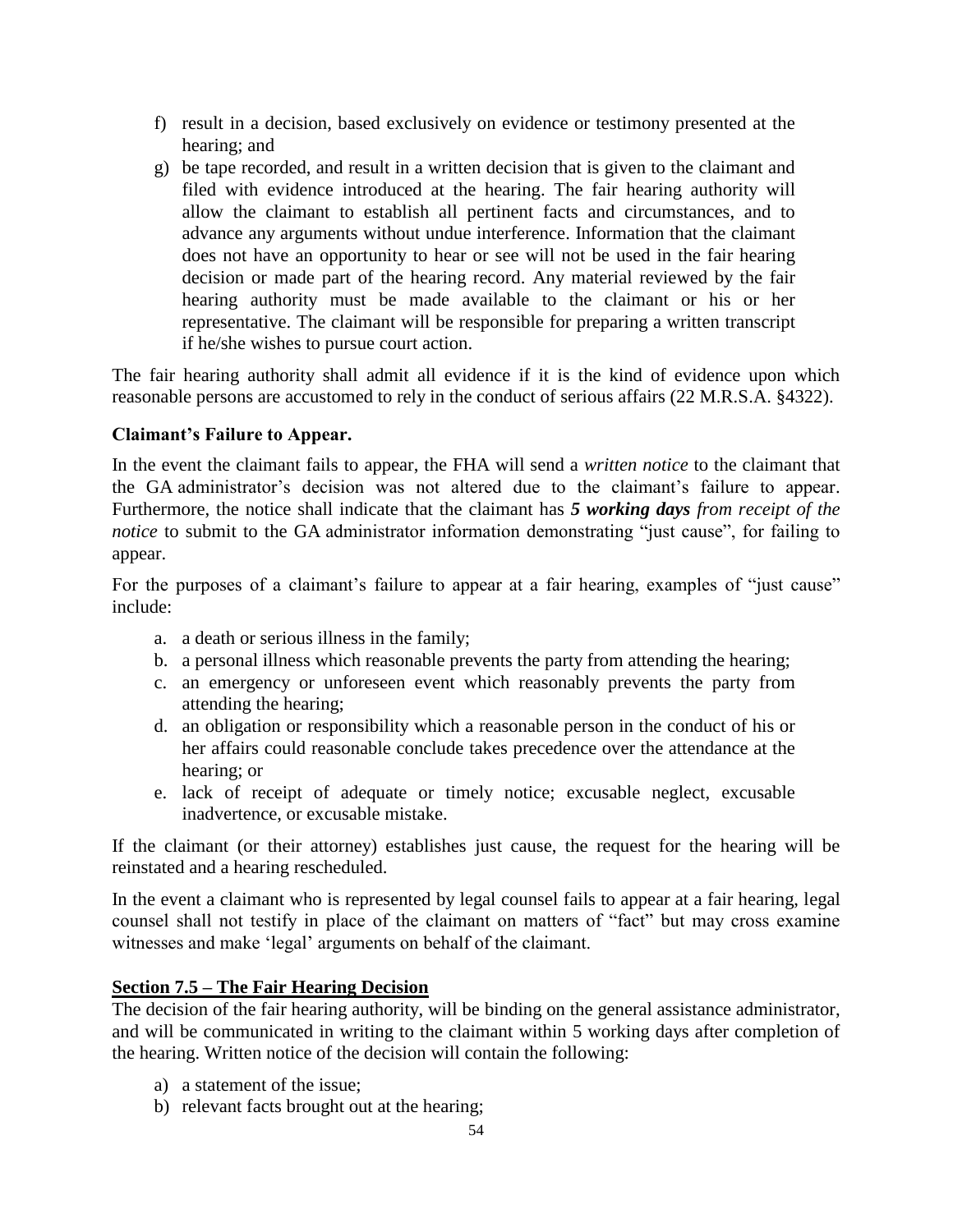- c) pertinent provisions in the law or general assistance ordinance related to the decision;
- d) the decision and the reasons for it.

A copy of the notice of the decision will be given to the claimant. The hearing record and the case record will be maintained by the general assistance administrator.

The written notice of the decision will state that if the claimant is dissatisfied with the fair hearing decision, he/she has a further legal right to appeal the decision pursuant to the Maine Rules of Civil Procedure, Rule 80B. To take advantage of this right, the claimant must file a petition for review with the Superior Court within 30 days of receipt of the fair hearing decision.

When the decision by the fair hearing authority or court authorizes assistance to the claimant, that assistance will be proved *within 24 hours*.

#### **ARTICLE VIII - Recovery of Expenses**

#### **Recipients.**

The municipality may recover the full amount of assistance granted to a person from either the recipient or from any person liable for the recipient, or his or her executors or administrators in a civil action. However, prior to recovering assistance granted, the municipality shall "offset" the value of any workfare performed by a GA recipient, at a rate of not less than minimum wage. Prior to taking a recipient to court to recover the amount of assistance, the municipality will seek voluntary repayment from the recipient by notifying him/her in writing and discussing it with the recipient. The municipality shall not attempt to recover such costs if, as a result of the repayment, the person would again become eligible for general assistance (22 M.R.S.A. § 4318).

#### **Recipients Anticipating Workers' Compensation Benefits.**

The municipality shall claim a lien for the value of all general assistance payments made to a recipient on any lump sum payment made to that recipient under the Workers' Compensation Act or similar law of any other state (22 M.R.S.A. § 4318, 39-A M.R.S.A. § 106). After issuing any general assistance on behalf of a recipient who has applied for or is receiving Workers' Compensation the municipality shall file a notice of the municipal lien with the general assistance recipient and the Office of the Secretary of State, Uniform Commercial Code division.

The notice of lien shall be filed on a UCC-1 form which must be signed by the recipient of general assistance who *has applied for or is receiving Worker's Compensation*. Any general assistance applicant who has applied for or who is receiving Worker's Compensation benefits and who refuses to sign a properly prepared UCC-1 form will be found ineligible for receive general assistance until he or she provides the required signature. The municipality shall also send a photocopy of that filing to the recipient's Worker's Compensation attorney, if known, the applicant's employer or the employer's insurance company, and, at the administrator's discretion, to the Worker's Compensation Board. The lien shall be enforced at the time any lump sum Worker's Compensation benefit is issued.

### **Recipients of SSI.**

All applicants who receive general assistance while receipt of their Supplemental Security Income (SSI) assistance is pending or suspended, and which therefore may be retroactively issued to the applicant at a later date, will be required to sign a statement on an Interim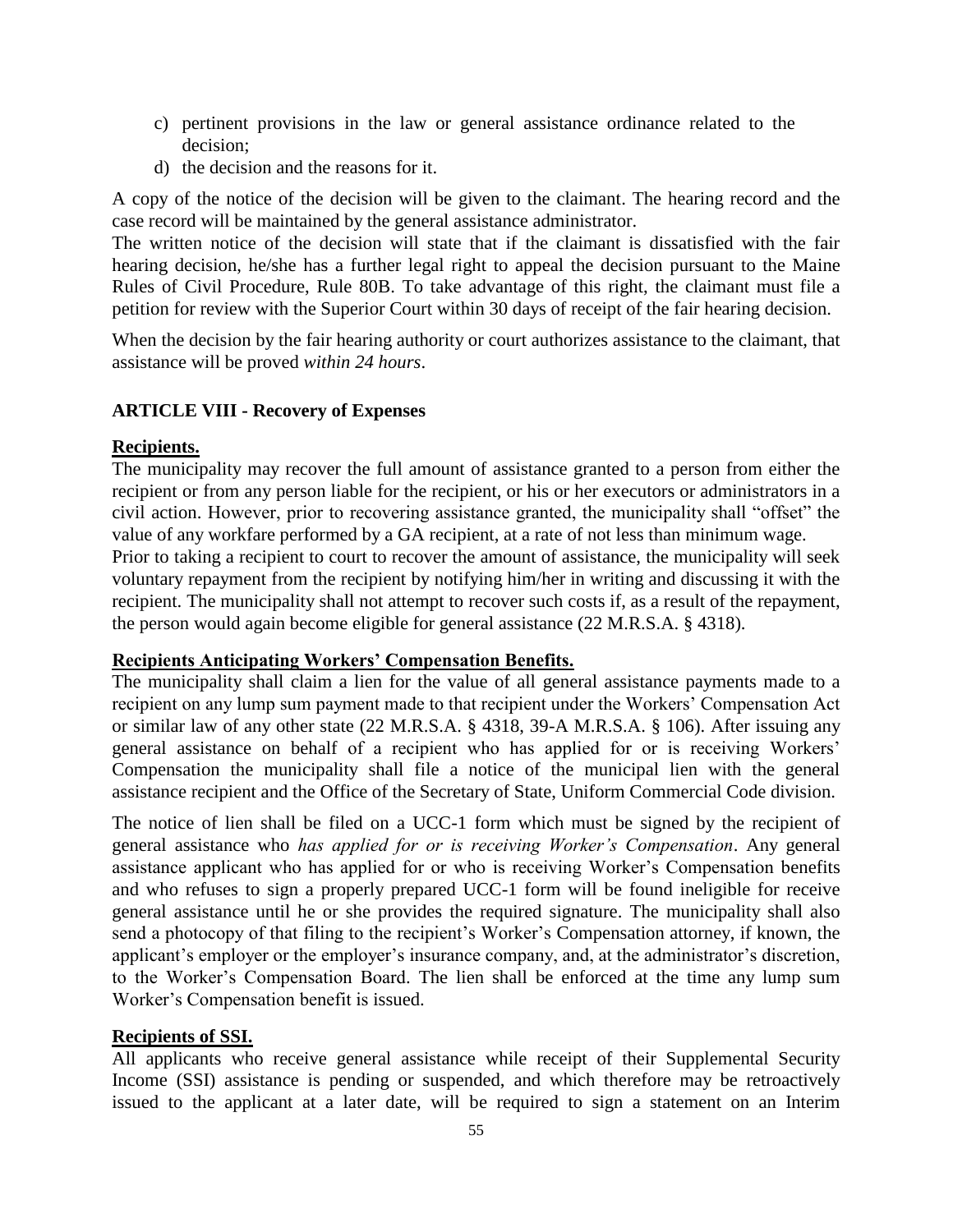Assistance form distributed by the DHHS that authorizes the Social Security Administration to direct a portion of any retroactive SSI payment to the municipality and/or the state in repayment for the general assistance granted. Any general assistance applicant who has applied or may be applying for SSI or who may be required to apply for SSI pursuant to 22 M.R.S.A. § 4317 and who refuses to sign the Interim Agreement SSI Authorization form will be found ineligible for general assistance until he or she provides the required signature (22 M.R.S.A. § 4318).

### **Relatives.**

The spouse of an applicant, the parents of an applicant under the age of 25, are liable for the support of the applicant (22 M.R.S.A. § 4319). In addition, grandchildren, children, siblings, parents and grandparents are liable for the burial costs of each other. The municipality considers these relatives to be available resources and liable for the support of their relatives in proportion to their respective ability. The municipality may complain to any court of competent jurisdiction to recover any expenses made on the behalf of a recipient if the relatives fail to fulfill their responsibility. (22 M.R.S.A. § 4319).

## **ARTICLE IX - Severability**

Should any section or provision of this ordinance be declared by the courts to be invalid, such decision shall not invalidate any other section or provision of the ordinance.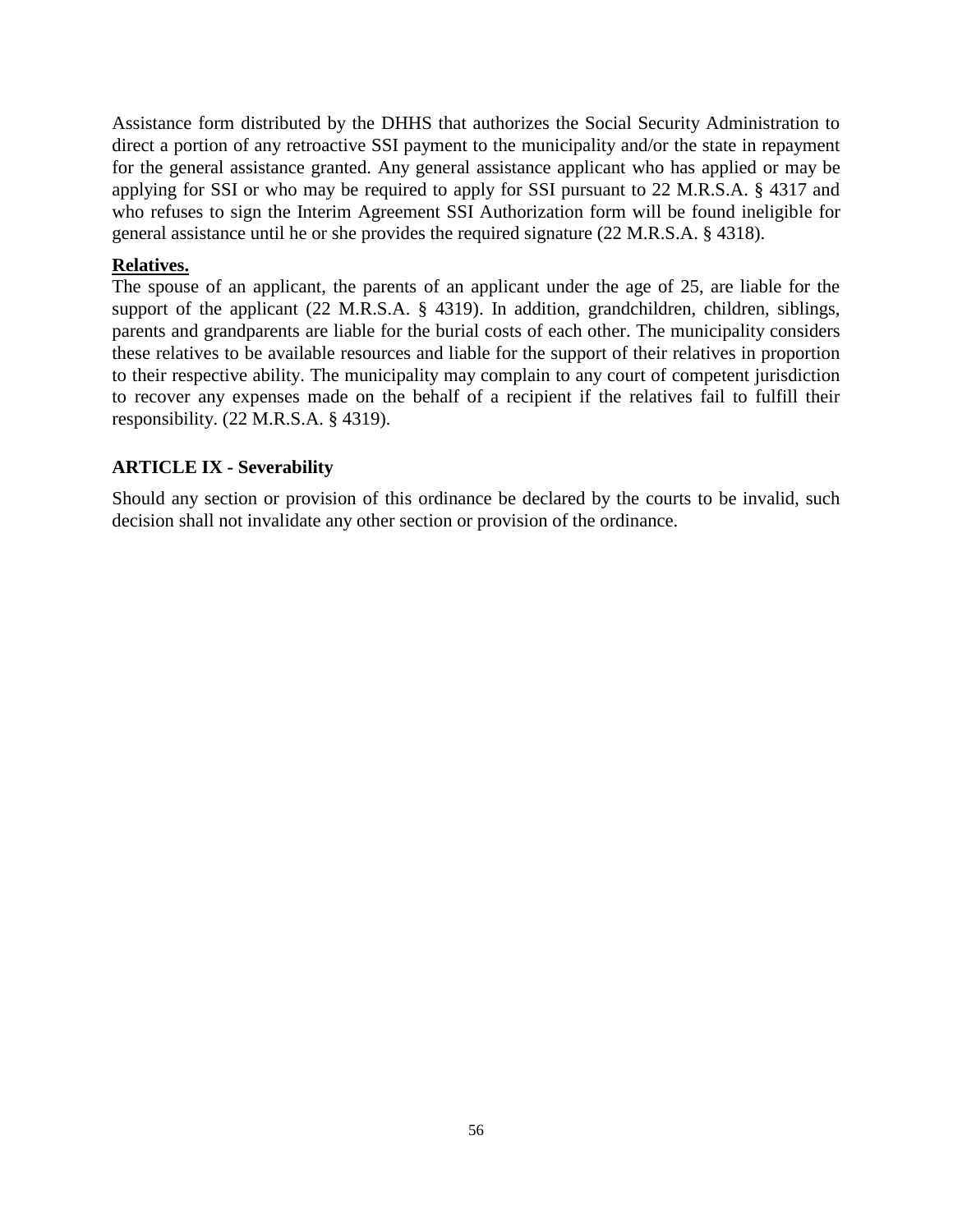## **2021-2022 GA Overall Maximums**

#### **Metropolitan Areas**

|                                                                                                                                                                                                                                                                                                                                                                                                                                                                                                                                                                                                                                                                                           | <b>Persons in Household</b> |       |       |                         |       |
|-------------------------------------------------------------------------------------------------------------------------------------------------------------------------------------------------------------------------------------------------------------------------------------------------------------------------------------------------------------------------------------------------------------------------------------------------------------------------------------------------------------------------------------------------------------------------------------------------------------------------------------------------------------------------------------------|-----------------------------|-------|-------|-------------------------|-------|
| <b>COUNTY</b>                                                                                                                                                                                                                                                                                                                                                                                                                                                                                                                                                                                                                                                                             | 1                           | 2     | 3     | $\overline{\mathbf{4}}$ | $5*$  |
| <b>Bangor HMFA:</b><br>Bangor, Brewer, Eddington, Glenburn, Hampden,<br>Hermon, Holden, Kenduskeag, Milford, Old Town,<br>Orono, Orrington, Penobscot Indian Island<br>Reservation, Veazie                                                                                                                                                                                                                                                                                                                                                                                                                                                                                                | 783                         | 888   | 1,128 | 1,413                   | 1,979 |
| <b>Cumberland County HMFA: Baldwin,</b><br>Bridgton, Brunswick, Harpswell, Harrison, Naples,<br>New Gloucester, Pownal, Sebago                                                                                                                                                                                                                                                                                                                                                                                                                                                                                                                                                            | 895                         | 936   | 1,211 | 1,668                   | 1,904 |
| <b>Lewiston/Auburn MSA:</b><br>Auburn, Durham, Greene, Leeds, Lewiston, Lisbon,<br>Livermore, Livermore Falls, Mechanic Falls,<br>Minot, Poland, Sabattus, Turner, Wales                                                                                                                                                                                                                                                                                                                                                                                                                                                                                                                  | 748                         | 807   | 1,036 | 1,302                   | 1,652 |
|                                                                                                                                                                                                                                                                                                                                                                                                                                                                                                                                                                                                                                                                                           |                             |       |       |                         |       |
| <b>Penobscot County HMFA:</b><br>Alton, Argyle UT, Bradford, Bradley, Burlington,<br>Carmel, Carroll plantation, Charleston, Chester,<br>Clifton, Corinna, Corinth, Dexter, Dixmont, Drew<br>plantation, East Central Penobscot UT, East<br>Millinocket, Edinburg, Enfield, Etna, Exeter,<br>Garland, Greenbush, Howland, Hudson, Kingman<br>UT, Lagrange, Lakeville, Lee, Levant, Lincoln,<br>Lowell town, Mattawamkeag, Maxfield, Medway,<br>Millinocket, Mount Chase, Newburgh Newport,<br>North Penobscot UT, Passadumkeag, Patten,<br>Plymouth, Prentiss UT, Seboeis plantation,<br>Springfield, Stacyville, Stetson, Twombly UT,<br>Webster plantation, Whitney UT, Winn, Woodville | 748                         | 750   | 992   | 1,243                   | 1,357 |
|                                                                                                                                                                                                                                                                                                                                                                                                                                                                                                                                                                                                                                                                                           |                             |       |       |                         |       |
| <b>Portland HMFA:</b><br>Cape Elizabeth, Casco, Chebeague Island,<br>Cumberland, Falmouth, Freeport, Frye Island,<br>Gorham, Gray, Long Island, North Yarmouth,<br>Portland, Raymond, Scarborough, South Portland,<br>Standish, Westbrook, Windham, Yarmouth;<br>Buxton, Hollis, Limington, Old Orchard Beach                                                                                                                                                                                                                                                                                                                                                                             | 1,190                       | 1,297 | 1,686 | 2,205                   | 2,685 |
|                                                                                                                                                                                                                                                                                                                                                                                                                                                                                                                                                                                                                                                                                           |                             |       |       |                         |       |
| <b>Sagadahoc HMFA:</b><br>Arrowsic, Bath, Bowdoin, Bowdoinham,<br>Georgetown, Perkins UT, Phippsburg, Richmond,<br>Topsham, West Bath, Woolwich                                                                                                                                                                                                                                                                                                                                                                                                                                                                                                                                           | 828                         | 943   | 1,108 | 1,466                   | 1,711 |
|                                                                                                                                                                                                                                                                                                                                                                                                                                                                                                                                                                                                                                                                                           |                             |       |       |                         |       |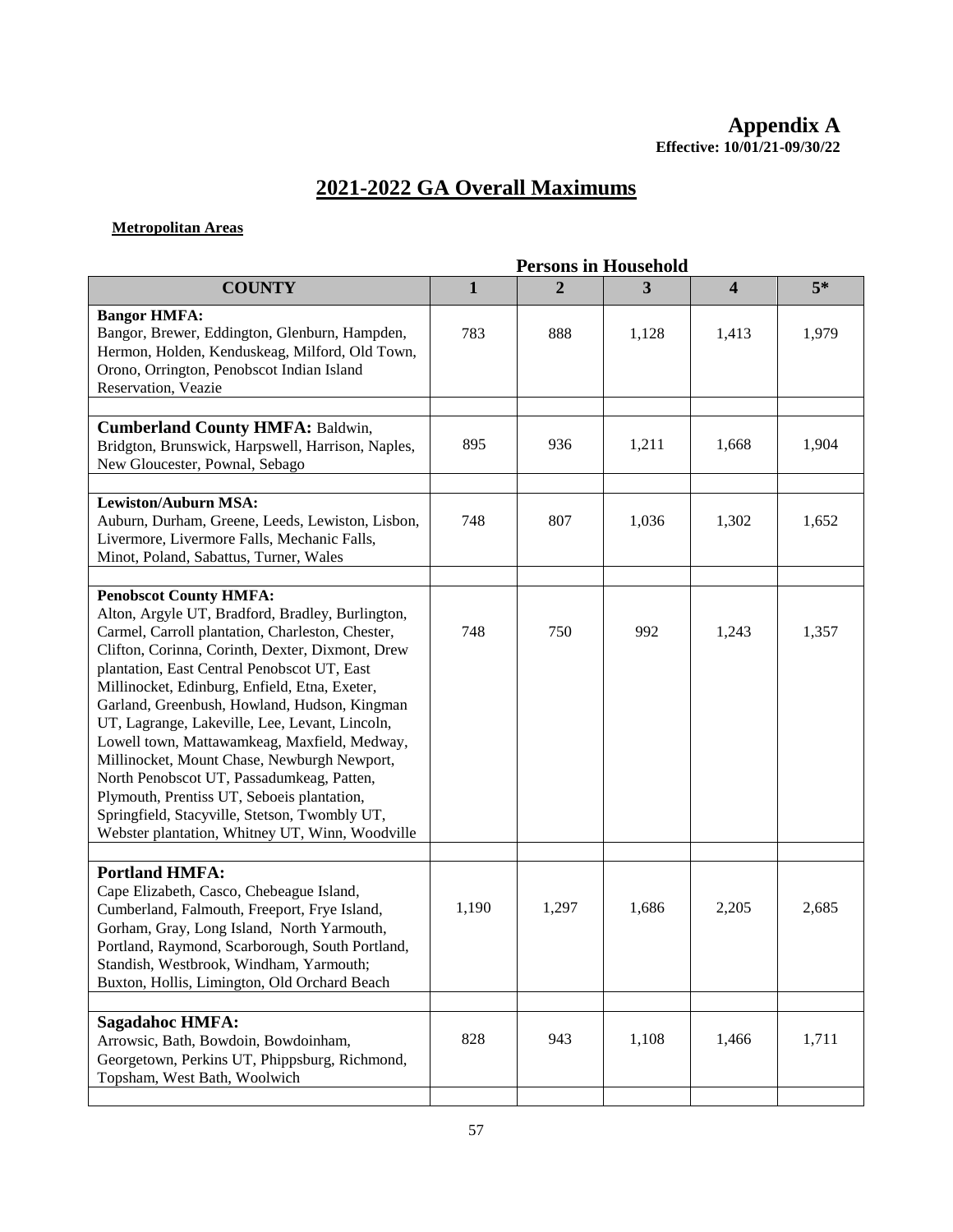| <b>York County HMFA:</b><br>Acton, Alfred, Arundel, Biddeford, Cornish,<br>Dayton, Kennebunk, Kennebunkport, Lebanon,<br>Limerick, Lyman, Newfield, North Berwick,<br>Ogunquit, Parsonsfield, Saco, Sanford, Shapleigh,<br>Waterboro, Wells | 927   | 990   | 1.225 | 1,557 | 1.741 |
|---------------------------------------------------------------------------------------------------------------------------------------------------------------------------------------------------------------------------------------------|-------|-------|-------|-------|-------|
|                                                                                                                                                                                                                                             |       |       |       |       |       |
| York/Kittery/S.Berwick HMFA:<br>Berwick, Eliot, Kittery, South Berwick, York                                                                                                                                                                | 1.147 | 1.177 | 1,556 | 1.948 | 2.731 |

**\*Note: Add \$75 for each additional person.**

# **Non-Metropolitan Areas**

## **Persons in Household**

| <b>COUNTY</b>             | 1   | $\overline{2}$ | $\overline{3}$ | $\boldsymbol{4}$ | $5*$  |
|---------------------------|-----|----------------|----------------|------------------|-------|
| <b>Aroostook County</b>   | 655 | 717            | 840            | 1,132            | 1,214 |
|                           |     |                |                |                  |       |
| <b>Franklin County</b>    | 690 | 737            | 846            | 1,115            | 1,497 |
|                           |     |                |                |                  |       |
| <b>Hancock County</b>     | 844 | 880            | 1,058          | 1,334            | 1,462 |
| <b>Kennebec County</b>    | 776 | 794            | 990            | 1,299            | 1,387 |
|                           |     |                |                |                  |       |
| <b>Knox County</b>        | 800 | 804            | 990            | 1,306            | 1,406 |
|                           |     |                |                |                  |       |
| <b>Lincoln County</b>     | 876 | 895            | 1,069          | 1,364            | 1,572 |
|                           |     |                |                |                  |       |
| <b>Oxford County</b>      | 771 | 775            | 947            | 1,337            | 1,555 |
|                           |     |                |                |                  |       |
| <b>Piscataquis County</b> | 665 | 715            | 883            | 1,172            | 1,412 |
|                           |     |                |                |                  |       |
| <b>Somerset County</b>    | 716 | 751            | 969            | 1,263            | 1,354 |
|                           |     |                |                |                  |       |
| <b>Waldo County</b>       | 826 | 880            | 1,008          | 1,354            | 1,725 |
|                           |     |                |                |                  |       |
| <b>Washington County</b>  | 717 | 721            | 937            | 1,173            | 1,268 |
|                           |     |                |                |                  |       |

**\* Please Note: Add \$75 for each additional person.**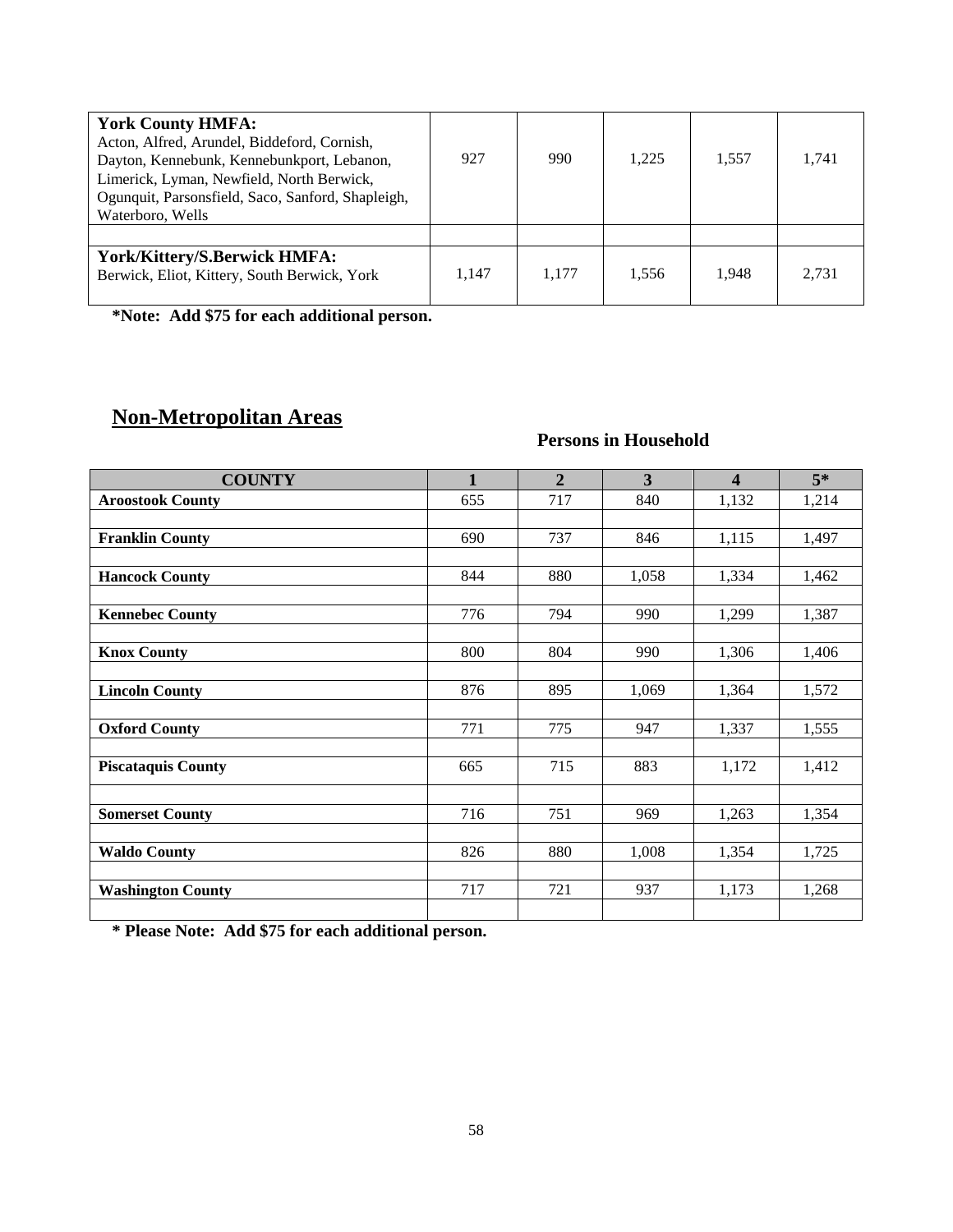## **2021-2022 FOOD MAXIMUMS**

Please Note: The maximum amounts allowed for food are established in accordance with the U.S.D.A. Thrifty Food Plan. As of October 1, 2019, those amounts are:

| <b>Number in Household</b> | <b>Weekly Maximum</b> | <b>Monthly Maximum</b> |
|----------------------------|-----------------------|------------------------|
|                            | \$58.14               | \$250.00               |
|                            | 106.74                | 459.00                 |
|                            | 153.02                | 658.00                 |
|                            | 194.19                | 835.00                 |
|                            | 230.70                | 992.00                 |
| n                          | 276.74                | 1,190.00               |
|                            | 306.05                | 1,306.00               |
| 8                          | 349.77                | 1,504.00               |

**Note: For each additional person add \$188 per month.**

#### **Appendix C Effective: 10/01/21-09/30/22**

## **2021-2022 GA HOUSING MAXIMUMS (Heated & Unheated Rents)**

#### **NOTE: NOT ALL MUNICIPALITIES SHOULD ADOPT THESE SUGGESTED HOUSING MAXIMUMS!**

Municipalities should ONLY **consider** adopting the following numbers, if these figures are consistent with local rent values. If not, a market survey should be conducted and the figures should be altered accordingly. The results of any such survey must be presented to DHHS prior to adoption. **Or**, no housing maximums should be adopted and eligibility should be analyzed in terms of the Overall Maximum—Appendix A. *(See Instruction Memo for further guidance.)*

#### **Non-Metropolitan FMR Areas**

| <b>Aroostook County</b> | <b>Unheated</b> |                |               | <b>Heated</b>  |
|-------------------------|-----------------|----------------|---------------|----------------|
| <b>Bedrooms</b>         | <b>Weekly</b>   | <b>Monthly</b> | <b>Weekly</b> | <b>Monthly</b> |
| $\Omega$                | 119             | 510            | 142           | 612            |
|                         | 125             | 536            | 156           | 670            |
| $\overline{2}$          | 141             | 608            | 183           | 785            |
| 3                       | 198             | 853            | 249           | 1,070          |
| 4                       | 203             | 873            | 265           | 1,140          |
|                         |                 |                |               |                |
|                         |                 |                |               |                |
| <b>Franklin County</b>  | <b>Unheated</b> |                |               | <b>Heated</b>  |
| <b>Bedrooms</b>         | <b>Weekly</b>   | <b>Monthly</b> | Weekly        | <b>Monthly</b> |
| 0                       | 127             | 545            | 150           | 647            |
|                         | 129             | 556            | 160           | 690            |
| $\overline{2}$          | 143             | 614            | 184           | 791            |
| 3                       | 194             | 836            | 245           | 1,053          |
| 4                       | 269             | 1,156          | 331           | 1,423          |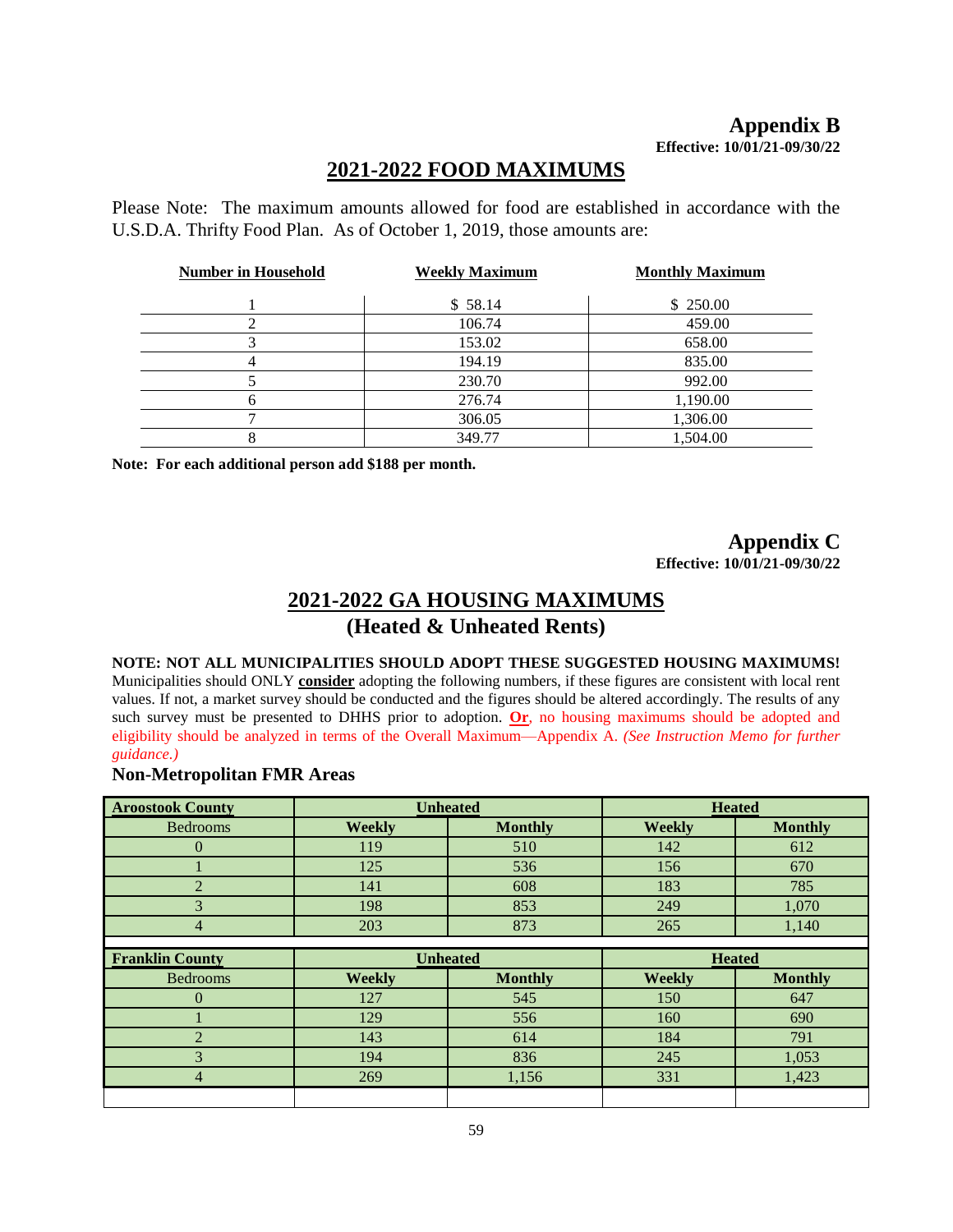| <b>Hancock County</b>  | <b>Unheated</b> |                |               | <b>Heated</b>  |
|------------------------|-----------------|----------------|---------------|----------------|
| <b>Bedrooms</b>        | <b>Weekly</b>   | <b>Monthly</b> | <b>Weekly</b> | <b>Monthly</b> |
| $\Omega$               | 161             | 691            | 184           | 791            |
|                        | 161             | 691            | 190           | 818            |
| $\overline{2}$         | 189             | 812            | 229           | 986            |
| 3                      | 241             | 1,037          | 291           | 1,250          |
| 4                      | 255             | 1,095          | 316           | 1,359          |
|                        |                 |                |               |                |
| <b>Kennebec County</b> | <b>Unheated</b> |                | <b>Heated</b> |                |
| <b>Bedrooms</b>        |                 |                |               |                |
|                        | <b>Weekly</b>   | <b>Monthly</b> | <b>Weekly</b> | <b>Monthly</b> |
| $\Omega$               | 145             | 623            | 168           | 723            |
|                        | 145             | 623            | 170           | 732            |
| $\mathfrak{D}$         | 173             | 744            | 213           | 918            |
| 3                      | 233             | 1,002          | 283           | 1,215          |

# **Non-Metropolitan FMR Areas**

| <b>Knox County</b>        | <b>Unheated</b> |                | <b>Heated</b> |                |  |  |
|---------------------------|-----------------|----------------|---------------|----------------|--|--|
| <b>Bedrooms</b>           | Weekly          | <b>Monthly</b> | Weekly        | <b>Monthly</b> |  |  |
| $\overline{0}$            | 150             | 647            | 174           | 747            |  |  |
| 1                         | 150             | 647            | 174           | 747            |  |  |
| $\overline{2}$            | 173             | 744            | 213           | 918            |  |  |
| 3                         | 235             | 1,009          | 284           | 1,222          |  |  |
| $\overline{4}$            | 242             | 1,039          | 303           | 1,303          |  |  |
|                           |                 |                |               |                |  |  |
| <b>Lincoln County</b>     | <b>Unheated</b> |                | <b>Heated</b> |                |  |  |
| <b>Bedrooms</b>           | <b>Weekly</b>   | <b>Monthly</b> | <b>Weekly</b> | <b>Monthly</b> |  |  |
| $\boldsymbol{0}$          | 168             | 723            | 191           | 823            |  |  |
| 1                         | 168             | 723            | 194           | 833            |  |  |
| $\overline{2}$            | 191             | 823            | 232           | 997            |  |  |
| $\overline{3}$            | 248             | 1,067          | 298           | 1,280          |  |  |
| $\overline{4}$            | 280             | 1,205          | 342           | 1,469          |  |  |
|                           |                 |                |               |                |  |  |
| <b>Oxford County</b>      | <b>Unheated</b> |                | <b>Heated</b> |                |  |  |
| <b>Bedrooms</b>           | Weekly          | <b>Monthly</b> | <b>Weekly</b> | <b>Monthly</b> |  |  |
| $\Omega$                  | 144             | 618            | 167           | 718            |  |  |
| $\mathbf{1}$              | 144             | 618            | 167           | 718            |  |  |
| $\overline{2}$            | 163             | 701            | 203           | 875            |  |  |
| $\overline{\mathbf{3}}$   | 243             | 1,040          | 291           | 1,253          |  |  |
| $\overline{4}$            | 276             | 1,188          | 338           | 1,452          |  |  |
|                           |                 |                |               |                |  |  |
| <b>Piscataquis County</b> | <b>Unheated</b> |                | <b>Heated</b> |                |  |  |
| <b>Bedrooms</b>           | Weekly          | <b>Monthly</b> | <b>Weekly</b> | <b>Monthly</b> |  |  |
| $\mathbf{0}$              | 116             | 501            | 165           | 609            |  |  |
| $\mathbf{1}$              | 119             | 512            | 165           | 652            |  |  |
| $\overline{2}$            | 146             | 627            | 201           | 811            |  |  |
| 3                         | 200             | 862            | 288           | 1,086          |  |  |
| $\overline{4}$            | 241             | 1,037          | 333           | 1,312          |  |  |
|                           |                 |                |               |                |  |  |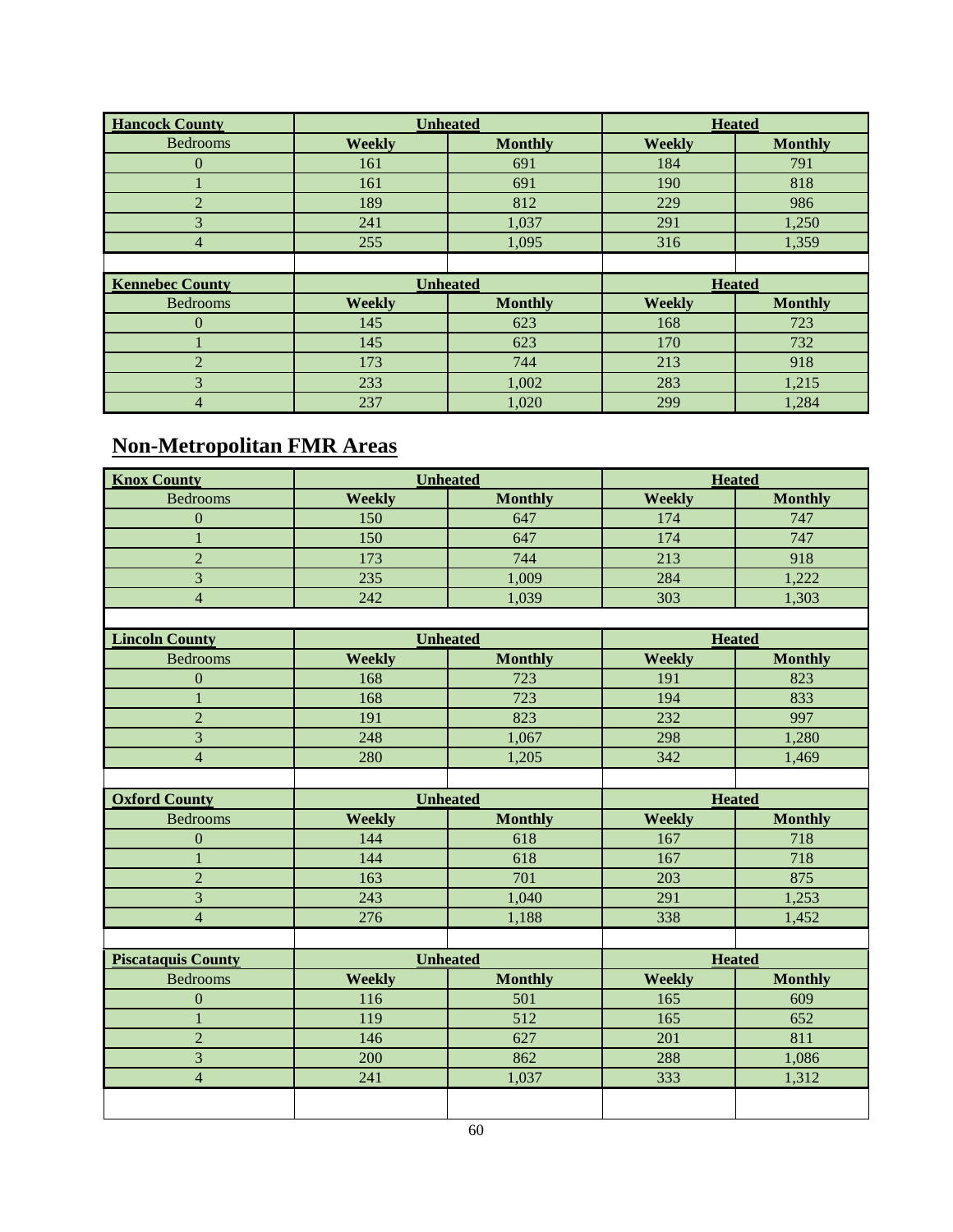| <b>Somerset County</b> | <b>Unheated</b> |                | <b>Heated</b> |                |
|------------------------|-----------------|----------------|---------------|----------------|
| <b>Bedrooms</b>        | <b>Weekly</b>   | <b>Monthly</b> | <b>Weekly</b> | <b>Monthly</b> |
|                        | 131             | 563            | 154           | 663            |
|                        | 131             | 563            | 160           | 689            |
|                        | 168             | 723            | 209           | 897            |
|                        | 225             | 966            | 274           | 1,179          |
|                        | 230             | 987            | 291           | 1,251          |
|                        |                 |                |               |                |

# **Non-Metropolitan FMR Areas**

| <b>Waldo County</b>      | <b>Unheated</b> |                 | <b>Heated</b> |                |
|--------------------------|-----------------|-----------------|---------------|----------------|
| <b>Bedrooms</b>          | <b>Weekly</b>   | <b>Monthly</b>  | <b>Weekly</b> | <b>Monthly</b> |
| $\Omega$                 | 157             | 673             | 180           | 773            |
|                          | 159             | 685             | 190           | 818            |
| $\overline{2}$           | 177             | 762             | 218           | 936            |
| 3                        | 246             | 1,057           | 295           | 1,270          |
| $\overline{4}$           | 316             | 1,358           | 377           | 1,622          |
|                          |                 |                 |               |                |
|                          |                 |                 |               |                |
| <b>Washington County</b> |                 | <b>Unheated</b> | <b>Heated</b> |                |
| <b>Bedrooms</b>          | <b>Weekly</b>   | <b>Monthly</b>  | <b>Weekly</b> | <b>Monthly</b> |
| $\overline{0}$           | 131             | 564             | 154           | 664            |
|                          | 131             | 564             | 154           | 664            |
| $\mathfrak{D}$           | 161             | 691             | 201           | 865            |
| 3                        | 204             | 876             | 253           | 1,089          |
| $\overline{4}$           | 210             | 901             | 271           | 1,165          |

# **Metropolitan FMR Areas**

| <b>Bangor HMFA</b>          | <b>Unheated</b> |                |               | <b>Heated</b>  |
|-----------------------------|-----------------|----------------|---------------|----------------|
| <b>Bedrooms</b>             | <b>Weekly</b>   | <b>Monthly</b> | Weekly        | <b>Monthly</b> |
| $\Omega$                    | 147             | 630            | 170           | 730            |
|                             | 161             | 693            | 192           | 826            |
| $\overline{2}$              | 205             | 882            | 246           | 1,056          |
| 3                           | 260             | 1,116          | 306           | 1,329          |
| 4                           | 375             | 1,612          | 436           | 1,876          |
|                             |                 |                |               |                |
|                             | <b>Unheated</b> |                |               |                |
| <b>Cumberland Cty. HMFA</b> |                 |                |               | <b>Heated</b>  |
| <b>Bedrooms</b>             | <b>Weekly</b>   | <b>Monthly</b> | <b>Weekly</b> | <b>Monthly</b> |
| $\overline{0}$              | 172             | 739            | 195           | 839            |
|                             | 172             | 741            | 203           | 874            |
| $\mathfrak{D}$              | 224             | 965            | 265           | 1,139          |
| 3                           | 319             | 1,371          | 368           | 1,584          |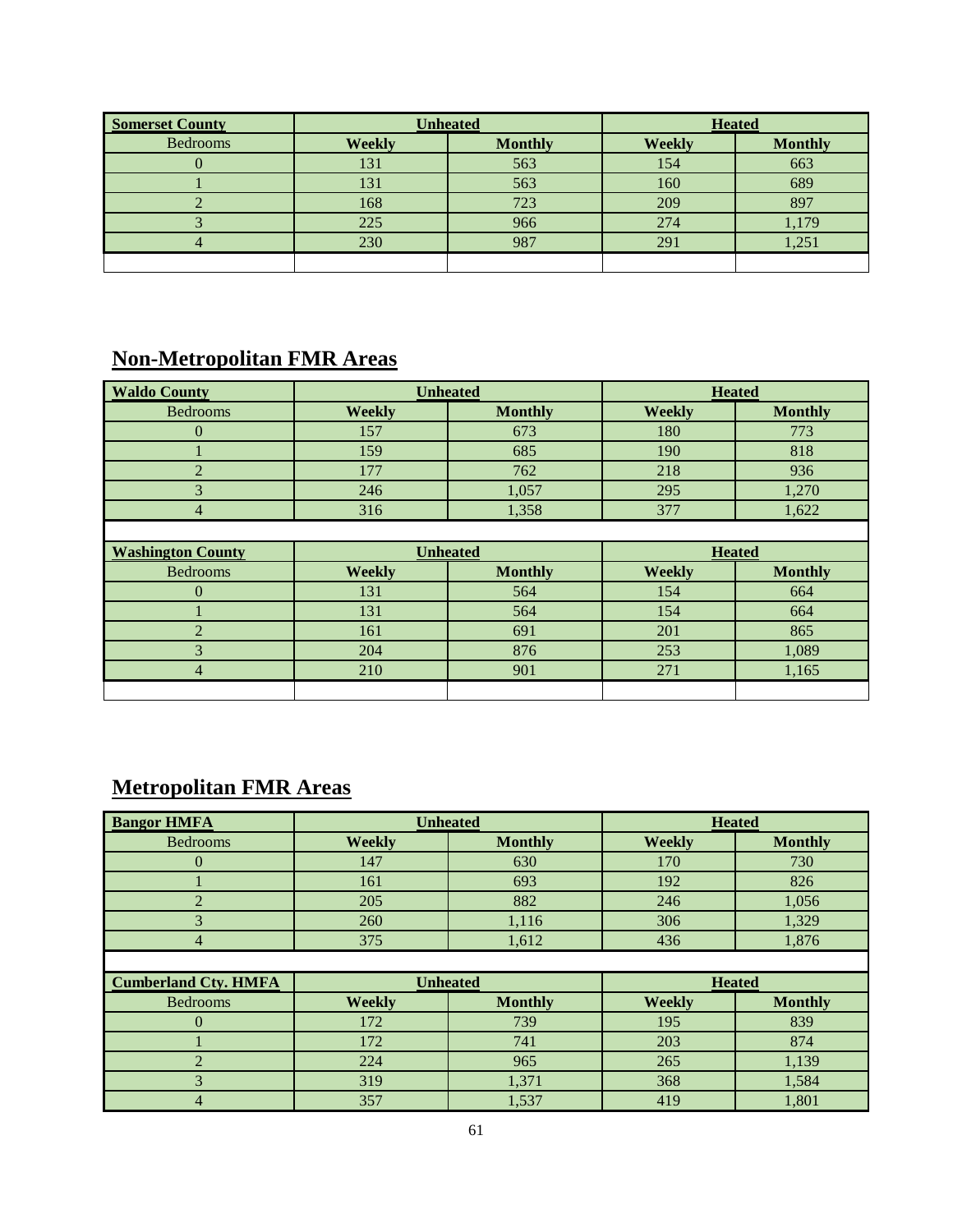|                            | <b>Unheated</b> |                | <b>Heated</b> |                |  |
|----------------------------|-----------------|----------------|---------------|----------------|--|
| <b>Lewiston/Auburn MSA</b> |                 |                |               |                |  |
| <b>Bedrooms</b>            | <b>Weekly</b>   | <b>Monthly</b> | <b>Weekly</b> | <b>Monthly</b> |  |
| $\boldsymbol{0}$           | 138             | 595            | 162           | 695            |  |
| $\mathbf{1}$               | 142             | 612            | 173           | 745            |  |
| $\overline{c}$             | 184             | 790            | 224           | 964            |  |
| $\overline{3}$             | 234             | 1,005          | 283           | 1,218          |  |
| $\overline{\mathcal{L}}$   | 299             | 1,285          | 360           | 1,549          |  |
| <b>Penobscot Cty. HMFA</b> | <b>Unheated</b> |                | <b>Heated</b> |                |  |
| <b>Bedrooms</b>            | <b>Weekly</b>   | <b>Monthly</b> | <b>Weekly</b> | <b>Monthly</b> |  |
| $\theta$                   | 138             | 595            | 162           | 695            |  |
| $\mathbf{1}$               | 138             | 595            | 162           | 695            |  |
| $\overline{c}$             | 173             | 746            | 214           | 920            |  |
| 3                          | 220             | 946            | 270           | 1,159          |  |
| $\overline{4}$             | 230             | 990            | 292           | 1,254          |  |
|                            |                 |                |               |                |  |
| <b>Portland HMFA</b>       | Unheated        |                | <b>Heated</b> |                |  |
| Bedrooms                   | <b>Weekly</b>   | <b>Monthly</b> | <b>Weekly</b> | <b>Monthly</b> |  |
| $\boldsymbol{0}$           | 243             | 1,044          | 266           | 1,144          |  |
| $\mathbf{1}$               | 269             | 1,157          | 300           | 1,290          |  |
| $\overline{2}$             | 350             | 1,505          | 390           | 1,679          |  |
| $\overline{3}$             | 458             | 1,997          | 508           | 2,183          |  |
| $\overline{\mathbf{4}}$    | 559             | 2,406          | 620           | 2,667          |  |
|                            | <b>Unheated</b> |                | <b>Heated</b> |                |  |
| York/Kittery/              |                 |                |               |                |  |
| <b>S. Berwick HMFA</b>     |                 |                |               |                |  |
| <b>Bedrooms</b>            | <b>Weekly</b>   | <b>Monthly</b> | <b>Weekly</b> | <b>Monthly</b> |  |
| $\overline{0}$             | 231             | 994            | 254           | 1,094          |  |
| $\mathbf{1}$               | 231             | 994            | 259           | 1,115          |  |
| $\overline{c}$             | 305             | 1,310          | 345           | 1,484          |  |
| $\overline{3}$             | 384             | 1,651          | 433           | 1,864          |  |
| $\overline{4}$             | 550             | 2,364          | 611           | 2,628          |  |
| <b>Cumberland Cty.</b>     | <b>Unheated</b> |                | <b>Heated</b> |                |  |
| <b>HMFA</b>                |                 |                |               |                |  |
| Bedrooms                   | <b>Weekly</b>   | <b>Monthly</b> | <b>Weekly</b> | <b>Monthly</b> |  |
| $\boldsymbol{0}$           | 166             | 714            | 189           | 811            |  |
| $\mathbf{1}$               | 167             | 716            | 197           | 845            |  |
| $\overline{c}$             | 217             | 932            | 255           | 1,098          |  |
| 3                          | 310             | 1,334          | 359           | 1,543          |  |
| $\overline{4}$             | 349             | 1,500          | 409           | 1,757          |  |
|                            |                 |                |               |                |  |
| <b>Sagadahoc Cty.</b>      | <b>Unheated</b> |                | <b>Heated</b> |                |  |
| <b>HMFA</b>                |                 |                |               |                |  |
| <b>Bedrooms</b>            | <b>Weekly</b>   | <b>Monthly</b> | <b>Weekly</b> | <b>Monthly</b> |  |
| $\boldsymbol{0}$           | 157             | 675            | 180           | 755            |  |
| $\mathbf{1}$               | 174             | 748            | 205           | 881            |  |
| $\overline{2}$             | 200             | 862            | 241           | 1,036          |  |
| 3                          | 272             | 1,169          | 321           | 1,382          |  |
| $\overline{4}$             | 313             | 1,344          | 374           | 1,608          |  |
|                            |                 |                |               |                |  |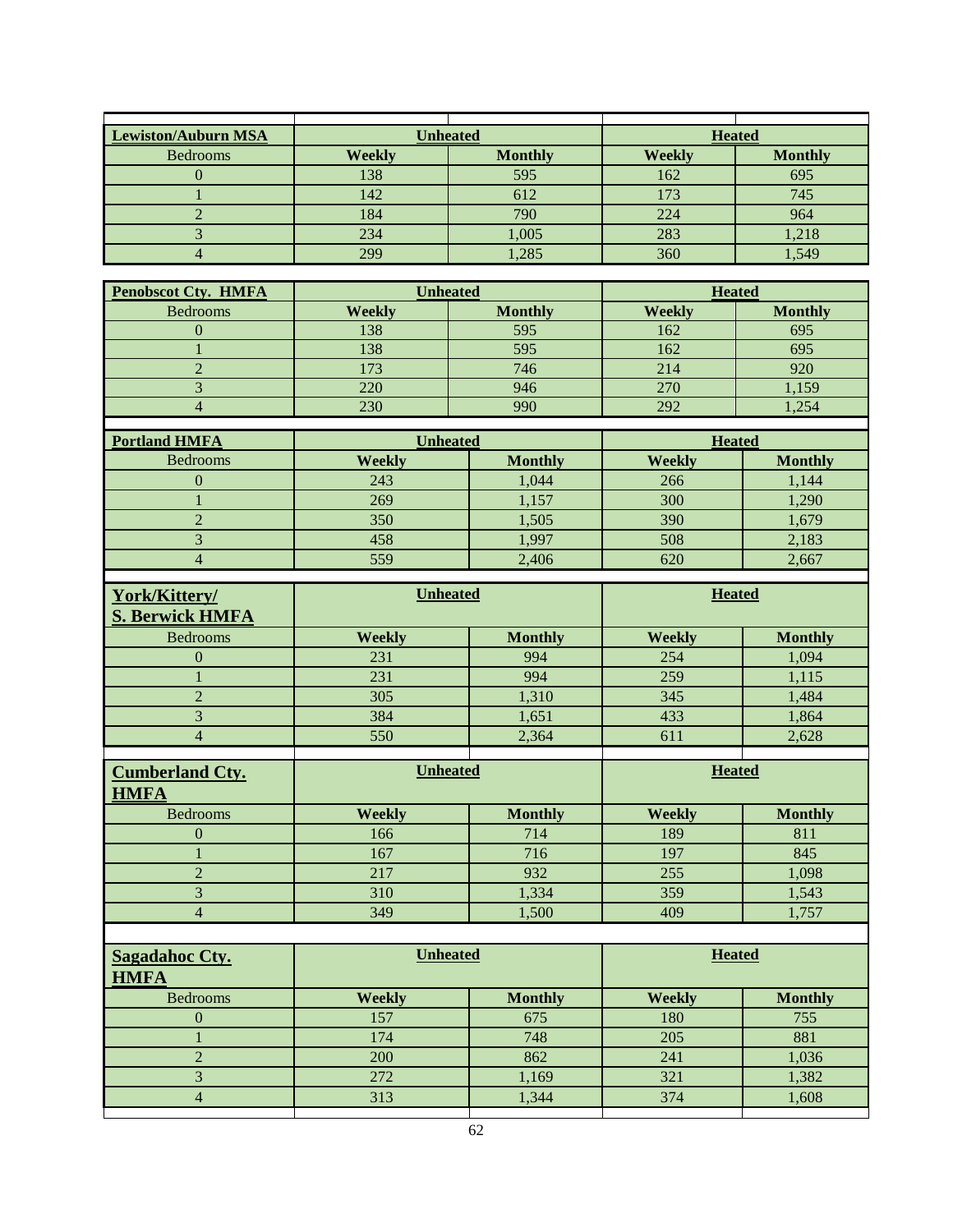| <b>York Cty. HMFA</b> | <b>Unheated</b> |                | <b>Heated</b> |                |
|-----------------------|-----------------|----------------|---------------|----------------|
| <b>Bedrooms</b>       | <b>Weekly</b>   | <b>Monthly</b> | <b>Weekly</b> | <b>Monthly</b> |
|                       | 180             | 774            | 203           | 874            |
|                       | 185             | 795            | 216           | 928            |
|                       | 228             | 979            | 268           | 1,153          |
|                       | 293             | 1,260          | 343           | 1,473          |
|                       | 320             | 1,374          | 381           | 1,638          |

## **Appendix D - UTILITIES**

## **ELECTRIC**

**NOTE:** For an electrically heated dwelling also see "Heating Fuel" maximums below. But remember, an applicant is *not automatically* entitled to the "maximums" established—applicants must demonstrate need.

**1) Electricity Maximums for Households** *Without Electric Hot Water***:** The maximum amounts allowed for utilities, for lights, cooking and other electric uses *excluding* electric hot water and heat:

| <b>Number in Household</b>                                    | <b>Weekly</b> | <b>Monthly</b> |
|---------------------------------------------------------------|---------------|----------------|
|                                                               | \$14.00       | \$60.00        |
|                                                               | \$15.70       | \$67.50        |
| 3                                                             | \$17.45       | \$75.00        |
| 4                                                             | \$19.90       | \$86.00        |
|                                                               | \$23.10       | \$99.00        |
| 6                                                             | \$25.00       | \$107.00       |
| <b>NOTE:</b> For each additional person add \$7.50 per month. |               |                |

**2) Electricity Maximums for Households** *With Electrically Heated Hot Water***:** The maximum amounts allowed for utilities, hot water, for lights, cooking and other electric uses *excluding* heat:

| <b>Number in Household</b>                                     | Weekly  | <b>Monthly</b> |
|----------------------------------------------------------------|---------|----------------|
|                                                                | \$20.65 | \$89.00        |
| 2                                                              | \$23.75 | \$102.00       |
| 3                                                              | \$27.70 | \$119.00       |
| 4                                                              | \$32.25 | \$139.00       |
|                                                                | \$38.75 | \$167.00       |
| 6                                                              | \$41.00 | \$176.00       |
| <b>NOTE:</b> For each additional person add \$10.00 per month. |         |                |

**NOTE:** For electrically heated households, the maximum amount allowed for electrical utilities per month shall be the sum of the appropriate maximum amount under this subsection and the appropriate maximum for heating fuel as provided below.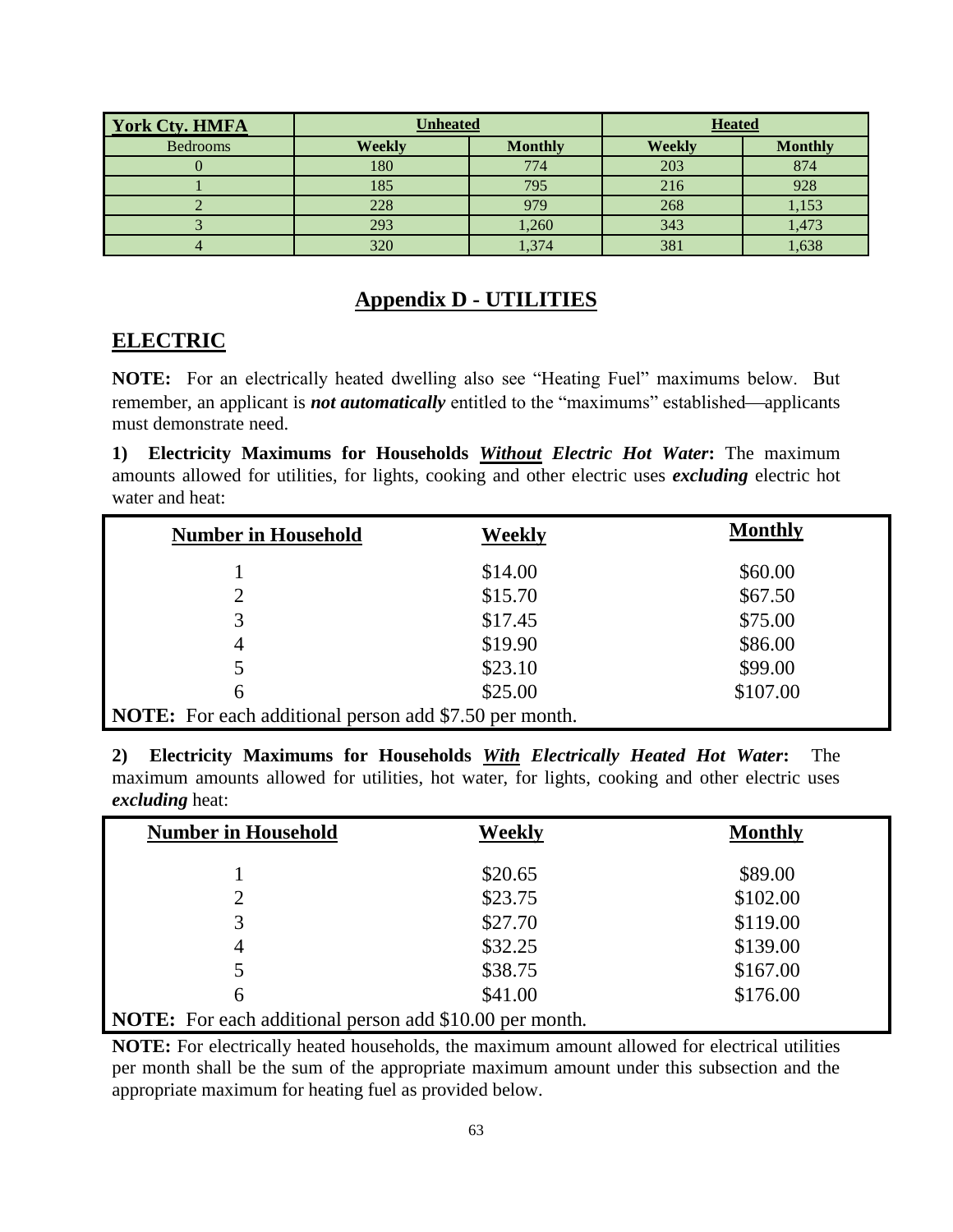## **Appendix E - HEATING FUEL**

| <b>Month</b> | <b>Gallons</b> | <b>Month</b> | <b>Gallons</b> |
|--------------|----------------|--------------|----------------|
| September    | 50             | January      | 225            |
| October      | 100            | February     | 225            |
| November     | 200            | March        | 125            |
| December     | 200            | April        | 125            |
|              |                | May          | 50             |

**NOTE:** When the dwelling unit is heated electrically, the maximum amount allowed for heating purposes will be calculated by multiplying the number of gallons of fuel allowed for that month by the current price per gallon. When fuels such as wood, coal and/or natural gas are used for heating purposes, they will be budgeted at actual rates, if they are reasonable. No eligible applicant shall be considered to need more than 7 tons of coal per year, 8 cords of wood per year, 126,000 cubic feet of natural gas per year, or 1000 gallons of propane.

| <b>Number in Household</b>                                                       | <b>Weekly Amount</b> | <b>Monthly Amount</b> |  |
|----------------------------------------------------------------------------------|----------------------|-----------------------|--|
| $1-2$                                                                            | \$10.50              | \$45.00               |  |
| $3 - 4$                                                                          | \$11.60              | \$50.00               |  |
| $5 - 6$                                                                          | \$12.80              | \$55.00               |  |
| $7 - 8$                                                                          | \$14.00              | \$60.00               |  |
| <b>NOTE:</b> For each additional person add \$1.25 per week or \$5.00 per month. |                      |                       |  |

## **Appendix F -PERSONAL CARE & HOUSEHOLD SUPPLIES MAXIMUMS**

## **SUPPLEMENT FOR HOUSEHOLDS WITH CHILDREN UNDER 5**

When an applicant can verify expenditures for the following items, a special supplement will be budgeted as necessary for households with children under 5 years of age for items such as cloth or disposable diapers, laundry powder, oil, shampoo, and ointment up to the following amounts:

| <b>Number of Children</b> | <b>Weekly Amount</b> | <b>Monthly Amount</b> |
|---------------------------|----------------------|-----------------------|
|                           | \$12.80              | \$55.00               |
|                           | \$17.40              | \$75.00               |
|                           | \$23.30              | \$100.00              |
|                           | \$27.90              | \$120.00              |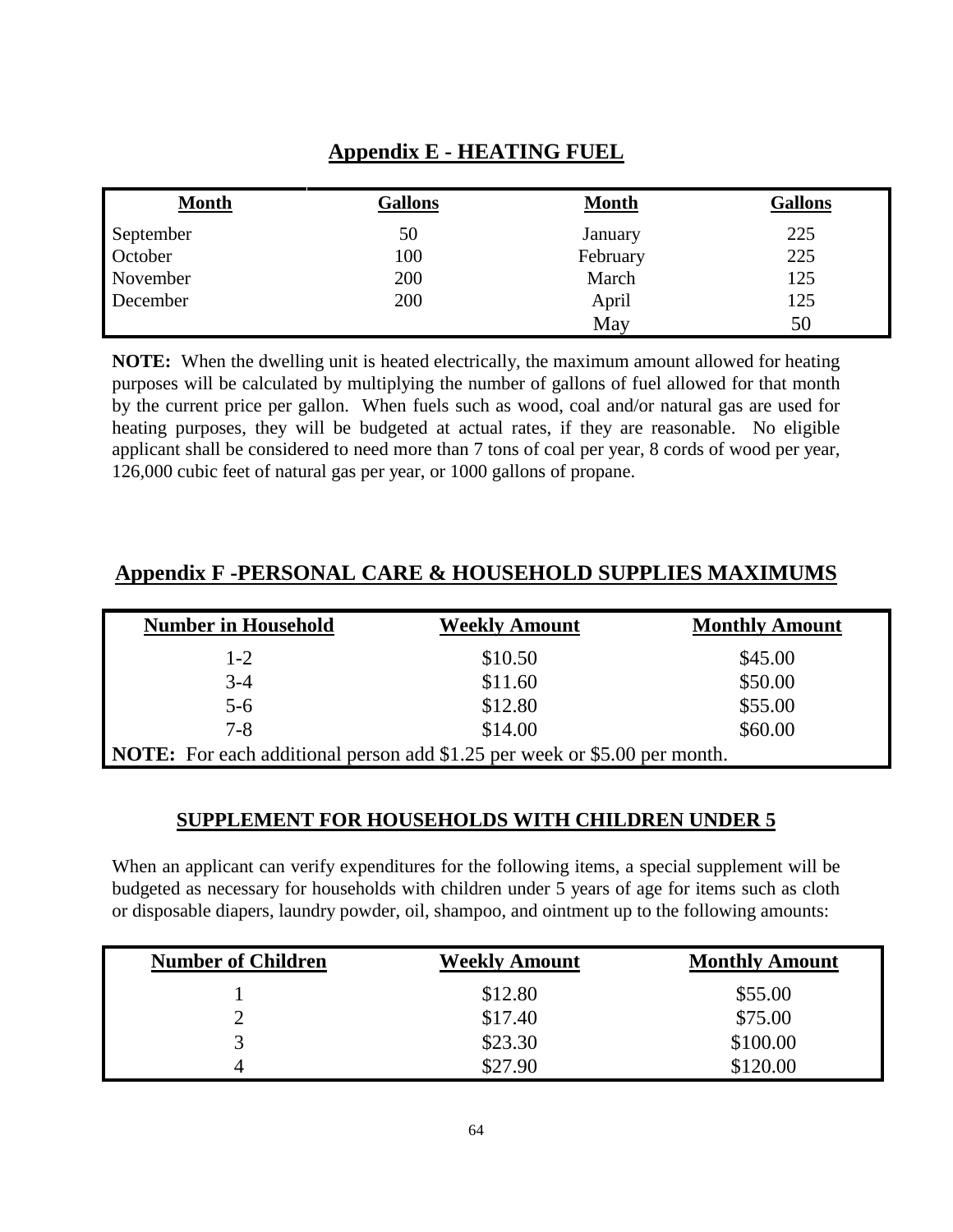# **Appendix G**

# **Mileage Rate**

This municipality adopts the State of Maine travel expense reimbursement rate as set by the Office of the State Controller. The current rate for approved employment and necessary medical travel etc. is 45 cents  $(45¢)$  per mile.

Please refer to the Office of State Controller for changes to this rate: Telephone: 626-8420 or visit: <http://www.state.me.us/osc/>

> **Appendix H Effective: 10/01/21-09/30/22**

## **Funeral Maximums**

## **Burial Maximums**

The maximum amount of general assistance granted for the purpose of burial is **\$1,475.**  The municipality's obligation to provide funds for burial purposes is limited to a reasonable calculation of the funeral director's direct costs, not to exceed the maximum amounts of assistance described in this section. Allowable burial expenses are limited to:

- removal of the body from a local residence or institution
- a secured death certificate or obituary
- embalming
- a minimum casket
- a reasonable cost for necessary transportation
- other reasonable and necessary specified direct costs, as itemized by the funeral director and approved by the municipal administrator.

Additional costs may be allowed by the GA administrator, where there is an actual cost, for:

- the wholesale cost of a cement liner if the cemetery by-laws require one;
	- the opening and closing of the grave site; and
- a lot in the least expensive section of the cemetery. If the municipality is able to provide a cemetery lot in a municipally owned cemetery or in a cemetery under municipal control, the cost of the cemetery lot in any other cemetery will not be paid by the municipality.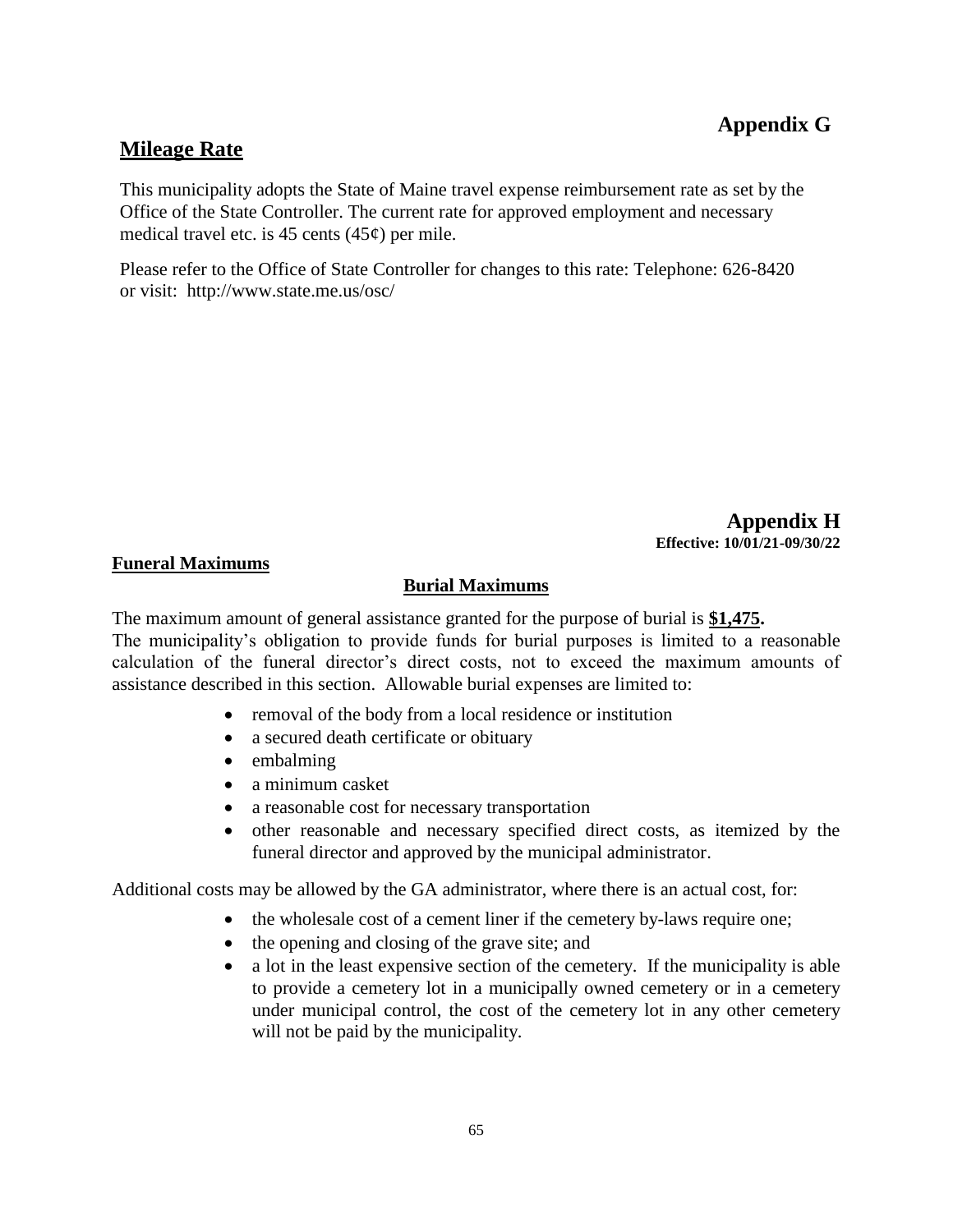#### **Cremation Maximums**

The maximum amount of assistance granted for a cremation shall be **\$1,025.** 

The municipality's obligation to provide funds for cremation purposes is limited to a reasonable calculation of the funeral director's direct costs, not to exceed the maximum amounts of assistance described in this section. Allowable cremation expenses are limited to:

- removal and transportation of the body from a local residence or institution
- professional fees
- crematorium fees
- a secured death certificate or obituary
- other reasonable and necessary specified direct costs, as itemized by the funeral director and approved by the municipal administrator.

Additional costs may be allowed by the GA administrator where there is an actual cost, for:

- a cremation lot in the least expensive section of the cemetery
- a reasonable cost for a burial urn not to exceed \$55
- transportation costs borne by the funeral director at a reasonable rate per mile for transporting the remains to and from the cremation facility.

# **Appendix I**

#### **26 MRS § 1043 (23)**

23. Misconduct. "Misconduct" means a culpable breach of the employee's duties or obligations to the employer or a pattern of irresponsible behavior, which in either case manifests a disregard for a material interest of the employer. This definition relates only to an employee's entitlement to benefits and does not preclude an employer from discharging an employee for actions that are not included in this definition of misconduct. A finding that an employee has not engaged in misconduct for purposes of this chapter may not be used as evidence that the employer lacked justification for discharge.

A. The following acts or omissions are presumed to manifest a disregard for a material interest of the employer. If a culpable breach or a pattern of irresponsible behavior is shown, these actions or omissions constitute "misconduct" as defined in this subsection. This does not preclude other acts or omissions from being considered to manifest a disregard for a material interest of the employer. The acts or omissions included in the presumption are the following:

(1) Refusal, knowing failure or recurring neglect to perform reasonable and proper duties assigned by the employer;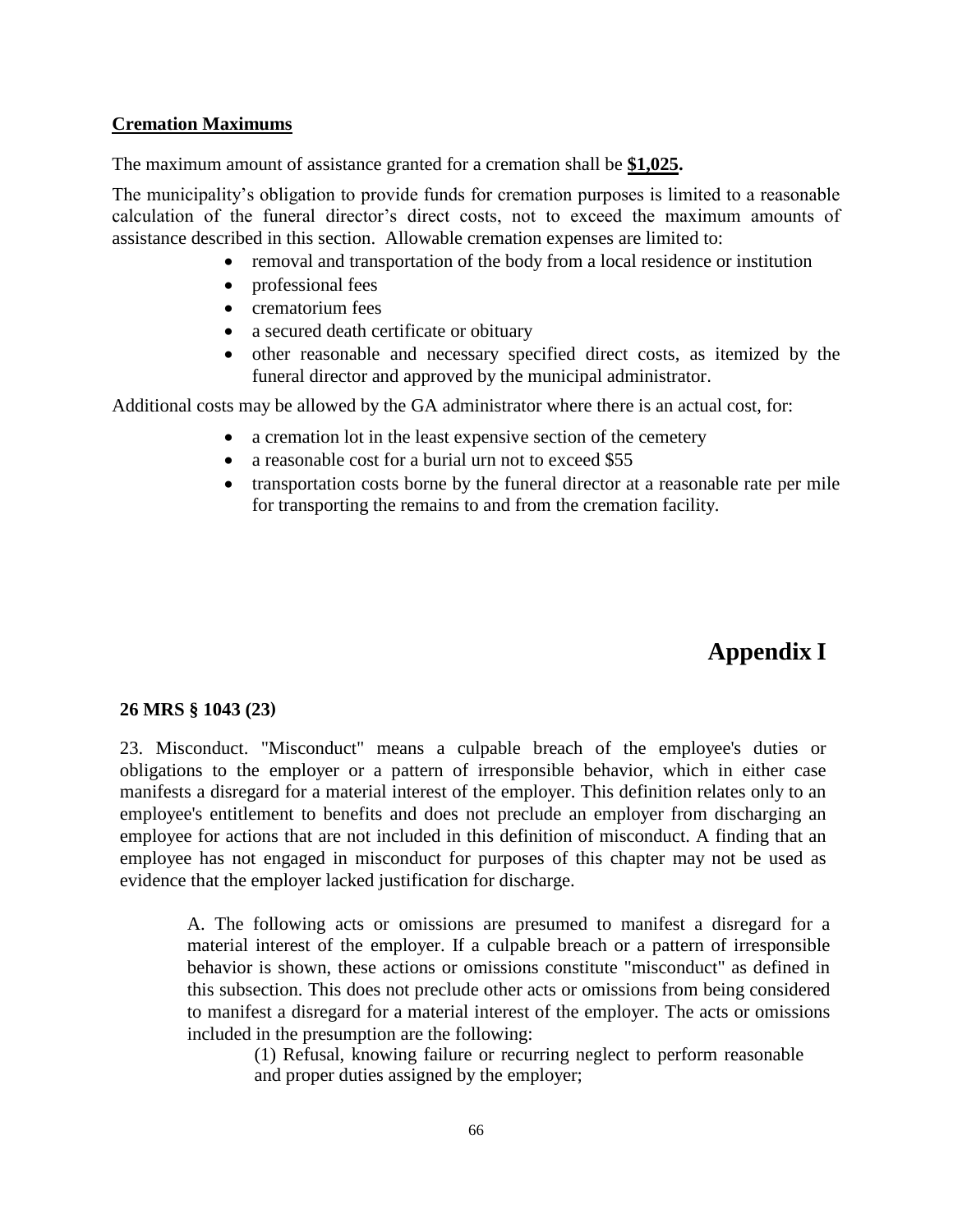(2) Unreasonable violation of rules that are reasonably imposed and communicated and equitably enforced;

(3) Unreasonable violation of rules that should be inferred to exist from common knowledge or from the nature of the employment;

(4) Failure to exercise due care for punctuality or attendance after warnings; (5) Providing false information on material issues relating to the

employee's eligibility to do the work or false information or dishonesty that may substantially jeopardize a material interest of the employer;

(6) Intoxication while on duty or when reporting to work, or unauthorized use of alcohol or marijuana while on duty except for the use of marijuana permitted under Title 22, chapter 558‑C;

(7) Using illegal drugs or being under the influence of such drugs while on duty or when reporting to work;

(8) Unauthorized sleeping while on duty;

(9) Insubordination or refusal without good cause to follow reasonable and proper instructions from the employer;

(10) Abusive or assaultive behavior while on duty, except as necessary for self- defense;

(11) Destruction or theft of things valuable to the employer or another employee;

(12) Substantially endangering the safety of the employee, coworkers, customers or members of the public while on duty;

(13) Conviction of a crime in connection with the employment or a crime that reflects adversely on the employee's qualifications to perform the work; or

(14) Absence for more than 2 work days due to incarceration for conviction of a crime.

[PL2019, c. 125, §1 (AMD).]

### B. "Misconduct" may not be found solely on:

(1) An isolated error in judgment or a failure to perform satisfactorily when the employee has made a good faith effort to perform the duties assigned; (2) Absenteeism caused by illness of the employee or an immediate family member if the employee made reasonable efforts to give notice of the absence and to comply with the employer's notification rules and policies; or (3) Actions taken by the employee that were necessary to protect the

employee or an immediate family member from domestic violence if the employee made all reasonable efforts to preserve the employment. [PL 2019, c. 125, §1 (AMD).]